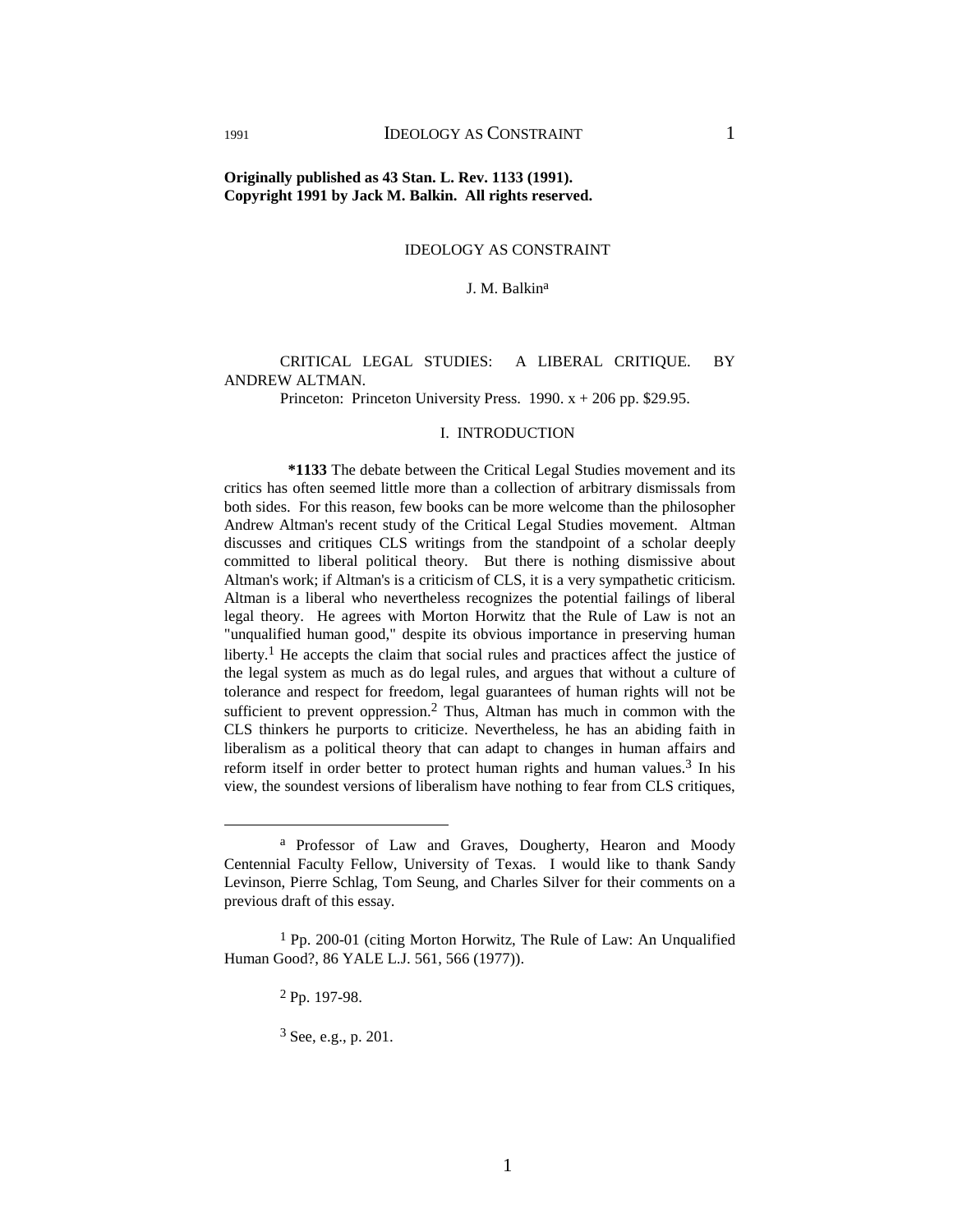and much to gain. His book is not an apology for liberalism but rather a call for an invigorated version of it.

 To be sure, the book has a few notable weaknesses. It contains no discussion of feminist or critical race theory, both of which have thoroughly transformed \*1134 CLS in the past decade.<sup>4</sup> Altman's failure to recognize these crucial developments is particularly unfortunate given that his arguments in support of liberal legalism echo many of those previously made by critical race theory and feminist scholars in their criticisms of the CLS critique of rights.<sup>5</sup> One cannot understand the history of the Critical Legal Studies movement without taking into account feminist and minority critiques of CLS scholars and their incorporation into and influence on CLS thought. Indeed, it is fair to say that the critiques of critical race theory scholars and feminist scholars have effectively reset the agenda of scholarship within the Critical Legal Studies movement.6 Altman's portrayal of CLS is thus perhaps truer to the state of the movement in, say, 1983 than it is of CLS work today.

<sup>&</sup>lt;sup>4</sup> The complicated history of the relations between the earlier group of mostly white male CLS scholars and Critical Race Theory and feminist scholars is told in Harlon L. Dalton, The Clouded Prism, 22 HARV. C.R.-C.L. L. REV. 435 (1987), and Carrie Menkel-Meadow, Feminist Legal Theory, Critical Legal Studies, and Legal Education or The "Fem-Crits Go to Law School", 38 J. LEGAL EDUC. 61 (1988).

<sup>5</sup> Altman makes a single reference to this body of scholarship in a footnote. See p. 200 n.64 (noting that "many minority legal scholars" have also rejected radical CLS views of rights). He does not mention similar critiques from feminist scholars. For examples of literature attacking the CLS critique of rights, see Kimberele Williams Crenshaw, Race, Reform and Retrenchment: Transformation and Legitimation in Antidiscrimination Law, 101 HARV. L. REV. 1331 (1988); Dalton, supra note 4; Richard Delgado, The Ethereal Scholar: Does Critical Legal Studies Have What Minorities Want?, 22 HARV. C.R.-C.L. L. REV. 301 (1987); Mari J. Matsuda, Looking to the Bottom: Critical Legal Studies and Reparations, 22 HARV. C.R.-C.L. L. REV. 323 (1987); Deborah L. Rhode, Feminist Critical Theories, 42 STAN. L. REV. 617 (1990); Elizabeth M. Schneider, The Dialectic of Rights and Politics: Perspectives from the Women's Movement, 61 N.Y.U. L. REV. 589 (1986); Patricia J. Williams, Alchemical Notes: Reconstructing Ideals from Deconstructed Rights 22 HARV. C.R-C.L. L. REV. 401 (1987).

<sup>6</sup> For recent examples of this phenomenon, see Duncan Kennedy, A Cultural Pluralist Case for Affirmative Action in Legal Academia, 1990 DUKE L.J. 705; Frank I. Michelman, Conceptions of Democracy in American Constitutional Argument: The Case of Pornography Regulation, 56 TENN. L. REV. 291 (1989); Gary Peller, Race Consciousness, 1990 DUKE L.J. 758.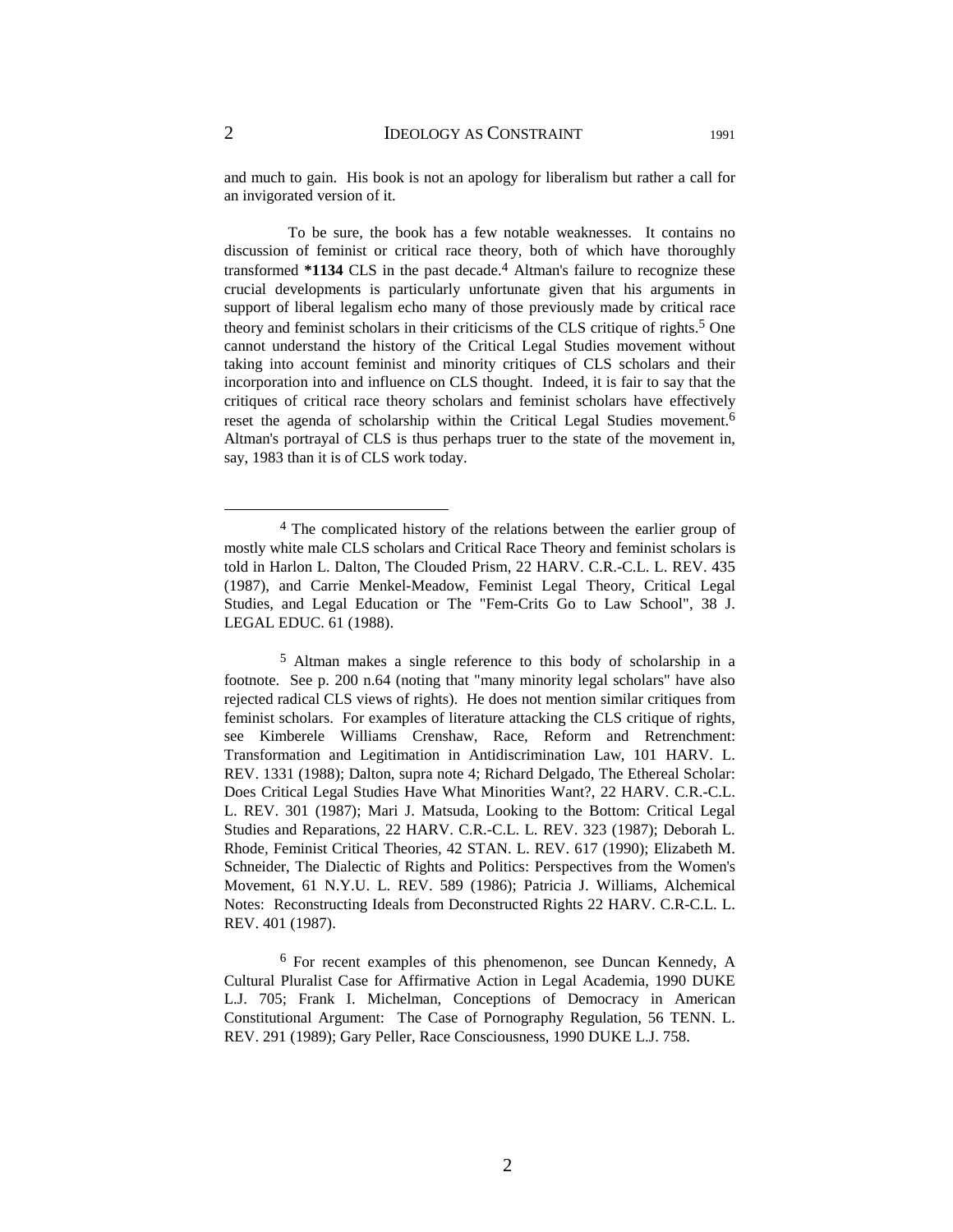In Altman's defense, it is clear from the acknowledgements section that he wrote most of this book in 1987 and 1988, $7$  when these changes were perhaps not as obvious as they are now. Nevertheless, the feminist and minority critiques of CLS were important precisely because of the substantive political commitments all three groups shared. $8$  From Altman's description of the major themes of CLS, one would hardly guess that CLS scholars were interested in issues of race, class, and gender, as opposed to abstract questions of linguistic determinacy and theories of legal precedent. This skewed portrait is due in part to Altman's determination to view CLS theory within the framework of traditional analytical jurisprudence. He assumes that the questions CLS finds interesting must be the same sorts of questions that have fascinated traditional jurisprudes. These questions, however, typically bracket away substantive political issues, and as a result, Altman often tends to miss the point. This problem is clear from the beginning pages of the work, where Altman states:

 I do not provide in this book any detailed exploration of the CLS premise **\*1135** that illegitimate relations of power pervade contemporary liberal democratic societies. Any such explanation would take us far afield from the issues in legal philosophy that form the focus of this book and would carry us too deep into the complexities of normative political philosophy.<sup>9</sup>

 Of course, the very assumption that "issues in legal philosophy" are really "far afield" from questions of normative political theory or questions about illegitimate relations of power in society is precisely what CLS scholars wish to examine critically. Thus, Altman's attempt to suppress this crucial issue in his own book is question begging; it undermines his project of dispassionate explication and critique of CLS scholarship.

 Yet if Altman's tendency to treat CLS as analytic philosophy is in some ways the book's greatest weakness, it is also its greatest strength. No movement has needed sustained and patient analysis of its arguments by a sympathetic outsider more than CLS. And this is where Altman truly shines. Every page demonstrates the author's scrupulousness in unpacking arguments and subjecting them to rigorous examination. One comes away from this book feeling that the debate could have been moved forward much earlier if more persons had taken the time to patiently discuss the arguments that separate CLS from its critics.

 Although the book makes many interesting points about jurisprudential issues, I shall focus in this essay on what I believe to be the book's central claim, stated in its final two chapters. This claim is that Critical Legal Studies critiques rest ultimately on a flawed theory of social reality, and in particular, a flawed

9 Pp. 15-16.

 $7 p_{i}x$ 

<sup>8</sup> See, e.g., Dalton, supra note 4, at 445-46.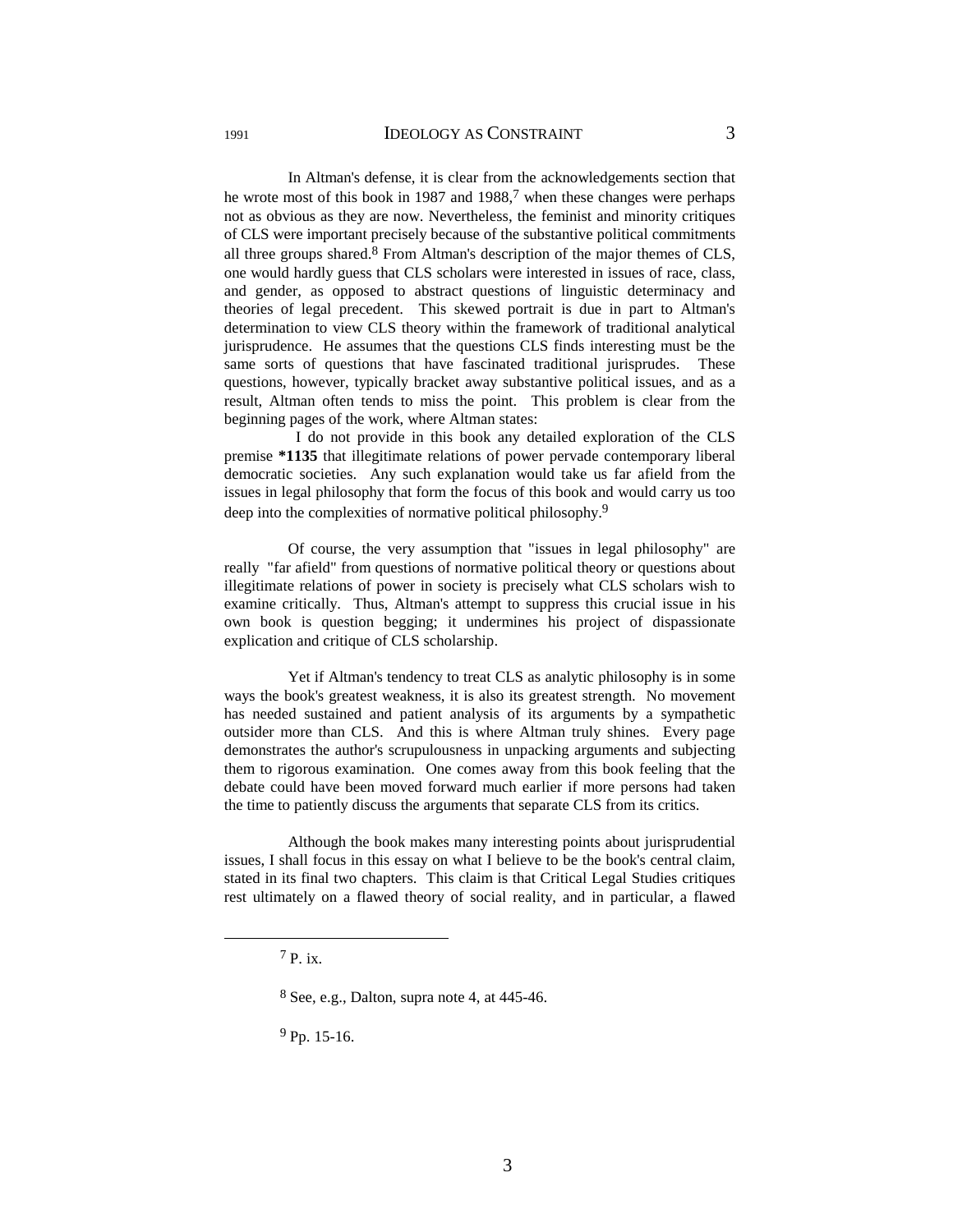account of how social structures constrain individual thought, belief and action.<sup>10</sup> This theory of social structuration is only sketchily and imperfectly worked out in much CLS writing. Yet it is this theory of social reality, and not some theory of semantic or linguistic indeterminacy, Altman argues, that really underlies CLS arguments about doctrinal coherence.<sup>11</sup> In his view, CLS doubts about legal doctrine's coherence and its ability to constrain legal decisionmakers are really a special case of a more general skepticism about the possibility of any objective social structures that can constrain individual belief, thought, and action.<sup>12</sup>

 To be sure, Altman does not believe that all members of the CLS movement share this view. The other major claim of his book is that there are really two distinct CLS positions, one radical, the other moderate.13 The radical position, according to Altman, "combines a position on the meanings of legal terms and norms that can loosely be described as deconstructionist with the idea that there is no objective structure tothe law or any social institution."14 The moderate position "rejects the deconstructionist position **\*1136** on meaning" and "holds that our law does have an objective structure."15 Altman associates the radical strand with most CLS thinkers,<sup>16</sup> and particularly with Duncan Kennedy.17 The only member of the moderate camp that Altman identifies is Roberto Unger,18 who, he confidently asserts, "has never even flirted with deconstructionism." 19

11 Pp. 168-69.

12 Pp. 5-6, 138-39, 166-70. Altman exempts Roberto Unger from this criticism, because he wishes to view Unger as representing a "moderate" wing of CLS that is consistent with liberal political theory. Pp. 131-32, 164-68; see text accompanying notes 78-84 infra.

13 Pp. 18-19.

14 P. 19 (emphasis omitted).

15 Id.

16 See, e.g., id. (identifying Mark Tushnet and Clare Dalton with the radical position).

17 E.g., pp. 131-32, 138-39.

18 P. 19.

19 Id. I found this claim particularly interesting, given my own characterization of Unger's technique of deviationist doctrine in Robert

 <sup>10</sup> Pp. 5-6, 131-32, 138-39, 149-86.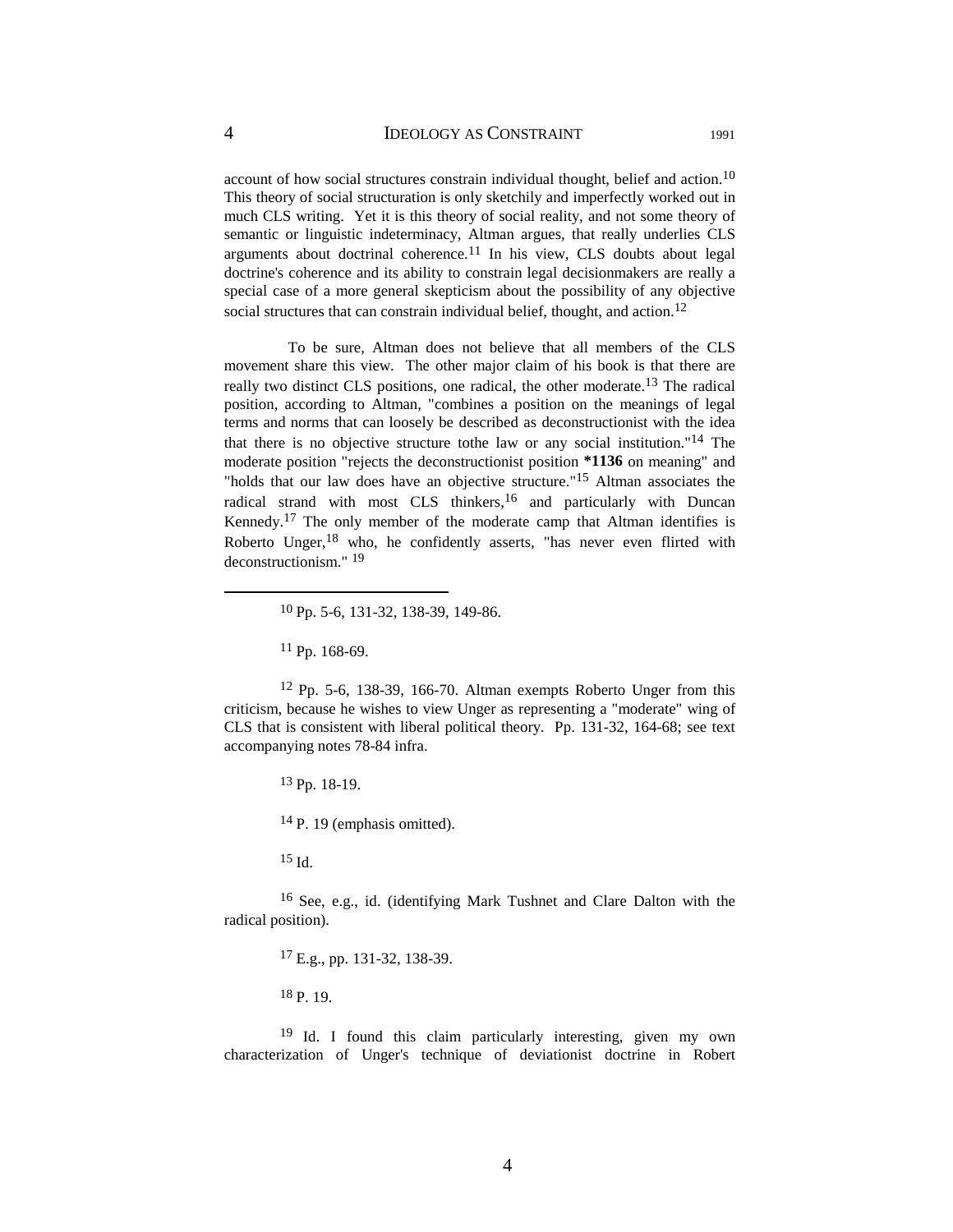Altman's focus on questions of social structure sets his book apart from previous liberal critiques of CLS and considerably advances the debate. Unfortunately, although Altman is quite correct that CLS arguments implicitly rely upon a theory of social structure, he has largely misunderstood what that theory is. As a result, his asserted distinction between radical and moderate versions of CLS is wholly spurious, at least when it is phrased in terms of belief or disbelief in objective social structures.

 Just as Altman tends to read CLS literature as asking traditional questions of analytic jurisprudence when in fact it often asks very different questions, he tends to project his own assumptions about social theory onto the CLS authors he is discussing. Throughout the book Altman poses questions of social and legal theory in the form of a dichotomy: either one believes in more or less objective social and legal structures that constrain individual thought and action, or one believes that such constraints are illusory and people are free to do whatever they like.<sup>20</sup> Thus, he divides CLS theorists \*1137 into those who

Mangabeira Unger, The Critical Legal Studies Movement, 96 HARV. L. REV. 561 (1983), as exemplary of deconstructionist methods. See J.M. Balkin, Deconstructive Practice and Legal Theory, 96 YALE L.J. 743, 767 n.74 (1987); J.M. Balkin, Nested Oppositions, 99 YALE L.J. 1669, 1688 & n.55, 1689 & n.57 (1990).

 Altman's use of "deconstruction" corresponds roughly to a popular conception of deconstruction as linguistic nihilism coupled with assertions of complete individual freedom in the reading of texts. Thus Altman understands deconstruction as the claim that "the words which constitute legal norms and doctrines have no stable or fixed meanings, but are rather 'empty vessels' into which the individual may pour whatever meaning he or she chooses." P. 19 (emphasis added). Nevertheless, this popular conception is quite inconsistent with the decentering of the subject that characterizes deconstruction as well as poststructuralism generally; the idea of autonomous individuals deliberately choosing what texts will mean is quite foreign to the theory of poststructuralism. See generally RICHARD HARLAND, SUPERSTRUCTURALISM: THE PHILOSOPHY OF STRUCTURALISM AND POSTSTRUCTURALISM (1987).

 Moreover, the popular conception Altman embraces completely misses deconstruction's characteristic interest in relations between conceptual opposites, or between dominant and suppressed conceptions. This is precisely the way in which Unger's work is most clearly deconstructive. One of the most ironic features of Altman's analysis is his simultaneous condemnation of deconstruction and approval of Unger's theory of deviationist doctrine, see pp. 130-38, 140-45, which demonstrates that Altman both approves of deconstructive methods and does not understand what deconstruction is.

 $20$  See, e.g., pp. 19-20 (contrasting belief that legal doctrine has an objective structure with belief that legal precedents mean whateverindividuals

 $\overline{a}$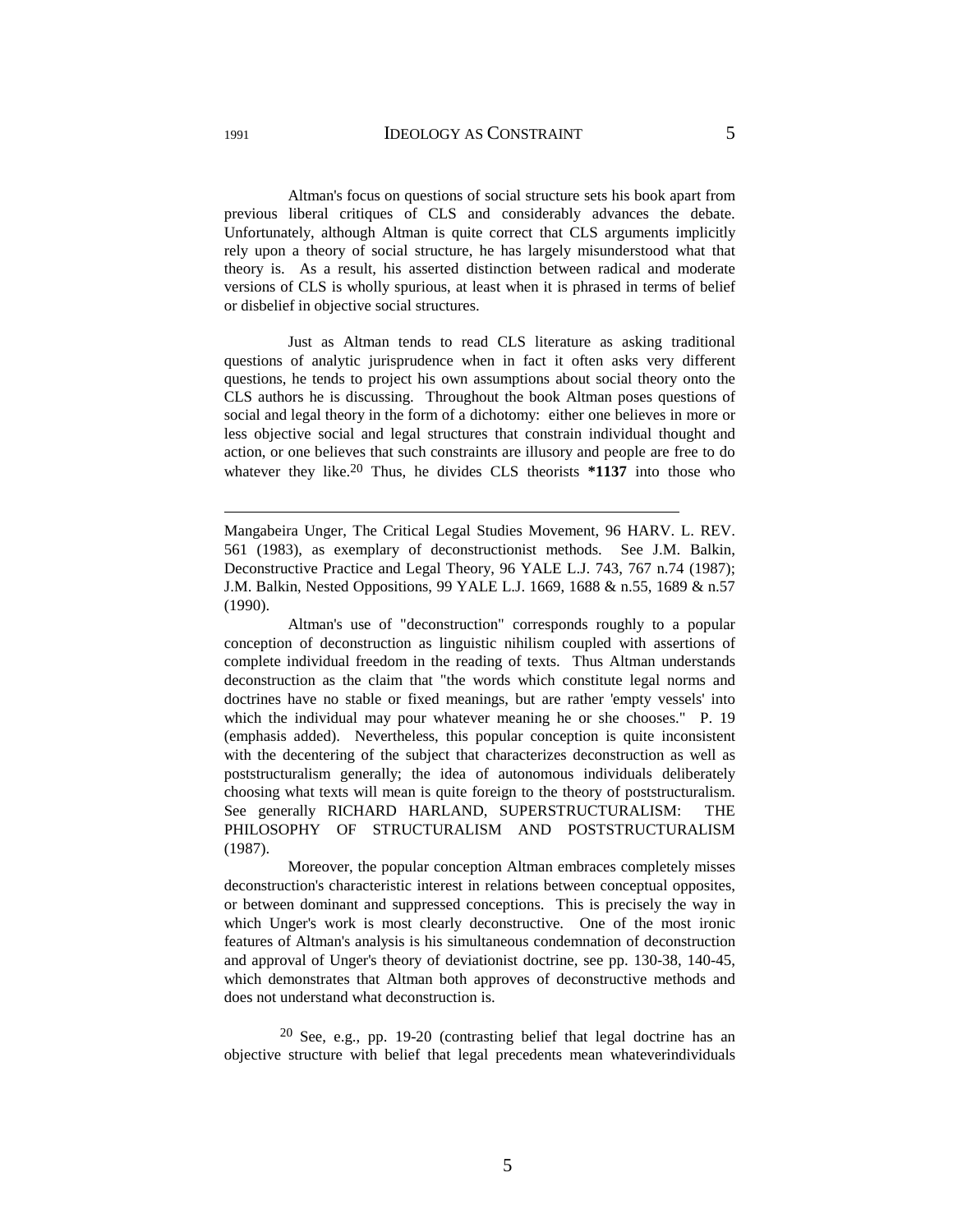believe in objective social structure and legal doctrine and those who believe that social structure or legal doctrine mean whatever individuals choose them to mean.21 But critical social theory rejects this false dichotomy. What makes the dichotomy false are its assumptions about autonomous choice. The social theory underlying CLS work is premised on the social construction of the subject's thoughts, beliefs, and desires through ideology as well as through social rules. The very structure of individual perception, belief and desire, and thus the terms of individual choice, are already shaped by culture and ideology even before the individual begins to choose.<sup>22</sup> This is hardly a position of nihilistic freedom; indeed, too great an emphasis on the social construction of the subject leads not to nihilism but rather to determinism.

 Critical social theory views social reality as a dialectic between social structures and individual thought, belief, desire and action. Individual thought, belief, desire, and action are shaped and constructed by social structures, which in turn are the product of previous individual thought, belief, desire, and action. This dialectical vision is unintelligible within the either-or dichotomy that frames Altman's analysis. His dichotomy severs the link between social structure and individual belief, creating the appearance of individuals who are free to choose any set of beliefs or meanings and who therefore must be hemmed in by separate and objective social rules. What Altman has done, in effect, is project different sides of this dialectic of individual belief and social structure onto different CLS thinkers, thus producing what he calls the "radical" and "moderate" camps.

21 P. 19.

 $\overline{a}$ 

<sup>22</sup> For the classic statement of this position, see PETER L. BERGER  $\&$ THOMAS LUCKMANN, THE SOCIAL CONSTRUCTION OF REALITY: A TREATISE IN THE SOCIOLOGY OF KNOWLEDGE (1966).

choose them to mean); pp. 90-91 (contrasting belief that words have objective meaning with belief that words mean what individuals choose them to mean); pp. 131-32, 138-39 (contrasting view that dominance of individualist over altruist norms in doctrine is a function of objective structure of doctrine with view that this dominance is merely in the eyes of the beholder and her ethical viewpoints); pp. 149-55 (contrasting belief that social rules act as objective constraints to actors with belief that rules exercise no constraint but are manipulated by actors to achieve their ends); pp. 166-67 (contrasting theory that social frameworks constrain and channel individual behavior and thought and view that no such social frameworks exist); pp. 169-71 (contrasting view that legal doctrine has existence separate from the choice of any individual and thus constrains individuals with view that legal doctrine is wholly dependent on the perceptions of the individual).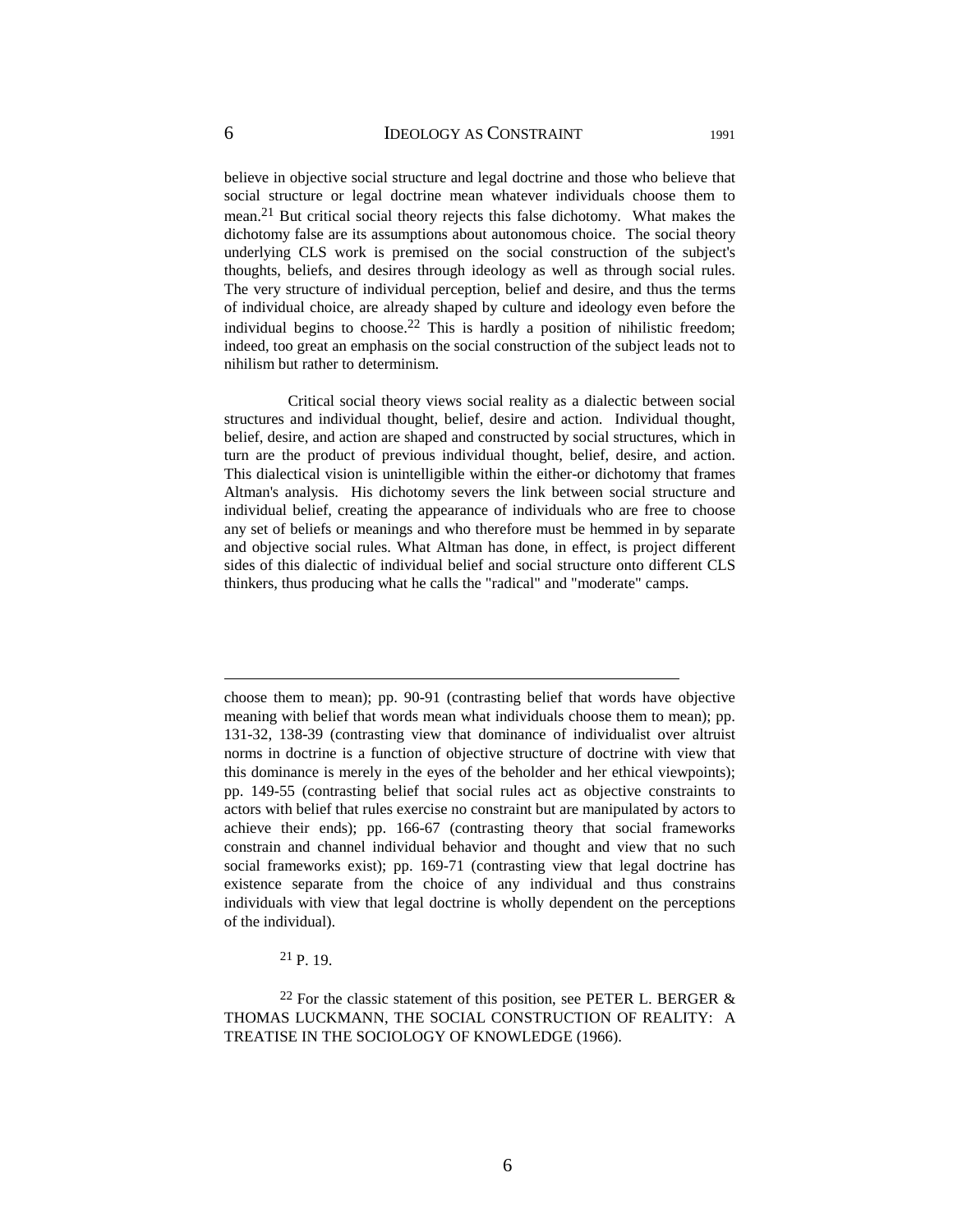The social theory that I claim underlies CLS work is often not overtly articulated.23 And, as I shall argue in more detail, CLS scholars have not **\*1138** applied this approach to social theory consistently throughout their work.<sup>24</sup> Thus, CLS scholars can justly be faulted for occasionally not being clear and consistent enough in their assumptions. If Altman has misunderstood CLS scholars, it may be because CLS scholars have let themselves be misunderstood.

 Nevertheless, it is important to carry on the project of clarification and analysis that Altman has so ably begun in his book. In this essay I shall offer an account of how social structure affects the individual's experience of legal norms when one assumes the social construction of the individual subject. This account is both a partial clarification and a partial critique of CLS writings on legal determinacy. The theory can be summed up in three words: "Ideology Is Constraint." I argue that when the social construction of the subject is properly taken into account in jurisprudential theory, it accounts for the determinacy of legal norms rather than their indeterminacy, as is often suggested. In other words, regularities in legal thought and belief, as well as the very genuine subjective experience of constraint by legal materials, are not due merely to the existence of "objective" social rules or legal doctrine, but also to the contributions of shared ideology.25

24 See texts accompanying notes 86-94 & 125-143 infra.

 <sup>23</sup> The most notable exceptions are James Boyle, The Politics of Reason: Critical Legal Theory and Local Social Thought, 133 U. PA. L. REV. 685 (1985), and Gary Peller, The Metaphysics of American Law, 73 CALIF. L. REV. 1152 (1985). Because CLS is commonly identified with the indeterminacy critique, these works are routinely cited for their discussions of linguistic indeterminacy, when in fact their greatest importance in my view lies in their discussions of social theory. See also Thomas C. Heller, Structuralism and Critique, 36 STAN. L. REV. 127 (1984) (arguing that structuralist and post- structuralist theory, which emphasize the constructed nature of the individual subject, are important bases for critical legal theory).

Recently, a number of CLS or CLS-influenced thinkers have begun to write extensively about the social construction of the subject and its consequences for legal theory. See, e.g., Drucilla Cornell, Convention and Critique, 7 CARDOZO L. REV. 679 (1986); Pierre Schlag, Fish v. Zapp: The Case of the Relatively Autonomous Self, 76 GEO. L.J. 37 (1987); Pierre Schlag, "Le Hors de Texte, C'est Moi": The Politics of Form and the Domestication of Deconstruction, 11 CARDOZO L. REV. 1631 (1990); Pierre Schlag, Normative and Nowhere to Go, 43 STAN. L. REV. 167 (1990); Steven L. Winter, Bull Durham and the Uses of Theory, 42 STAN. L. REV. 639 (1990); Steven L. Winter, Indeterminacy and Incommensurability in Constitutional Law, - CALIF. L. REV. - (1991) (forthcoming).

 $25$  In this essay, I use the terms "ideology" and "the social construction of the subject's beliefs" more or less interchangeably. I employ the term "ideology"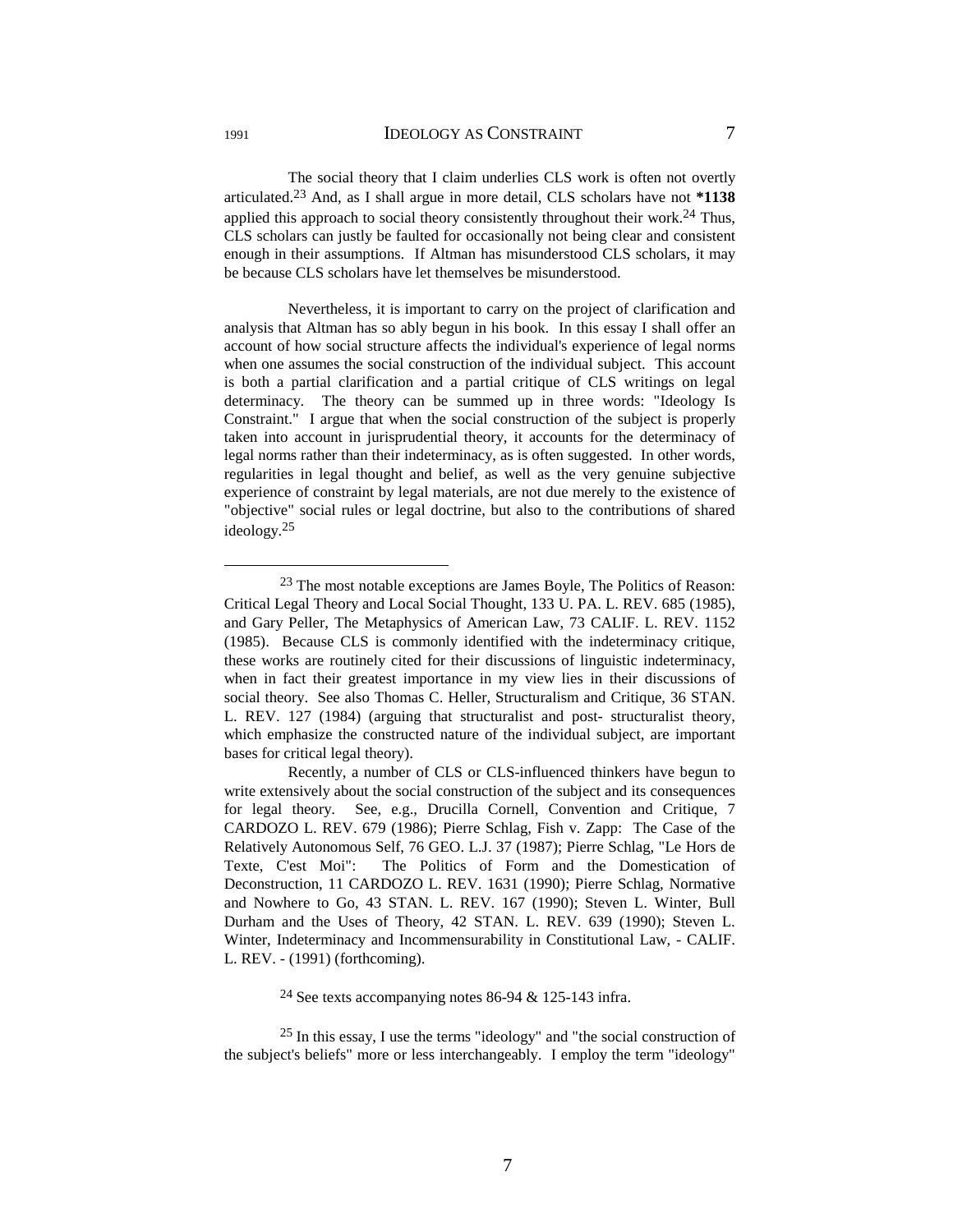## 8 **IDEOLOGY AS CONSTRAINT** 1991

 Legal doctrine and ideology, in my view, cannot be spoken of as fully distinct forms of social constraint; rather, they partially constitute each other and operate together to generate the internal experience of being subject to a system of law. It is a commonplace that legal doctrine reflects our ideology. Nevertheless, I wish to emphasize instead how ideology makes legal doctrine intelligible to the persons who work with it, producing the subjective experience of knowing what the law requires of us, the internal urge to confrom to legal norms as we understand them, and the inescapable sense that some legal arguments are, in fact, better than others. Ideology, in other words, does not merely produce the content of legal doctrine-it makes the content of legal doctrine intelligible to us and binding upon us.<sup>26</sup>

 My complaint with both Altman and some previous CLS work is that neither takes sufficiently seriously ideology and the social construction of the subject in their discussions of how social and legal norms constrain individual actors. Altman's theory of social structuration and constraint suffers **\*1139** because he brackets away all considerations of ideology, and tends to speak of individuals as if social construction did not matter.27 In contrast, CLS thinkers often speak of ideology as an important factor in legal thought, and their work ultimately makes sense only as ideology critique. Yet they do not always fully carry through the implications of the social construction of the subject in their discussions of legal coherence and determinacy, or in their advocacy of social transformation.

with no necessary pejorative connotations of false representation or "false consciousness." My use of the term is closer to Geertz's, see Clifford Geertz, Ideology as a Cultural System, in IDEOLOGY AND DISCONTENT 47 (D. Apter ed. 1964), than to the more traditional Marxist conception. For a history and discussion of theoretical difficulties with the Marxist theory of ideology, see JORGE LARRAIN, MARXISM AND IDEOLOGY (1983). In my view, ideological thinking is largely unavoidable for social beings, and ideologies may differ widely in their degrees of functionality or disfunctionality, or their liberating or oppressive characteristics. Rejection of any necessary connections between ideology and false representation or "false consciousness" seems to me required by any theory that takes as a fundamental postulate the social construction of the subject. See J.M. Balkin, The Rhetoric of Responsibility, 76 VA. L. REV. 197, 199 n.7 (1990).

<sup>26</sup> See Dennis M. Patterson, Law's Pragmatism: Law as Practice  $\&$ Narrative, 76 VA. L. REV. 937 (1990).

27 Altman mentions Unger's theories as examples of objective social structures which constrain individual action and thought. See pp. 165, 168. Yet, interestingly, he never applies these insights to his own account of social rules and social constraint.

 $\overline{a}$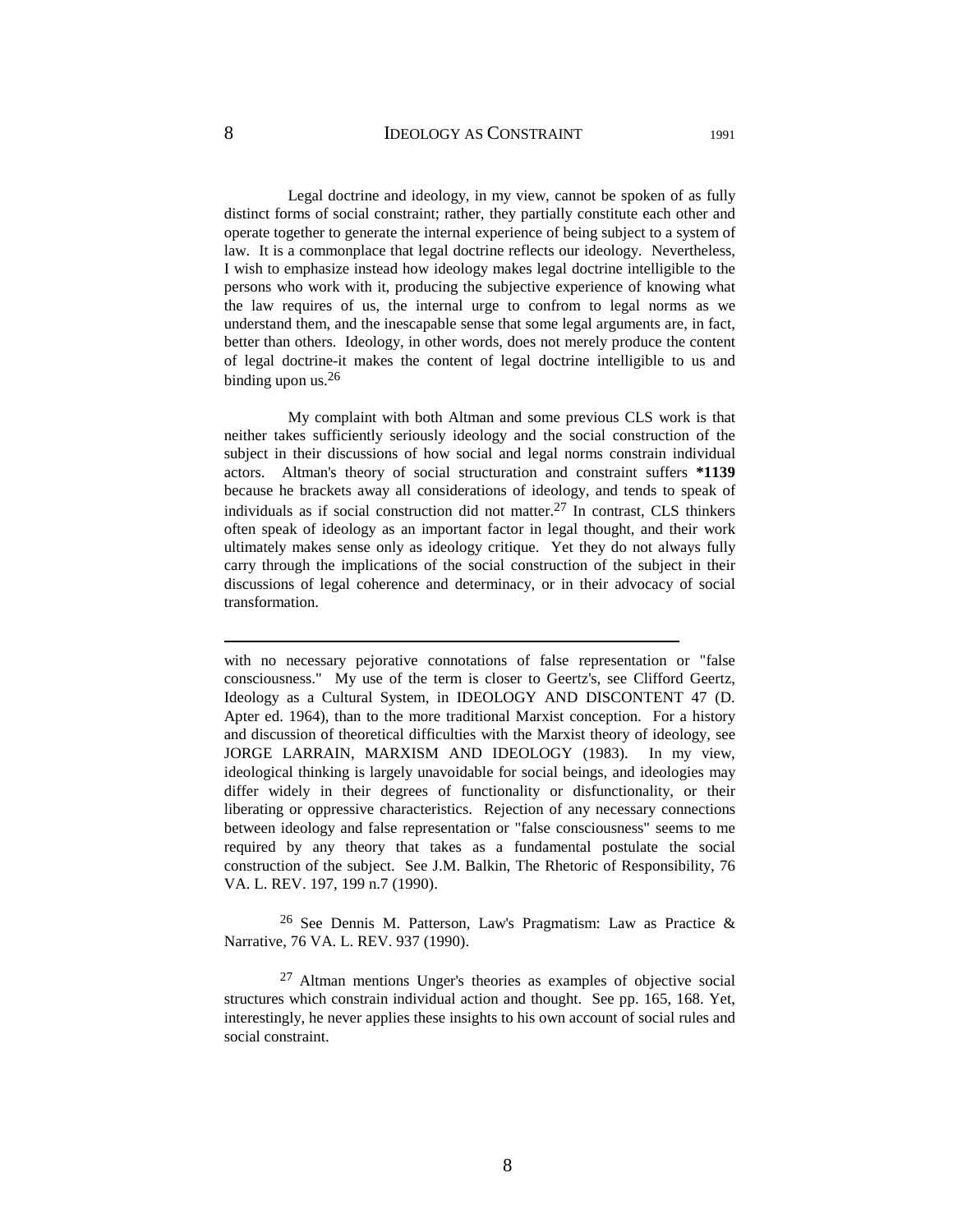# II. SOCIAL STRUCTURE AND INDIVIDUAL CONSTRAINT

#### A. Rules as Constraints: The Metaphor of the Prisoner In Chains

 Altman wishes to defend two different claims against what he believes to be the CLS position. The first is that social reality is constituted by social rules that constrain individuals, and do not depend for their content upon the perception of any one individual. The second claim is that legal doctrine has an objective structure that constrains individuals, and that legal doctrine is not simply what any particular individual chooses to see in it.

 Altman believes that these two claims are related. It is because CLS scholars deny the first claim about the objectivity of social rules, he thinks, that they deny the second claim about legal rules.28 Thus, Altman's discussion implicitly assumes that social and legal rules constrain in much the same way, or that legal rules constrain because they are a kind of social rule. For example, Altman first argues that social rules are objective and constrain individual action,<sup>29</sup> and he then goes on to apply the same reasoning to legal rules.<sup>30</sup>

 The analogy Altman wishes to draw between social and legal rules is by no means clear. One might believe that legal doctrine lacked objectivity, and still believe very strongly in the objectivity of social rules. For example, Professor Peller has argued that this distinction informed some versions of legal realism.<sup>31</sup> Nevertheless, Altman sees debates about social rules as more or less directly relevant to debates about legal rules. He begins his discussion of social reality by contrasting two alternative conceptions of social theory: The first, which he calls a "rule conception" of society, sees " s ocial reality ... as fundamentally constituted by rules," and holds that "social behavior is to be explained with reference to such rules."<sup>32</sup> The second, an "instrumentalist" conception of rules, argues that

 [r]ules exert no power (or little power) of their own over individual thought, desire, and action; they are mere words. Nonetheless, rules can be invoked by those who wield power to rationalize their actions and even to

31 Peller, supra note 23, at 1240-59.

32 Pp. 149-50.

 <sup>28</sup> Pp. 168-70.

<sup>29</sup> Pp. 179-81.

<sup>30</sup> Pp. 181-84.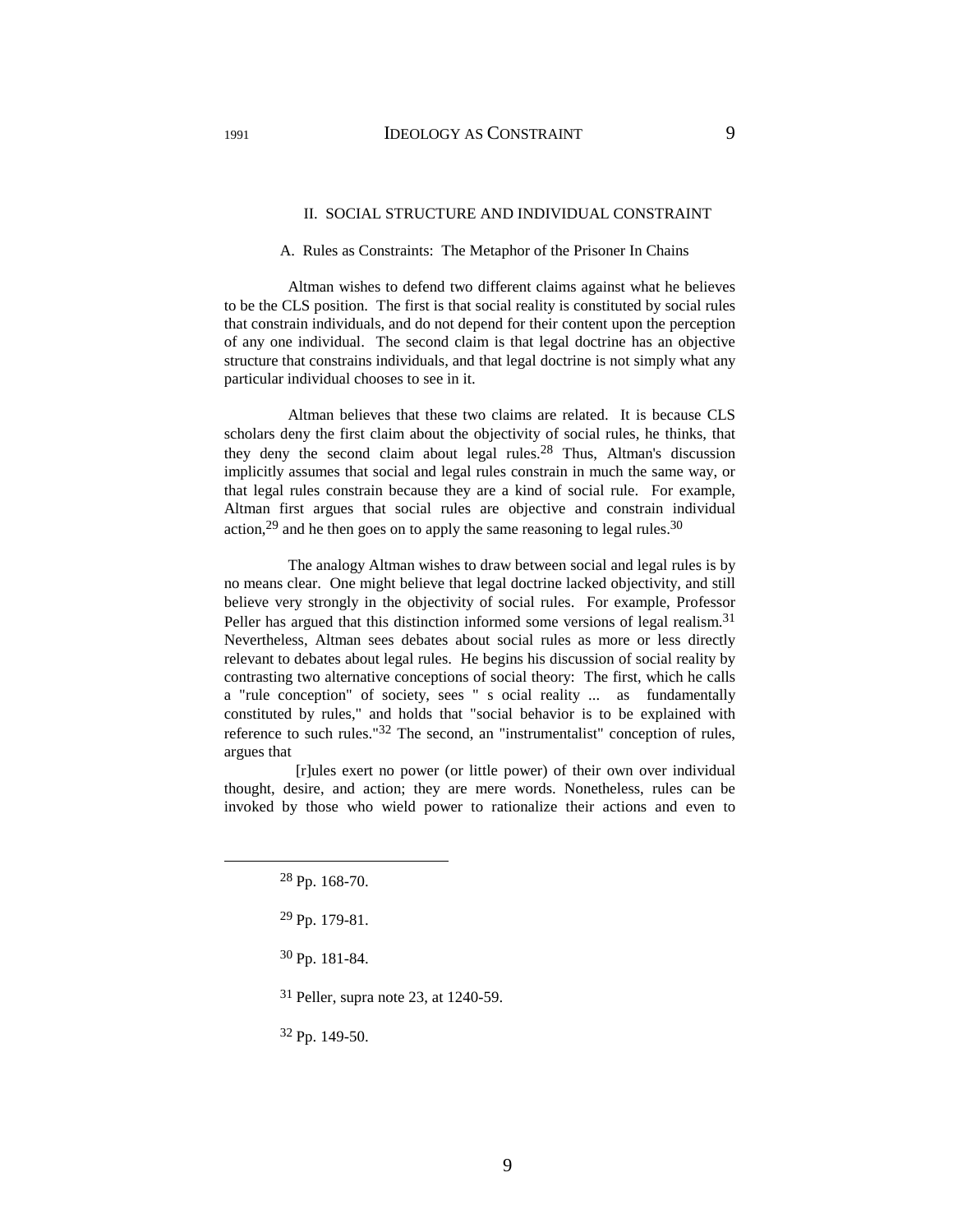convince **\*1140** those over whom they exercise power that their subordination is right and proper.33

 Altman sees an obvious analogy between these contrasting visions of social reality and debates about the objectivity of legal doctrines. He identifies the instrumentalist conception of social rules with the rule skepticism of legal realism,34 and, by extension, with the so-called "radical" strain of CLS.35 Altman, by contrast, wishes to defend something closer to a rule-based conception of society and legal doctrine, in which social and legal rules constrain individual action, while their structure is "independent of the choice or perception of any particular individual."36

 Putting aside for one moment objections based on the possible differences between legal and other types of social rules, what is most interesting about Altman's project is its implicit model of social reality. Social reality consists of social rules. Social rules (and legal doctrines) are objective phenomena that constrain individual wills. The term "constraint" is metaphorical, suggesting a comparison to physical constraint. And this metaphorical usage is revealing. Like physical constraints, social and legal rules keep us from doing what we want to do. The idea of constraint evokes the image of a prisoner who must be physically prevented from doing what she chooses to do. If the constraint were absent, the prisoner would spring into action according to her own desires and choices.37

 This model of social structure informs the entire book. Indeed, it is so enmeshed in Altman's thought that he does not even imagine alternative conceptions. Although Altman speaks as if the rule-based and the instrumentalist conceptions exhaust possible visions of social structuration, in fact both conceptions of social reality assume an autonomous individual subject who chooses what to do given the constraints at hand-the same metaphor of the prisoner in chains. In the rule-based conception of society, rules are what keep individuals from doing what they want to do. In the instrumentalist vision, people pursue their chosen values through manipulation of social rules that are

36 P. 170 (describing with approval Unger's alternative version of social theory).

 $37$  Cf. p. 153 (If radical skeptical position is correct, "[o]ur legal rights could no more stop government officials or private centers of power from wreaking havoc with our lives than a toy gun could destroy a tank.").

 <sup>33</sup> P. 151.

<sup>34</sup> P. 153.

<sup>35</sup> Pp. 151-54.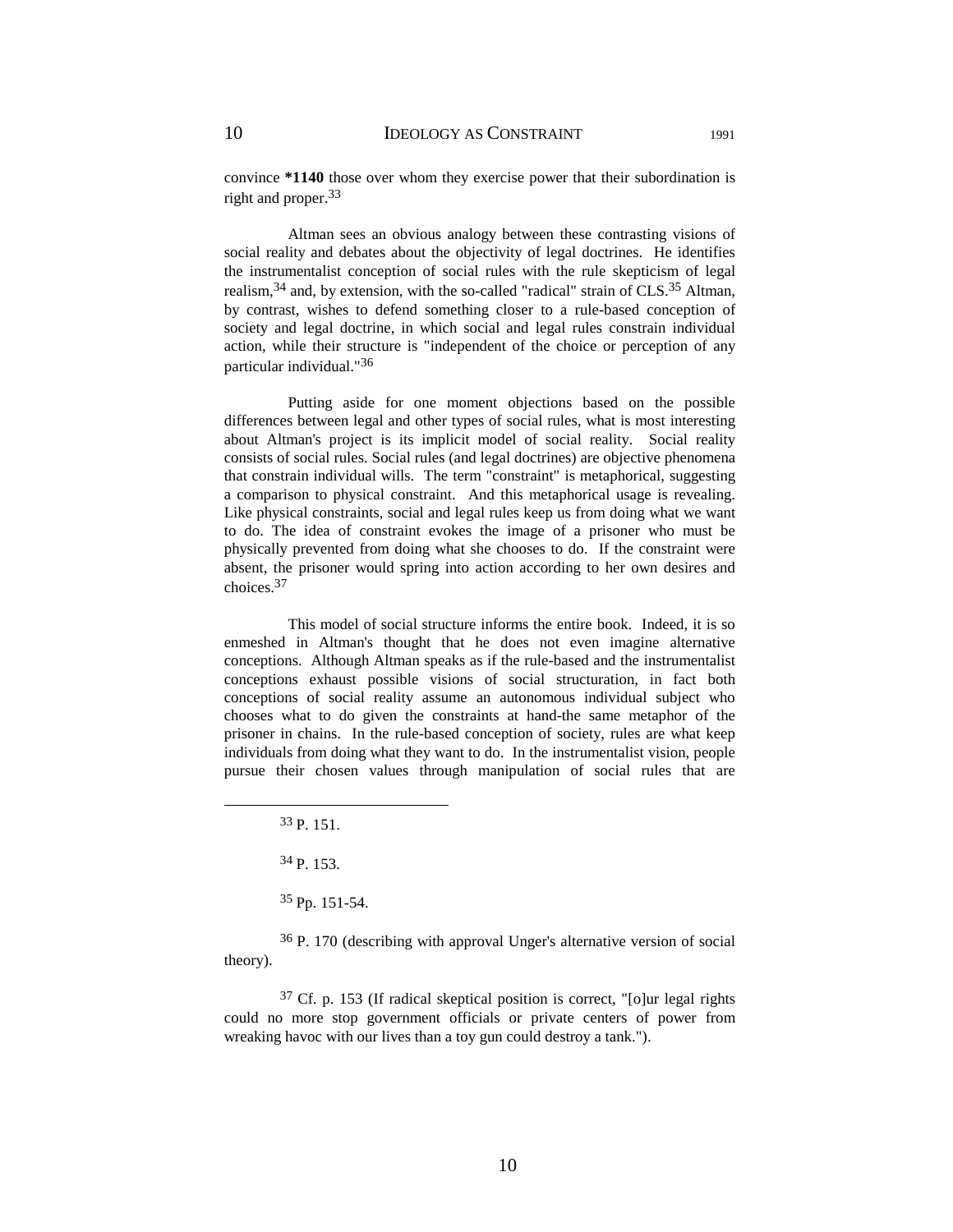indeterminate or illusory. To use themetaphor of the prisoner, in the first conception, rules are chains that keep people from doing what they want to do, while in the second, there are no chains, or the chains are plastic and malleable, so that anyone can do whatever she likes.

 This way of thinking about social structuration rests upon a dichotomy between subjects (individual actors) and objective social rules. Social rules constrain (or fail constrain) individual subjects. Moreover, like objects that act as physical restraints (chains, locked doors, etc.), objective social rules are separate from individuals. The objective social rule is perceived as **\*1141** alien to the subject's will and desire, to her aspirations and values. In the rule-based conception, the agent's will and desire are posed against social rules which keep that will and desire from being exercised in the way the subject wants. In the instrumentalist conception, the subject manipulates social rules to achieve her desires and aims. These likes, desires, aspirations and values preexist social or legal rules in the same way that the prisoner's likes and dislikes preexist the chains that bind her (or fail to bind her).

 Conversely, the agent's will and desire is alien from the object which constrains her (the social rule). The subject's will and desire are constrained, but not constituted, by the social rule. Thus, even when one desires to follow the social rule, one's desires are still separate from the social rule itself, because one could always choose to do otherwise, to disobey, and suffer the consequences. Conformity is obtained by the threat of punishment or social disapproval, which constrains the individual from doing what she would otherwise want to do.<sup>38</sup>

 If one separates social rules and individual will in this manner, it becomes obvious that the greatest problem for jurisprudence is what we might call the "rogue judge"-the decisionmaker who wants to follow his or her own political agenda, and who must be hemmed in by an objective doctrinal structure. This situation presents the greatest danger of what Altman terms the instrumentalist conception of rules. Attacks on doctrinal objectivity are threatening because they seem to suggest that there is nothing which restrains the rogue judge from doing whatever he or she wants to do according to the judge's preexisting political agenda. If doctrinal structure existed, but only in the eyes of the beholder, there would be a similar difficulty. It would be like giving a prisoner the key to her own chains. It would not prevent people from doing what they wanted or desired

 <sup>38</sup> Similarly, under Altman's instrumentalist conception of rules, the agent's will and desire are alien to the object (the social or legal rule) which she manipulates. The object is a tool which constrains the use that can be made of it, but does not constitute the desires of the subject who uses it. When one manipulates the social or legal rule, one's desires are separate from the social or legal rule itself, because one could always choose not to exploit it, or decide to exploit it in a different way. In short, the very idea of rules as "instrumental" suggests preexisting desires and values of the agent that the rules will be employed to satisfy.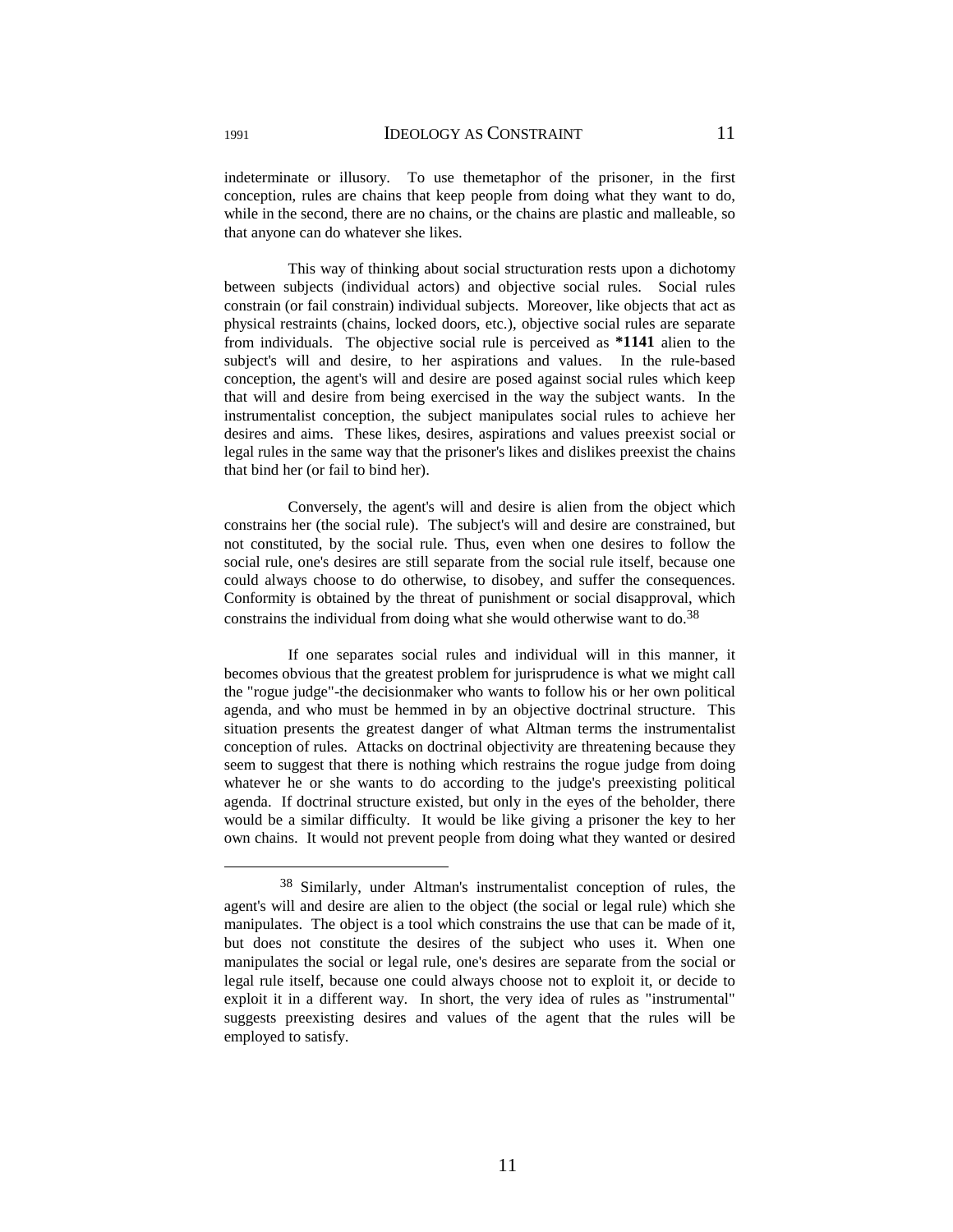to do, because social or legal structure might too easily conform to what they wanted it to be.

B. Beyond the Model of Rules: The Dialectic of Subjective Experience and Objective Social Structure

 I believe that this way of looking at social reality is incorrect, not because social structuration does not occur through social rules, but because such an account is necessarily incomplete. Altman's conception of social reality omits a great deal that cannot be explained by the division of social life into subjective desire and a separate and objective social structure consisting of social rules. The separation of subjective desire from objective social structure implicit in the idea of "constraint" is the basic tendency- and, I would submit, the basic error-of traditional liberal jurisprudence. Viewed **\*1142** through the eyes of this tradition, the rich dialectic of individual will and social structure becomes flattened out and divided into social rules and autonomous agents who choose what to do given those rules. What is lost in this separation is the crucial feedback between social structure and individual belief and desire-the way in which social structure is formed by and simultaneously produces agents with particular beliefs and preferences which create the possibility for choice. In short, social structure cannot be fully explained according to the model of social rules. We must also take into account the social construction of the subject.

 The social construction of the individual is so often proclaimed these days that it must by now seem widely accepted. Yet although many people agree in the abstract that individuals are socially constructed, this admission often does not filter very deeply into their theoretical discussions. If instead of giving lip service to this principle, we took it very seriously indeed, it would have drastic consequences for the picture of social constraint offered above. For there would no longer be a clear demarcation between at least some types of social norms on the one hand, and what an individual "wanted to do" on the other. Rather, individual preferences, and indeed, individual perceptions of social reality, would have already and necessarily been constructed by social forces. Thus, the appropriate physical metaphor would not be the chains that bound a prisoner, keeping her from doing what she wanted to do. It would be the structure of the prisoner's brain or retina, shaping her desires and the very way she constructs and perceives the world around her. Indeed, it would be potentially misleading to call some types of social structuring "norms" or "rules," for this would imply canons or precepts that could consciously be articulated, and then adhered to or flouted. Rather, some of what we call social "norms" might be better described as "molds," which "normalize" to be sure, but by making large numbers of individuals think, perceive, and act alike.

 In a similar fashion, the problem of the rogue judge would fade into the background of jurisprudential concern. It would be replaced by the problem of the sincere judge, who desires to interpret the law faithfully, but nevertheless is destined to see the law according to her own ideological perceptions and beliefs.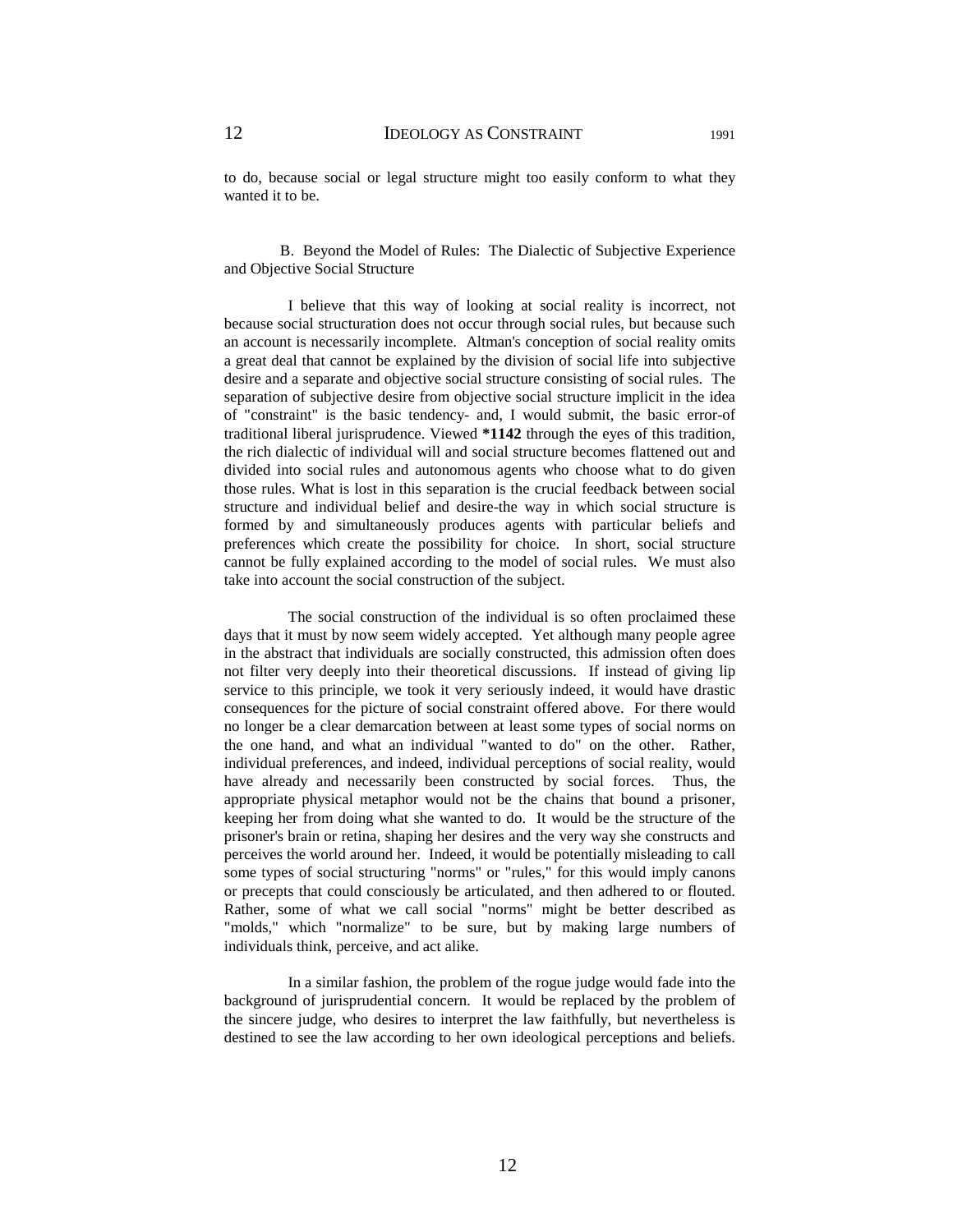Once the social construction of the subject becomes the basic assumption of jurisprudence, one is less concerned with how constraint is possible than with how undesirable forms of blindness can be avoided.<sup>39</sup> The issue becomes not the dangers of freedom, but those of determinism.

 With this different conception of social norms comes a dialectical relationship between individual subjects and objective social structures. Subject and object are both mutually differentiated and mutually dependent. Social structures cannot exist unless they are given form by the thoughts, actions, and beliefs of individuals. Yet the meaning of individual thought, action, and belief can only be understood by reference to a culture and its accompanying **\*1143** forms of social structure. Social structures and events are opposed, but interdependent. I call such a conceptual opposition a nested opposition, because the two opposed concepts "contain" or depend upon each other despite their nominal opposition.40 I shall return to the nested opposition between structures and events, and between social norms and individual behavior, many times during the course of this essay. For the moment, I wish to emphasize how the nestedness of this opposition alters the view that subjective thought and objective social structure exist as independent and self-contained realms. Individual thought, action and belief cannot be something separate from objective social structure, because social structure is the source of their meaning. Culture, language, ideology, and other forms of social structuration cannot exist apart from individual thought, action, and belief because without them there is nothing to structure, nothing to be a structure of.

 Following a distinction made by Hegel, I shall refer to individual action, thought, and belief as subjective aspects of social life. I shall refer to culture, language, ideology, and social institutions as objective aspects of social life.41 It is easy to be confused by the terms "subjective" and "objective," because

40 See Balkin, Nested Oppositions, supra note 19, at 1676-77.

 The consciously free substance, in which the absolute 'ought' is no less than an 'is,' has actuality as the spirit of a nation. The abstract disruption of this spirit singles it out into persons, whose independence it, however, controls and

 <sup>39</sup> For a critique of Ronald Dworkin's work along these lines, see J.M. Balkin, Taking Ideology Seriously: Ronald Dworkin and the CLS Critique, 55 UMKC L. REV. 392 (1987).

<sup>&</sup>lt;sup>41</sup> Hegel would call these the subjective and objective aspects of Mind or Spirit. G.W.F. HEGEL, PHILOSOPHY OF MIND 20 (W. Wallace & A.V. Miller trans. 1971). I do not pretend that my distinction matches the content of Hegel's terms in all respects. For example, Hegel places religion in a third category, that of Absolute Spirit. See id. at 297. Hegel's central insight, nevertheless, is the dialectical relationship of subjective and objective aspects of Spirit, and the seamless interaction of subjective life and the "ethical substance" of social morality and custom (which Hegel calls Sittlichkeit):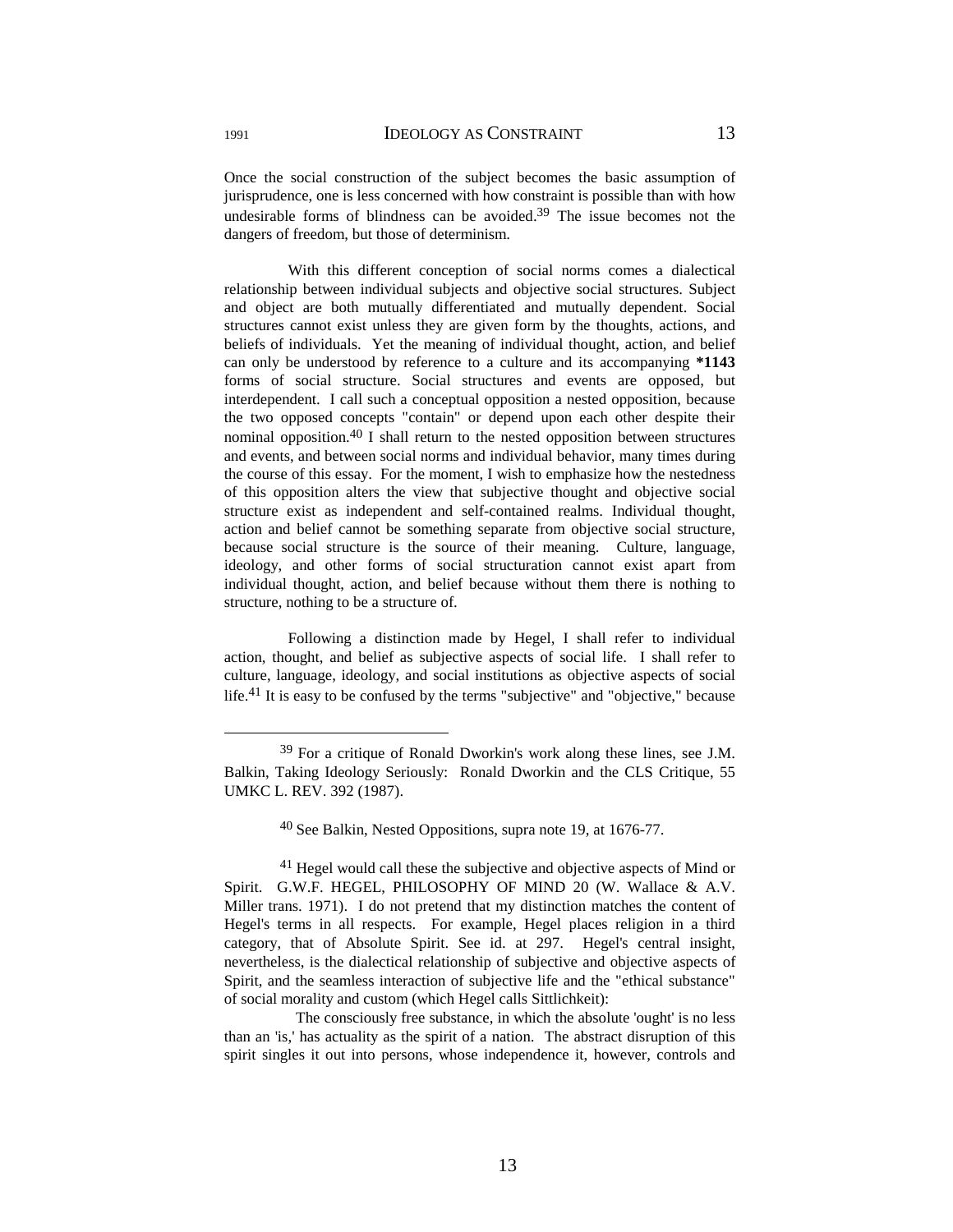they have many different meanings. Social life is objective not because it is indisputably true or indisputably real, but because it is shared and structuring. The object is what constitutes the subject. Similarly, by "subjective" I do not mean "false" or "contestable" but rather "individuated" and "experiential." Just as structures and events are mutually interdependent, so too are the objective and subjective elements of social life. Subjective experience is socially constructed, but culture, ideology, and language exist only as instantiated in the experiences of individual subjects.

 Once one grasps the interdependence between structures and events, or between the objective and subjective aspects of social life, there are two types of common and symmetrical theoretical errors that one must avoid. Because the objective and subjective elements of social life exist in a relation of mutual differentiation and dependence, one can overemphasize either their differentiation or their dependence. For convenience, we might call these the **\*1144** errors of separation and reduction. Because one can overemphasize in both directions (towards the objective or the subjective), each error comes in two different varieties, making four in all:

#### Errors of Separation:

 (1) The attempt to explain too much of social life in terms of objective social structures without recognizing that social structures depend upon individual thought, belief, and action (Reification).

 (2) The attempt to explain too much of social life in terms of individual thought, belief, and action, without recognizing that individual thought, belief, and action depend upon objective social structure (Radical subjectivism).

### Errors of Reduction:

 $\overline{a}$ 

 (3) The attempt to explain too much of objective social structure in terms of individual thought, belief, and action. This reduces the objective to the subjective (Reductionism proper).

entirely dominates from within. But the person, as an intelligent being, feels that underlying essence to be his own very being- ceases when so minded to be a mereaccident of it-looks upon it as his absolute final aim. In its actuality he sees [it as something] ... he brings about by his own action..... Thus, without any selective reflection, the person performs his duty as his own and as something which is; and in this necessity he has himself and his actual freedom.

Id. at 254 (emphasis in original).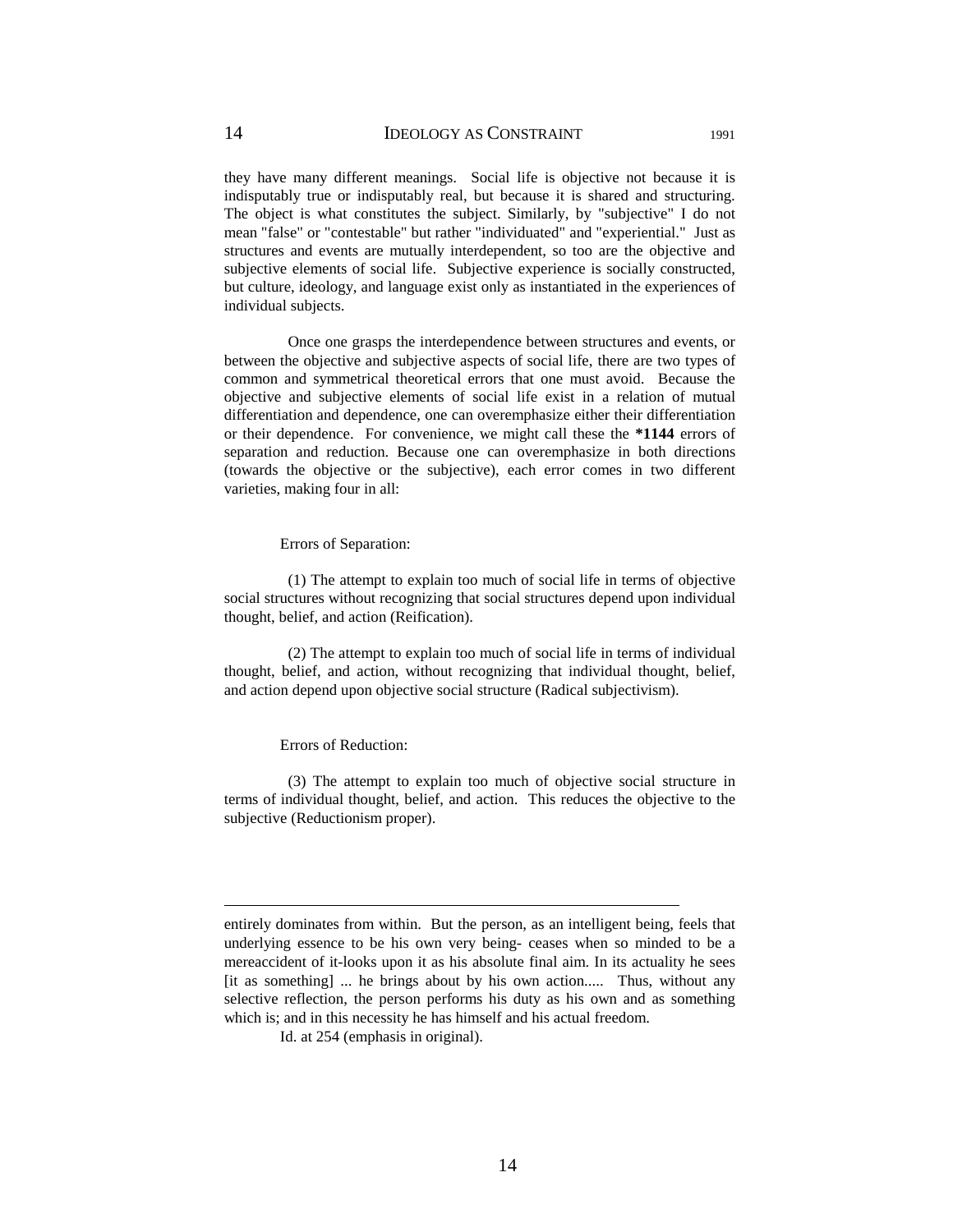(4) The attempt to explain too much of individual thought, belief, and action in terms of objective social structure. This reduces the subjective to the objective (Anti-humanism).

 The error of reification is so named because it makes the objective elements of social life into an independent "thing" over which the subjective elements seem to have no control. People often use the term "reification" to describe making social structures or concepts (for example, "corporation" or "property") into things that resist individual attempts at change and for which individuals bear no responsibility.<sup>42</sup> In fact, social structures can change over time if individual thought and action change sufficiently, just as the meaning of words can change if enough people begin using them in a different way.

 Nevertheless, social structures are not completely fluid; they have a shape independent of any individual's view of them. To deny this would be to commit the opposite error of radical subjectivism. Radical subjectivism, which exalts the independence of the subject from the objective elements of social life, can take a number of different forms. One can overemphasize the subject's independence by assuming that objective social structures offer little or no resistance to individual thought, action, and belief. Or one can exaggerate the subject's independence by envisioning individual action, thought, and belief as largely exogenous to social construction.

 The error of reductionism proper is so named because it attempts to reduce the objective elements of social life to individual thought, action, and belief, when in fact the latter depend upon social structures for their meaning. One can overcompensate in the opposite direction as well, by denying **\*1145** that individual subjects exist as subjects. Under this view, what we call "individuals" are really just the intersection of various forms of social structuration. I call this position "anti-humanism" because it is often associated with Foucault's famous statement of "The Death of Man."43 Anti-humanism is an incomplete description of social reality because individual subjects must exist in order to be the locus of social structuration and social change. Social meaning requires someone to mean and to be meant.44

 <sup>42</sup> See Felix S. Cohen, Transcendental Nonsense and the Functional Approach, 35 COLUM. L. REV. 809 (1935); Peter Gabel, Reification in Legal Reasoning, 3 RES. LAW & SOC. 25 (1980); Peller, supra note 23, at 1157-58, 1274-89. The classic statement appears in Karl Marx, Economic and Philosophic Manuscripts of 1844: Selections, in THE MARX-ENGELS READER 52 (R. Tucker ed. 1972).

<sup>43</sup> MICHEL FOUCAULT, THE ORDER OF THINGS: AN ARCHEOLOGY OF THE HUMAN SCIENCES 385-87 (1970).

<sup>44</sup> I present these overcompensations as independent errors in the interests of clarity. However, each version of overcompensation may involve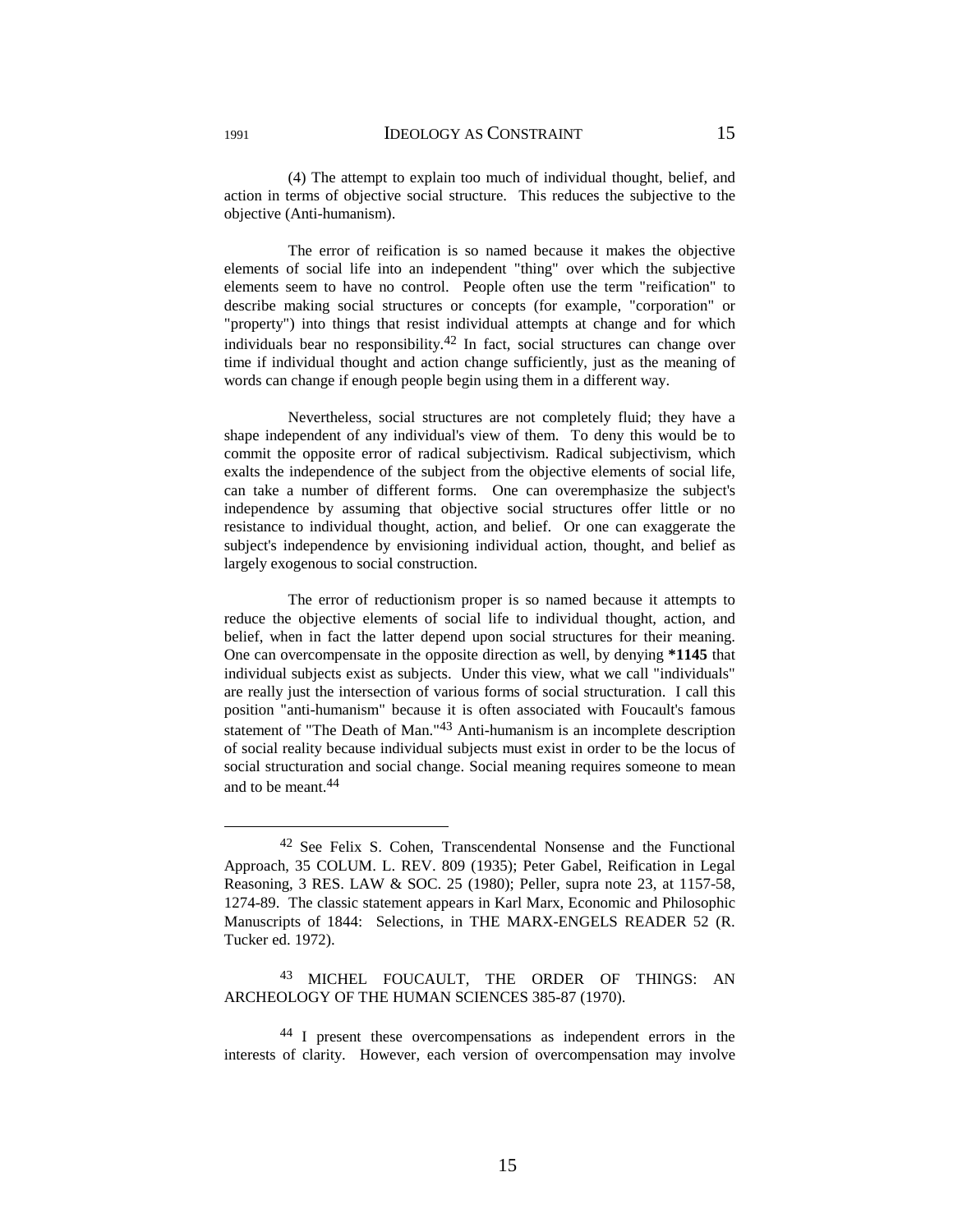I have argued that Altman's major failing is that he does not satisfactorily account for the social construction of the subject. Although Altman clearly believes that social structures in the form of social or legal rules are objective, he does not adequately recognize forms of social structuring, such as ideology, that do not work like rules. Thus he deemphasizes the effects that these types of social structuring have over individual thought, belief, and action. The above analysis suggests that this failure of emphasis will manifest itself in either some form of radical subjectivism or reductionism proper. In fact, this is precisely what occurs both in his interpretation of CLS scholars and in his own theory of individual constraint.

 CLS scholars viewed through Altman's eyes look like radical subjectivists. Because Altman does not take into account the social construction of the individual's desire, belief, and perception, he cannot see how individual constraint occurs. Therefore he concludes that CLS scholars must be saying that individuals can believe anything they choose, and they can choose anything. Dissatisfied with what he takes to be the "radical" CLS position, Altman offers his own account of how social rules constraint individual behavior. Predictably, the problem with this theory, as I shall now describe, is its reductionism-it is insufficiently rich to explain why social beliefs converge to constrain individual behavior.

# III. ALTMAN'S THEORY OF SOCIAL RULES AND SOCIAL CONSTRAINT

 Although Altman offers his theory of social constraint as a response to an imagined "radical" CLS position, he also sees his account as an answer to theorists who believe in the existence of "collective" social entities.45 These collective entities "exist over and above individuals, their actions, thoughts,

another form. For example, viewing individual subjects as independent of objective social structures (radical subjectivism) may be accompanied by similar assertions of independent existence for social constructs like property, "the market," and so on (a form of reification). Indeed, liberals are often criticized (whether fairly or unfairly) for engaging in alienating moves in both directions. Other combinations are possible as well. For example, reification may be partly reductive in that it converts some aspects of social relations into things, thus neglecting their human component. This is Marx's critique of the "fetishism of commodities," in which relations between persons are converted into relations between things, i.e., property. KARL MARX, CAPITAL, Vol. I, pt. I, ch. 1, sec. 4 (1886). What I have called anti-humanism may be said to reify ideology, language, and culture by neglecting their dependence on individuals so that they appear to have an independent existence.

45 P. 179.

 $\overline{a}$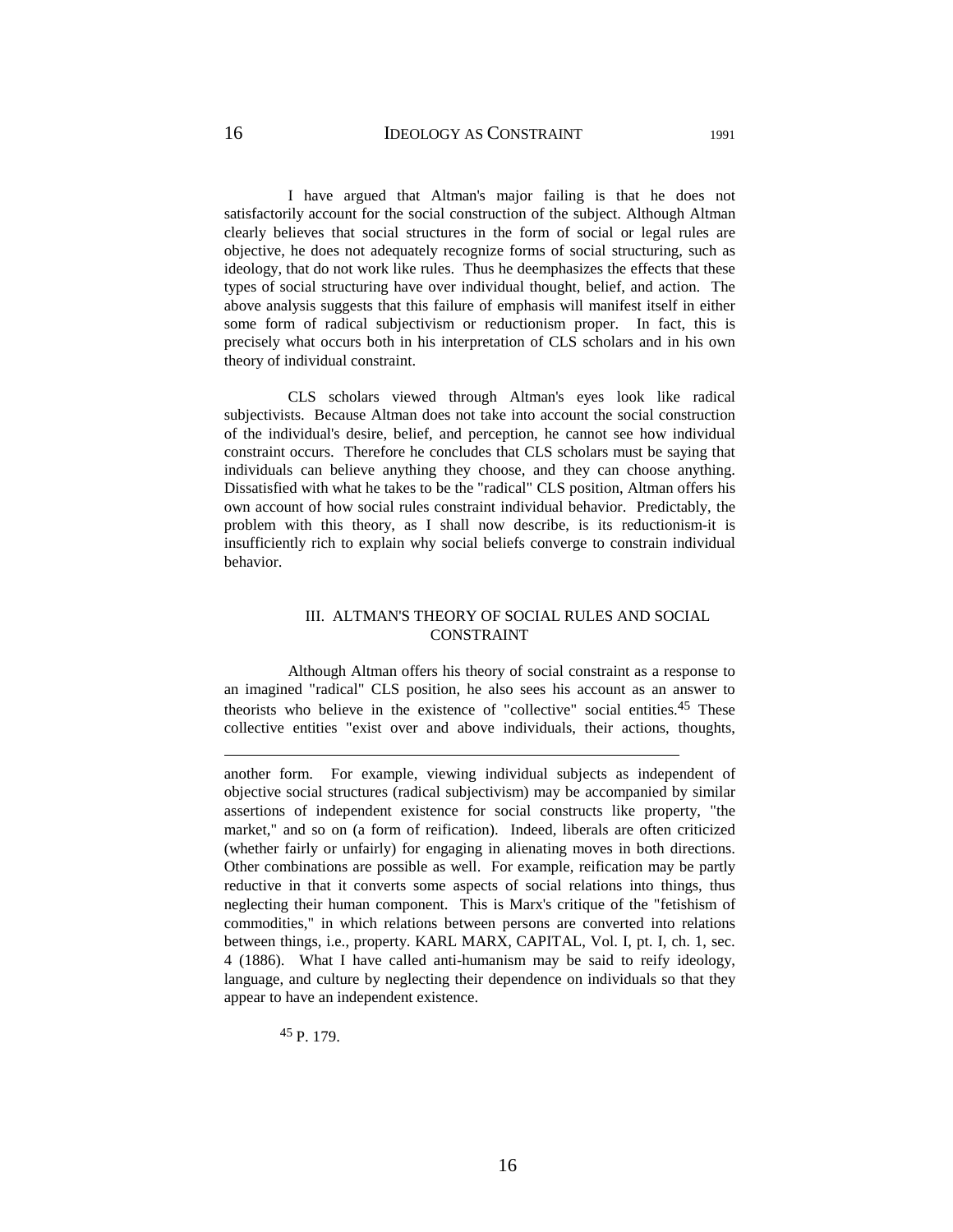**\*1146** and relations ... and are thought to be the essential elements that constitute social reality and to have a power to control what individuals do, want, and think."46 Altman gives as an example the work of Emile Durkheim, who believed that there was a conscience collective, or "collective consciousness," in which each individual shared and which shaped each individual's values, perceptions, and aspirations.47 Altman calls the question of whether there are such collective entities a question of "social ontology."48

 The moment a theorist speaks of "social ontology," one should be alerted to the possibility that the objective elements of social life are going to be treated as things independent from their instantiations in subjective experience. And indeed, one might criticize Durkheim for reifying some of the objective elements of social life in his idea of a collective consciousness.49 Yet Altman tends to make the opposite error. He confuses Durkheim's view with the more plausible position that subjective experience is dependent upon the objective elements of social life, even as it is differentiated from them. Thus, in Altman's rush to avoid a "collectivist ontology," $50$  as he calls it, he throws the baby out with the bathwater. His theory attempts to reduce all forms of social structuring to individual thought and action. This overcompensation is the error of reductionism. Inevitably his search for the leanest possible social ontology leads him to underemphasize some of the objective elements of social life, and forms of social structuring that do not work like rules-in other words, ideology. At the

47 Id. (citing EMILE DURKHEIM, THE RULES OF SOCIOLOGICAL METHOD 101 (S. Solovay & J. Mueller trans. 1964)). See EMILE DURKHEIM, THE ELEMENTARY FORMS OF THE RELIGIOUS LIFE 492-93 (J.W. Swain trans. 1965).

48 P. 179. Different social theorists, with varying degrees of success, have tried to explain how social norms constrain by reference to supra- individual entities. Durkheim's conscience collective, or "collective consciousness," is one such supra-individual entity. The anthropologist Claude Levi-Strauss, wishing to avoid the idea of a collective consciousness, postulated that there were universal unconscious structures in human minds that controlled individual thought. For a discussion of the connections between Levi-Strauss and Durkheim, see C.R. BADCOCK, LEVI-STRAUSS, STRUCTURALISM AND SOCIOLOGICAL THEORY (1975).

49 See, e.g., E. DURKHEIM, THE RULES OF SOCIOLOGICAL METHOD, supra note 47, at 27 ("[S]ocial phenomena are things and ought to be treated as things."); id. at 105 ("[T]he source of all that is obligatory is outside the individual.").

50 P. 179.

 <sup>46</sup> Id.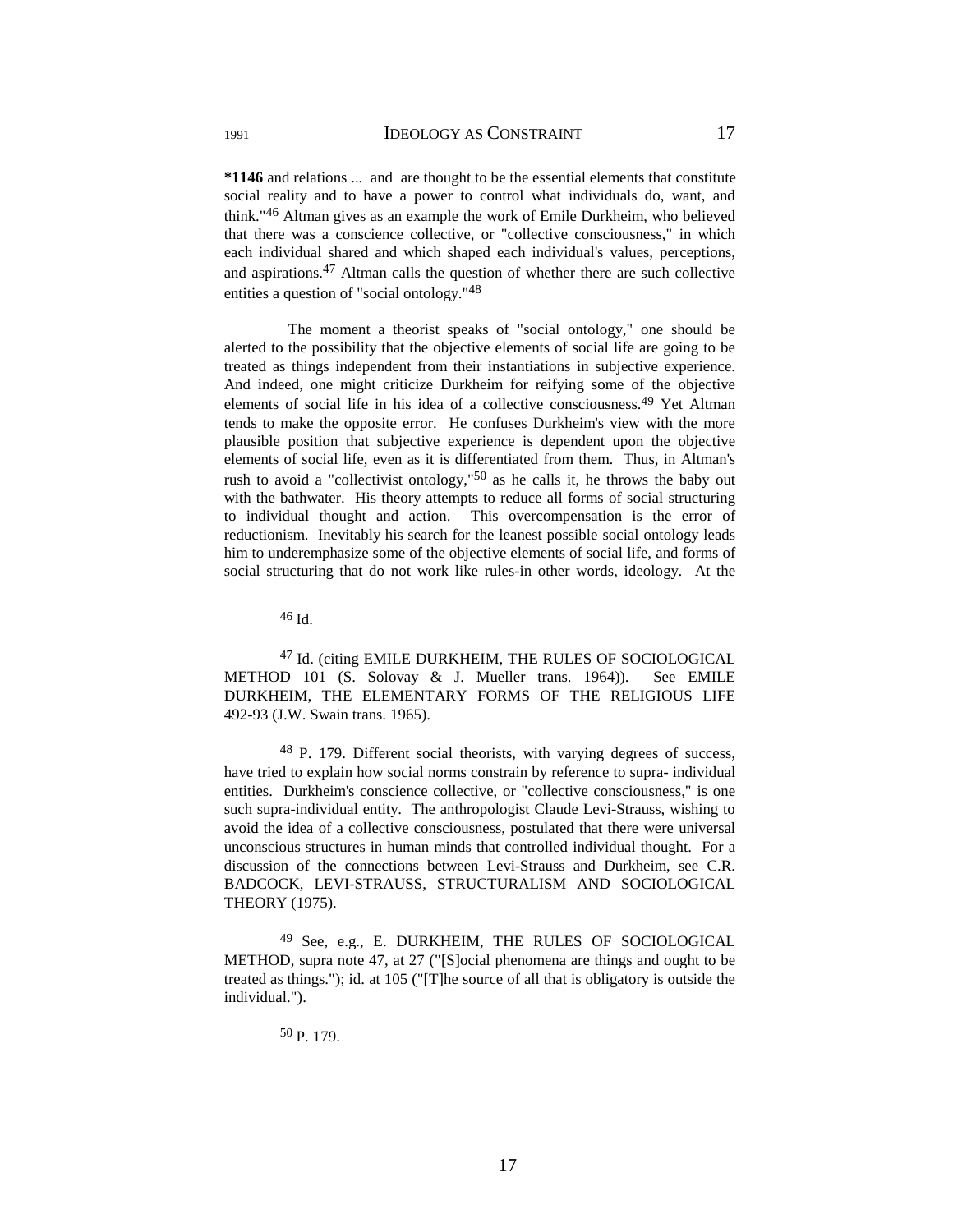same time, because he assumes that social ontology includes only individual thought and action, he tends to overemphasize individual autonomy in the choice of values.

 Altman argues that he can explain how social rules constrain individual actors without positing the existence of any supra-individual entities. His social ontology includes only "human individuals, their actions, thoughts, and relations to one another, but does not contain any collective entities in the Durkheimian sense."51 Nevertheless, Altman claims that the experience of constraint by social rules is not the same as constraint by individuals. He argues that to say that a person is constrained by rules is to say that the person is afraid of a certain type of criticism-not the criticism of any specific individual, but that of some unfocused group in society at large:

 **\*1147** [I]nsofar as I do x in order to avoid the criticism of no particular person but just anybody who may find out about it, I have an experience of constraint by rules. To the extent that the feared agent of criticism is a certain individual (or group of identifiable individuals), the experience is one of constraint by specific individual $[s]$ .<sup>52</sup>

 Thus for Altman all talk of constraint by rules can be translated into talk of constraint by individuals, when "individuals are thought of in a way that abstracts from their particularity."53 Conversely, " a ny account of constraint by specific individuals can, given the powers of abstraction, easily be turned into an account of constraint by social rules."54 Altman analogizes his account to George Herbert Mead's concept of a "generalized other,"55 although, as discussed below, the analogy is somewhat misleading.

 Altman's account of social structuration captures some of the mechanisms of social constraint. But because it is too reductionist, it is an incomplete and impoverished vision of social structuration. One problem with Altman's account of constraint by social rules is that sometimes people follow social norms differently than they think other persons in society will. They believe that what they are doing is right even if they believe that the whole world thinks they are wrong. For example, a courageous individual might harbor a political or religious dissident in her home even though the entire community

54 Id.

55 P. 180. See GEORGE HERBERT MEAD, MIND, SELF AND SOCIETY 154-56 (1962).

 <sup>51</sup> Pp. 179-80.

<sup>52</sup> P. 180.

<sup>53</sup> P. 181.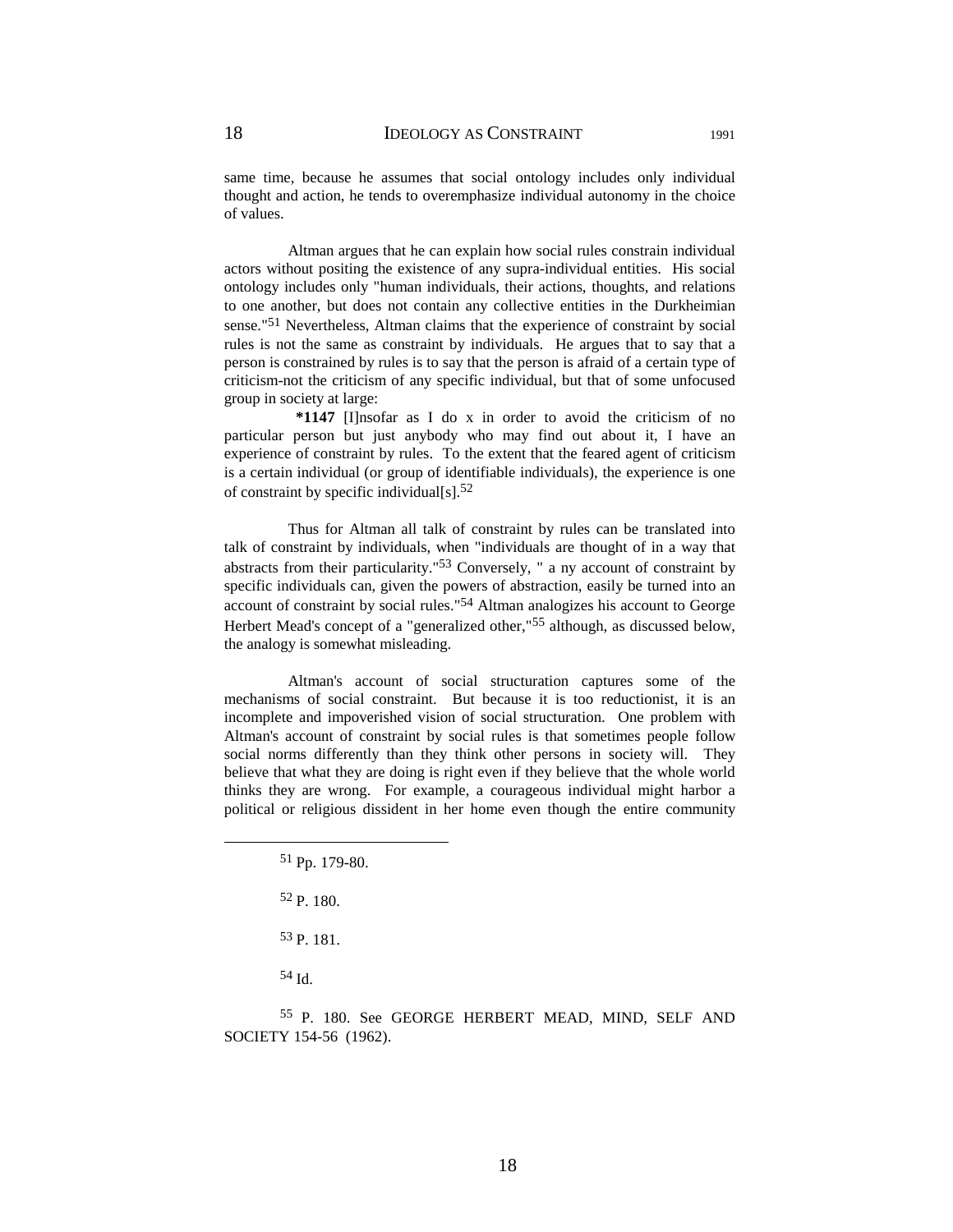wants to have the dissenter lynched. Although this phenomenon is consistent with Mead's notion of a "generalized other," it is not consistent with Altman's statement that all talk of social rules can be translated into talk of disapproval or adverse consequences from "just anybody" in society. For this sense of obligation cannot be reduced to disapproval or constraint by individuals in society, even when considered "in a way that abstracts from their particularity."<sup>56</sup> Rather, this is an example of an individual's own conscience, a conscience which has been shaped by societal norms. Of course, this is the point of Mead's original "generalized other" analysis. In contrast, Altman's reductionist version does not give a convincing account of the internalization of social norms.<sup>57</sup>

 A second problem with Altman's account of individual constraint is that it employs a model of constraint by rules when not all forms of social structuring **\*1148** operate in this way. The paradigm of social structures as a set of articulable rules meshes well with the picture of the autonomous individual who chooses according to her own values, and thus can choose to obey or disobey a rule, and suffer the consequences. But many types of social structures are not consciously articulated by individuals. They are simply lived. Some social norms manifest themselves in the way that individuals characterize or perceive social events. Sometimes we know that these social norms are in place only because we can observe how people behave, even though such norms are not written down anywhere, and could not in fact be fully articulated in advance. To say that people act according to social norms, then, is not the same thing as saying that they consciously decide to follow these norms to avoid social disapproval.

 Ideology is a social structuring process that creates social norms but does not operate in the same way as a legal or social rule. No one asks themselves, "What does the dominant ideology tell me to think about this particular issue?" or "How should I structure my perceptions of this event so as to be consistent with the dominant ideology?" The social norms produced by ideology shape our thought processes rather than present themselves as rules to be obeyed or disobeyed. In fact, when we try to articulate these norms, we may not

 <sup>56</sup> P. 181.

<sup>57</sup> Thus, the analogy to Mead is flawed because Mead did not seek to reduce the objective elements of social life to the subjective, or the social to the individual. Rather, Mead's "generalized other" is simply another way of describing the influence of the objective elements of social life in constituting the subject. See G.H. MEAD, supra note 55, at 178-226. Indeed, Altman's reliance on Mead is particularly ironic given that Mead saw his "social" theory of the development of the mind as rejecting the very sort of reductionist ontology that Altman embraces-an ontology that sees individuals and their experiences "as logically prior to the social process in which they are involved, and explains the existence of that social process in terms of them." Id. at 223. Mead, on the other hand, argued for a social theory of the self, in which the individual's behavior is explained in terms of the social process. Id.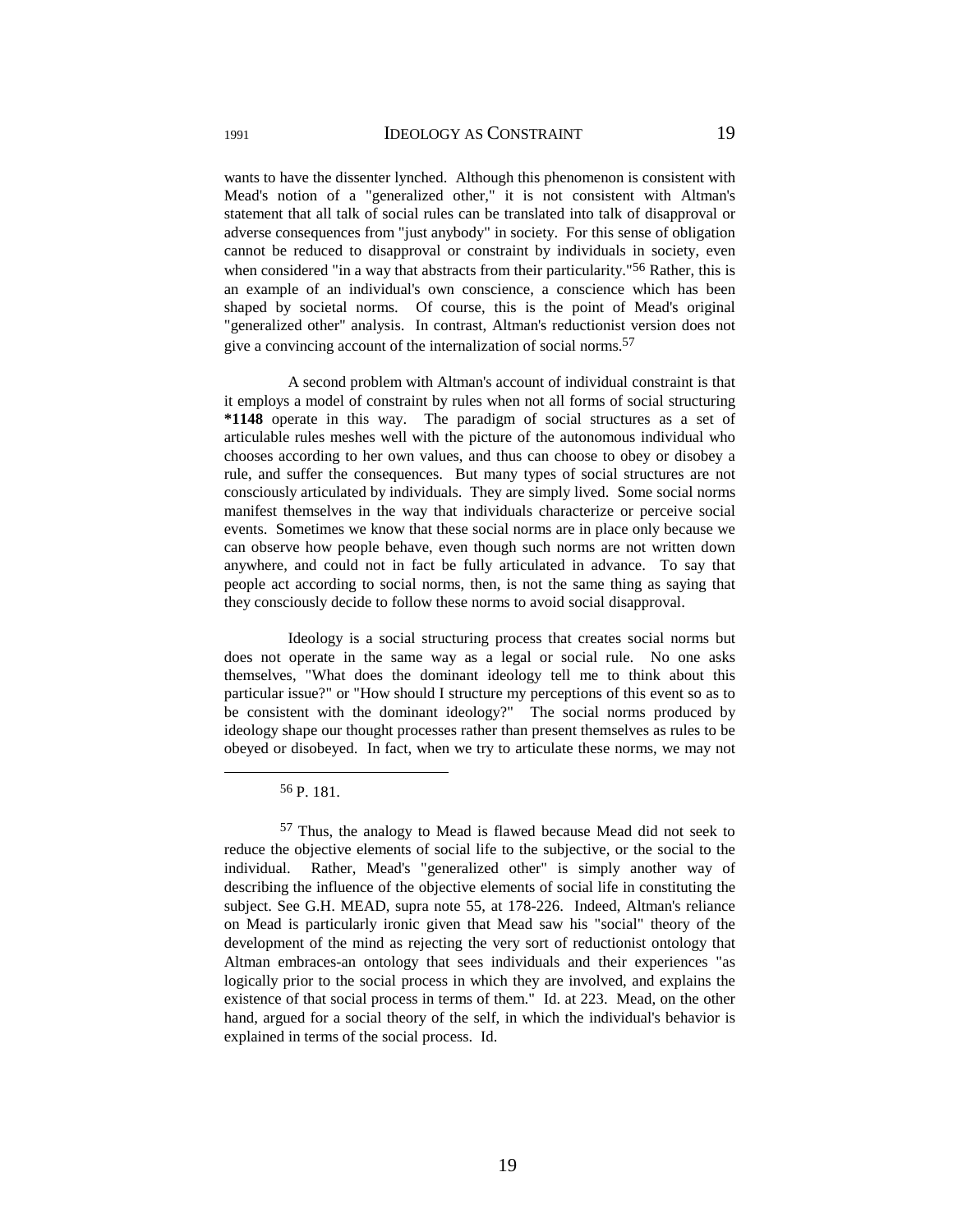like what we find, and we may even try to deny that these norms are at work in our thought. This is because not all forms of social structuration are worthy of moral approbation, or serve benign social functions.

 Racism and sexism are examples of social norms produced by ideology that are not benign or functional.<sup>58</sup> Many legal scholars, both within and without the CLS camp, have argued that racism and sexism are powerful norms in American social consciousness. Indeed, one of the most important contributions of critical race theory and feminist scholarship has been to remind us of the social construction of attitudes about race and gender. Sometimes racist and sexist attitudes are consciously articulated. In that case, they operate more like the social rules of which Altman speaks. However, more often they are unconscious. Indeed, as Charles Lawrence and Catharine MacKinnon have pointed out, these social norms are often vehemently denied when they are brought to the surface and articulated.59

 The types of constraint produced by the social construction of reality also differ greatly from Altman's version of the "generalized other." Different individuals will see the world in the same way, not because they fear punishment or disapproval by some generalized other, but because they share the same categories of perception.60 Consider for example, the tendency in our culture to view the male worker-who does not get pregnant **\*1149** and has not traditionally been expected to devote large amounts of time to child care- as the norm in shaping attitudes and expectations in the workplace.<sup>61</sup> This tendency is shared by men and women alike, and has been widely criticized by feminist scholars.62 Yet

60 See Geertz, supra note 25.

61 See, e.g., C. MACKINNON, supra note 59, at 37; Lucinda M. Finley, Transcending Equality Theory: A Way out of the Maternity and Workplace Debate, 86 COLUM L. REV. 1118, 1126-28 (1986); Mary Joe Frug, Securing Job Equality for Women: Labor Market Hostility to Working Mothers, 59 B.U.L. REV. 55 (1979).

62 See, e.g., C. MACKINNON, supra note 59, at 32-45; Finley, supra note 61, at 1152-59; Christine A. Littleton, Reconstructing Sexual Equality, 75 CALIF. L. REV. 1279 (1987); Martha Minow, Foreword: Justice Engendered,

 <sup>58</sup> At the very least they are not functional with respect to members of the oppressed group.

<sup>59</sup> See generally CATHARINE A. MACKINNON, FEMINISM UNMODIFIED: DISCOURSES ON LIFE AND LAW (1987); Charles R. Lawrence, The Id, the Ego, and Equal Protection: Reckoning with Unconscious Racism, 39 STAN. L. REV. 317 (1987). Although I have given the example of racial and sexual attitudes, I do not mean to suggest that all ideological structuring of thought and perception is in some way malignant.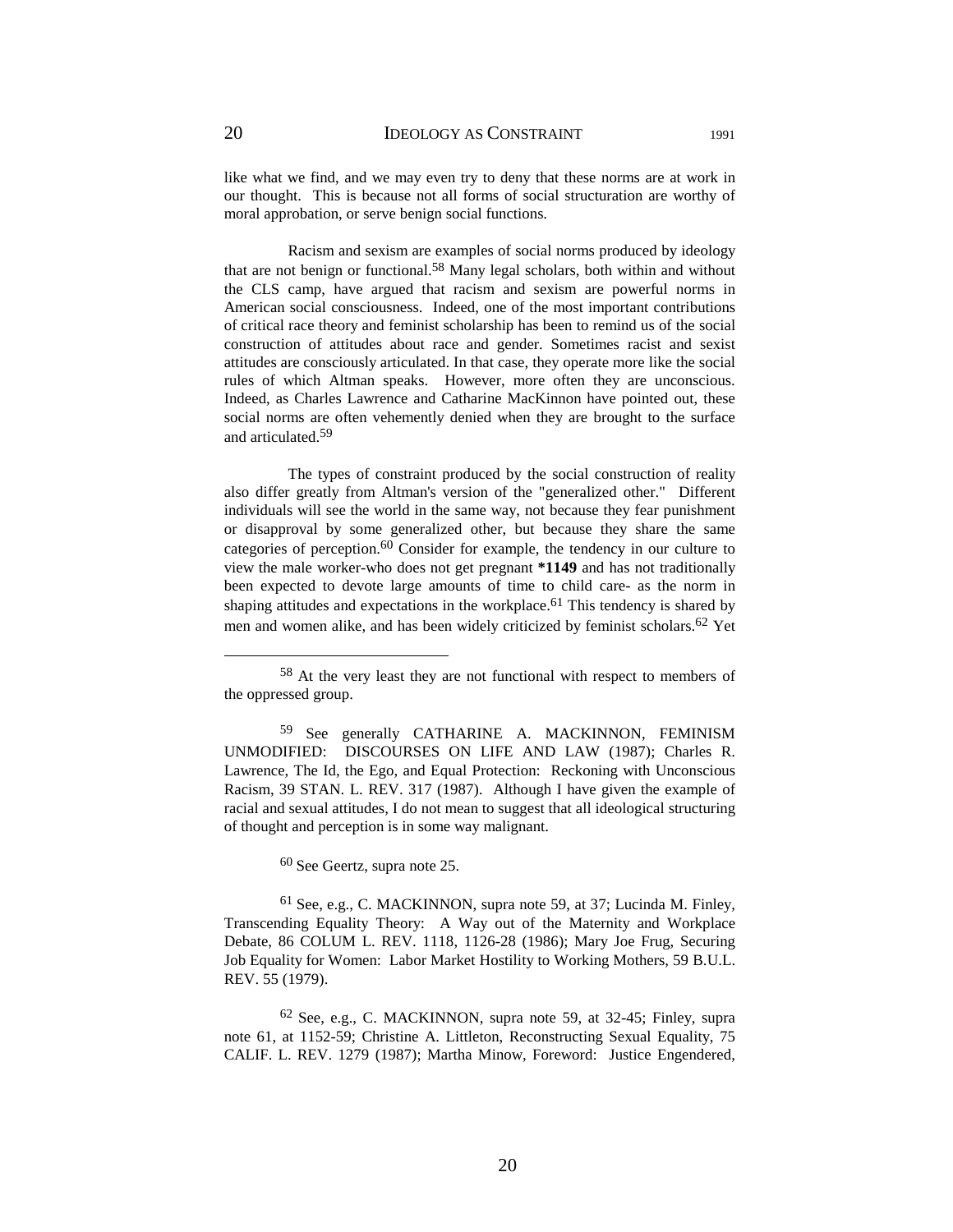people view the male worker as the norm not because they fear moral disapproval from "just anybody in society." Rather, this perception is part of the social construction of reality. There are many other social constructions, perhaps even more profound and pervasive, that we are not even aware of <sup>63</sup> Altman's theory of social rules cannot account for these forms of social structuration because such rules do not operate by means of a feeling of disapproval of the individual subject's behavior. Instead, they operate prior to this feeling and prior to individual behavior. They shape the categories in which individuals will experience the pull of the "generalized other."

 Although these objections seem diverse, they stem from a related set of problems. Altman's theories are trapped within the paradigm of the autonomous individual who responds to phenomena based upon her pre-existing, freely chosen individual preferences. Because of the formative influence of ideology, however, individual choice is never purely individual; it is shaped and structured before the individual begins her conscious deliberation, and before she experiences the pull of conscience. Social constraint has already, always, and also existed, even before the liberal theorist begins her work. 64

### IV. IDEOLOGY AND LEGAL CONVENTIONALISM

 Altman's treatment of legal constraint is much more convincing than his general speculations about social rules. His theory of legal constraint is basically a theory of legal conventionalism. In his view, legal rules constrain because of the existence of background conventions: "[T]he content and structure of law are determined by the conventions accepted by legal officials. The structure of law,

101 HARV. L. REV. 10, 38-45 (1986); Ann C. Scales, The Emergence of Feminist Jurisprudence: An Essay, 95 YALE L.J. 1373, 1376-80 (1986); Ann C. Scales, Towards a New Feminist Jurisprudence, 56 IND. L.J. 375 (1981).

63 The work of feminist scholars also demonstrates that we can become aware of at least some forms of social structuration, even if many others escape us. Cf. ANTHONY GIDDENS, CENTRAL PROBLEMS IN SOCIAL THEORY: ACTION, STRUCTURE, AND CONTRADICTION IN SOCIAL ANALYSIS 5 (1979) (individuals are often aware of the forms of social structuration that affect them). Anti-humanist approaches, on the other hand, may tend of downplay the ability of subjects to escape or to understand the ideological roles assigned to them. For an example of anti-humanist skepticism about the possibilities of self-reflection, see STANLEY FISH, DOING WHAT COMES NATURALLY: CHANGE, RHETORIC, AND THE PRACTICE OF THEORY IN LITERARY AND LEGAL STUDIES 436-67 (1989).

64 S. FISH, supra note 63; Schlag, "Le Hors de Texte, C'est Moi": The Politics of Form and the Domestication of Deconstruction, supra note 23, at 1643-44.

 $\overline{a}$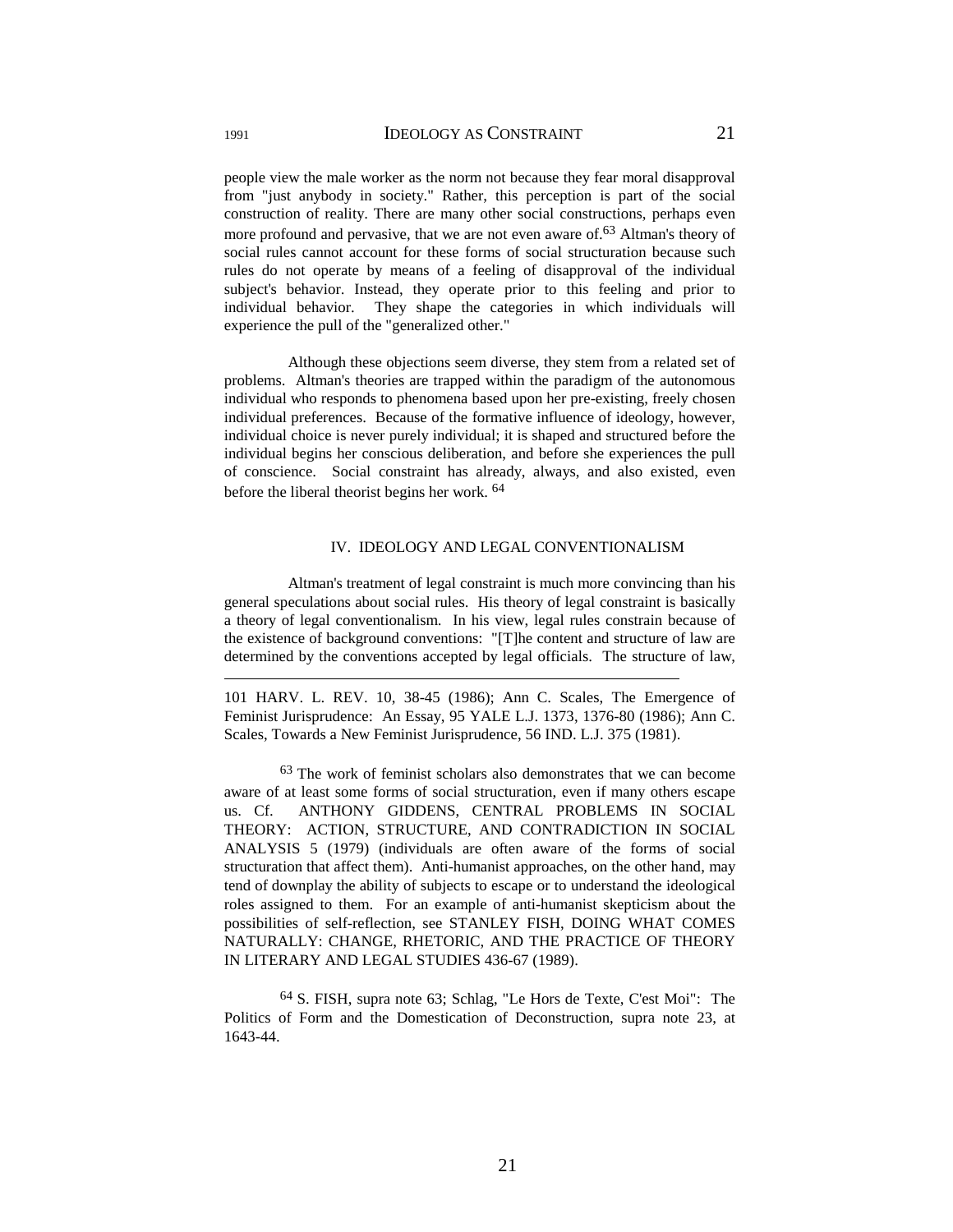then, is not objectively indeterminate but determined **\*1150** by norms whose authority is, like that of all legal norms, ultimately rooted in convention."65

 Altman's embrace of legal conventionalism seems eminently sensible, and it is consistent with the views of diverse legal scholars.<sup>66</sup> My only quarrel with Altman is that he does not take the theory of legal conventionalism far enough. When one strips away the voluntaristic, functionalist, and rule-based associations of convention, one arrives at something very much like the ideological construction of the subject.

 The word "convention" is potentially confusing because it implies a voluntary coming together, or willed, conscious agreement, as people would come together to a political convention, or sign conventions in international law. However most theorists who use the term "convention" do not mean to imply that conventions are voluntary in this sense. David Hume, an early theorist of convention, argued that conventions are "not of the nature of a promise: For even promises themselves ... arise from human conventions."67 Conventions for Hume are "a general sense of common interest" expressed by all the members of society to each other, "which induces them to regulate their conduct by certain rules."68 Hume offers the example of two persons rowing in a boat, who row together despite never having overtly entered into an agreement.<sup>69</sup> On the other hand, not all conventions need be voluntary even in the limited sense that Hume describes. We are born and socialized into a world already governed by a variety of conventions. We do not always consciously choose to abide by conventions; rather, we see the conventional as natural and beyond the power of choice, and even resist claims that it is otherwise. Thus, many social and legal conventions cannot be equated with conscious or even implicit agreements to behave in certain ways. Rather, they manifest themselves as similarities of perception and social meaning that are shared by and inhere in various individuals.

 The word "convention" may also suggest an idea of functionality. Some conventions exist because they help people get about in the world. This is

65 Pp. 183-84.

66 See, e.g., STEVEN J. BURTON, AN INTRODUCTION TO LAW AND LEGAL REASONING (1985); Owen Fiss, Conventionalism, 58 S. CAL. L. REV. 177 (1985); John Stick, Can Nihilism Be Pragmatic?, 100 HARV L. REV. 332 (1986).

67 DAVID HUME, A TREATISE OF HUMAN NATURE 490 (L.A. Selby-Bigge ed. 1978).

68 Id.

69 Id.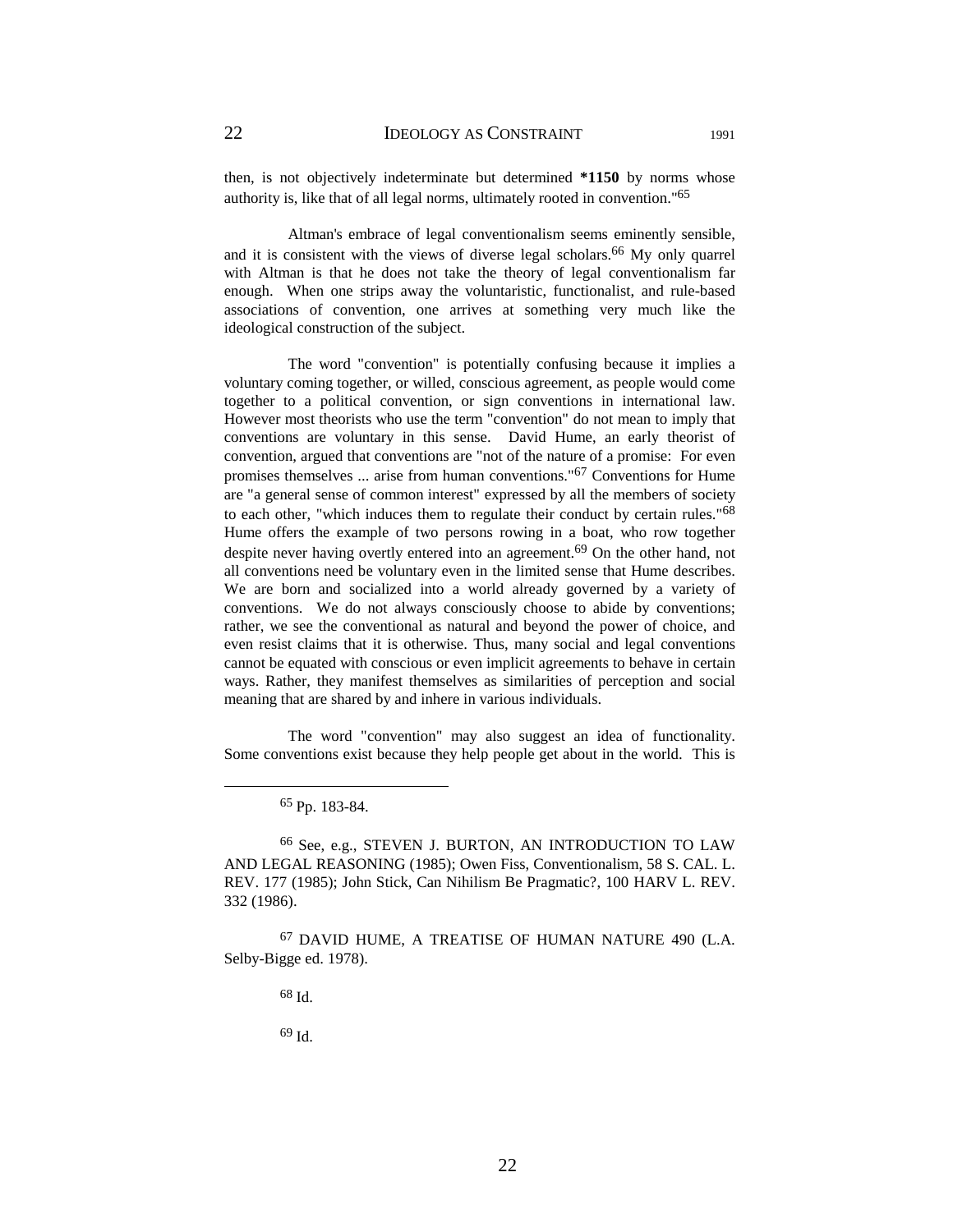implicit in Hume's example of the two rowers. The philosopher David Lewis argues that conventions are regularities of behavior that arise in order to deal with problems of social coordination.<sup>70</sup> Nevertheless, not all conventions are functional in Hume's and Lewis's sense. Some conventions may be dysfunctional, or oppressive to particular social groups, such as certain conventions of attitude and behavior between men and women. Finally, the idea of functionality suggests that conventions coordinate behavior, when in fact conventions may affect the perception and meaning of the social world around us.

 **\*1151** Because of its voluntaristic and functionalist associations, the term "convention" has a certain normative validity that the terms "ideology" or "social construction of the subject" lack. If a convention exists, then it has moral force because it was agreed to implicitly, or because it solved some problem of social coordination. However, this normative association may be spurious, since many conventions do not fit these categories, and may be preconscious. Racist attitudes may be conventional, but that is not because of conscious or even implicit agreement between blacks and whites. Nor does the conventionality of racist attitudes or behaviors lend them normative force.

 Language is a good example of the type of social convention I am concerned with. We often say that language is conventional, and that might seem to suggest merely an implicit "agreement" that we will use certain sounds to stand for different concepts or, following Lewis, a regularity in behavior that solves problems of social coordination.<sup>71</sup> Yet this account of linguistic conventionalism obscures the degree to which language shapes our reality, to which language acts as a series of lenses that affect how we perceive social events and ascribe social meaning to them.72 The same is true of many other cultural practices that we call "conventional." Such practices do not merely represent an implicit "agreement" about how to behave, but rather are ways of shaping perception, social reality and social meaning. In this sense, conventions operate before we choose, before we behave, before we experience. They structure choice, preference, desire, and perception.

 If we understand conventions to include not only willed or implicit agreements among social actors, but also pre-conscious forms of behavior, meaning, and perception, legal conventionalism takes on an entirely different cast. It is this interpretation of legal conventionalism that I would like to offer here. Altman is quite correct that we experience law as determinate and coherent

 70 DAVID K. LEWIS, CONVENTION: A PHILOSOPHICAL STUDY (1969).

71 See id. at 152-208.

72 On the power of language to structure our perceptions of reality, see BENJAMIN LEE WHORF, LANGUAGE, THOUGHT, AND REALITY: SELECTED WRITINGS OF BENJAMIN LEE WHORF (J. Carroll ed. 1956).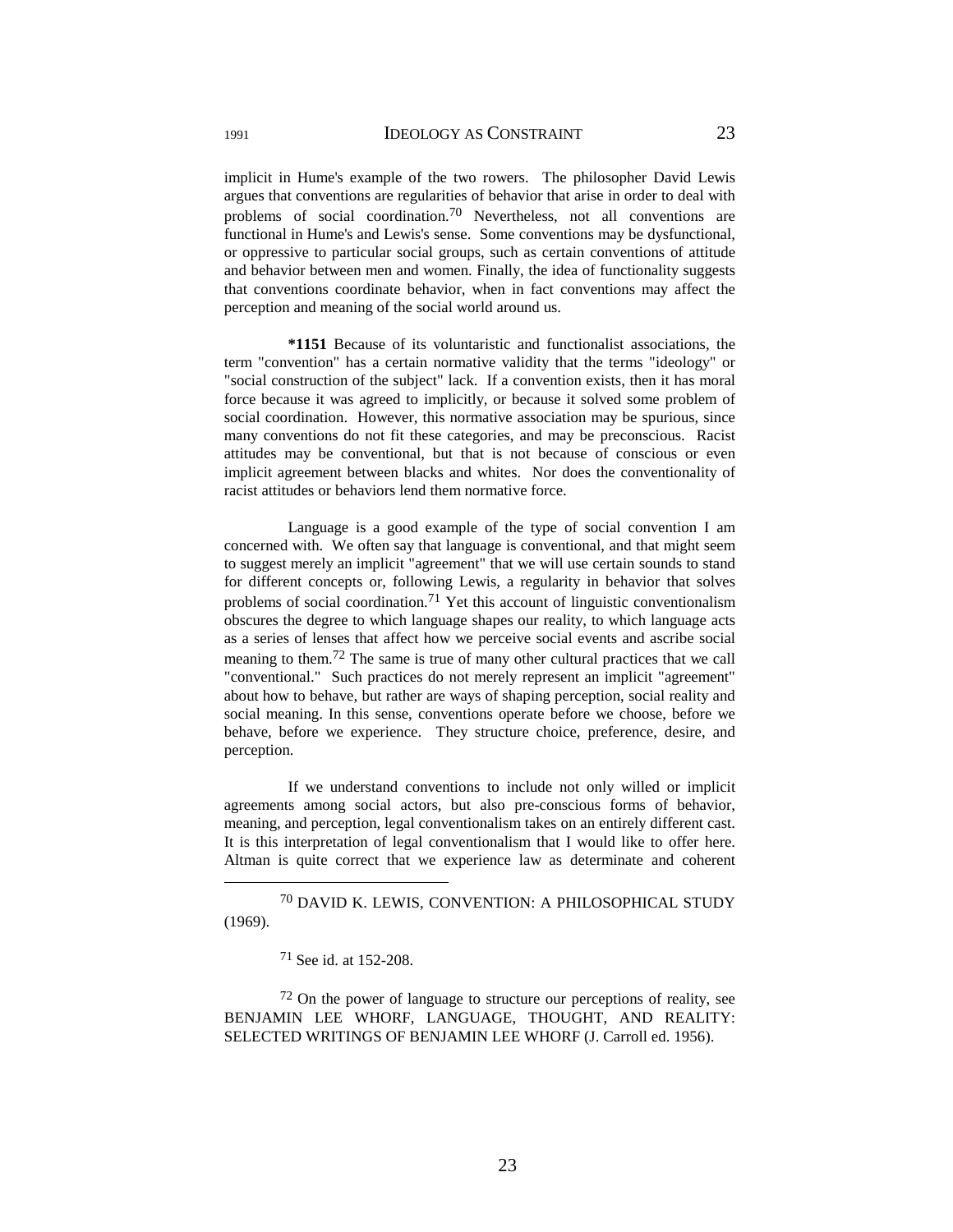because of shared conventions. But much of what Altman attributes to "convention" could as easily be called "ideology" or the "social construction of the subject." Ideology, then, is the glue that binds the law together. Ideology is not law itself, but rather, that which makes law intelligible to the subjects who experience it. Ideology is constraint.

 To be sure, ideology is not a homogenous phenomenon. It is partially constituted by categories of perception, along with sets of beliefs that are inextricably intertwined with these categories. And belief systems themselves are never simply collections of principles or associations. It is better to think of them as containing systems of principles and associations, held in opposition to other principles and associations, with some dominant and others subordinated or suppressed, but nevertheless present. Thus heterogeneity and tension are always present in the system. The relation of dominant to marginalized ideas may change as we move through different spheres of **\*1152** social life, for example from the market to the family. Indeed, the very division of social life into spheres in which different principles enjoy greater or lesser dominance may itself reflect ideological construction. 73

 Just as belief systems do not contain homogeneous sets of principles, but rather systems of principles held in opposition to other principles, individuals in society do not share exactly the same beliefs.<sup>74</sup> Deviations in beliefs are experienced as differences in principle, when in fact they are really more correctly viewed as differences between differences between principles. To say that some persons are more individualist than others, therefore, is not to say that they have completely different principles. It is more likely that they share a great deal in common, but that the relationships between principle and counterprinciple are somewhat different in their respective beliefs. This structure produces two different and opposite effects. First, differences in emphasis produce significant and deeply felt political disagreement. That is because it is differences, and not similarities, that produce meaning within a culture.<sup>75</sup> Thus, liberals and conservatives may argue heatedly about many issues when in fact they have a great deal in common in their assumptions concerning, for example, democracy

75 This is the fundamental principle of structuralism. See TERENCE HAWKES, STRUCTURALISM AND SEMIOTICS (1977).

 <sup>73</sup> See Frances E. Olsen, The Family and the Market: A Study of Ideology and Legal Reform, 96 HARV. L. REV. 1497 (1983).

<sup>74</sup> For two different versions of this point, see Michael Mann, The Social Cohesion of Liberal Democracy, 35 AM. SOC. REV. 423 (1970), reprinted in CLASSES, POWER AND CONFLICT: CLASSICAL AND CONTEMPORARY DEBATES (A. Giddens and D. Held eds. 1982) at 373-95, and William W. Fisher, Ideology, Religion, and the Constitutional Protection of Private Property: 1760-1860, 39 EMORY L.J. 65 (1990).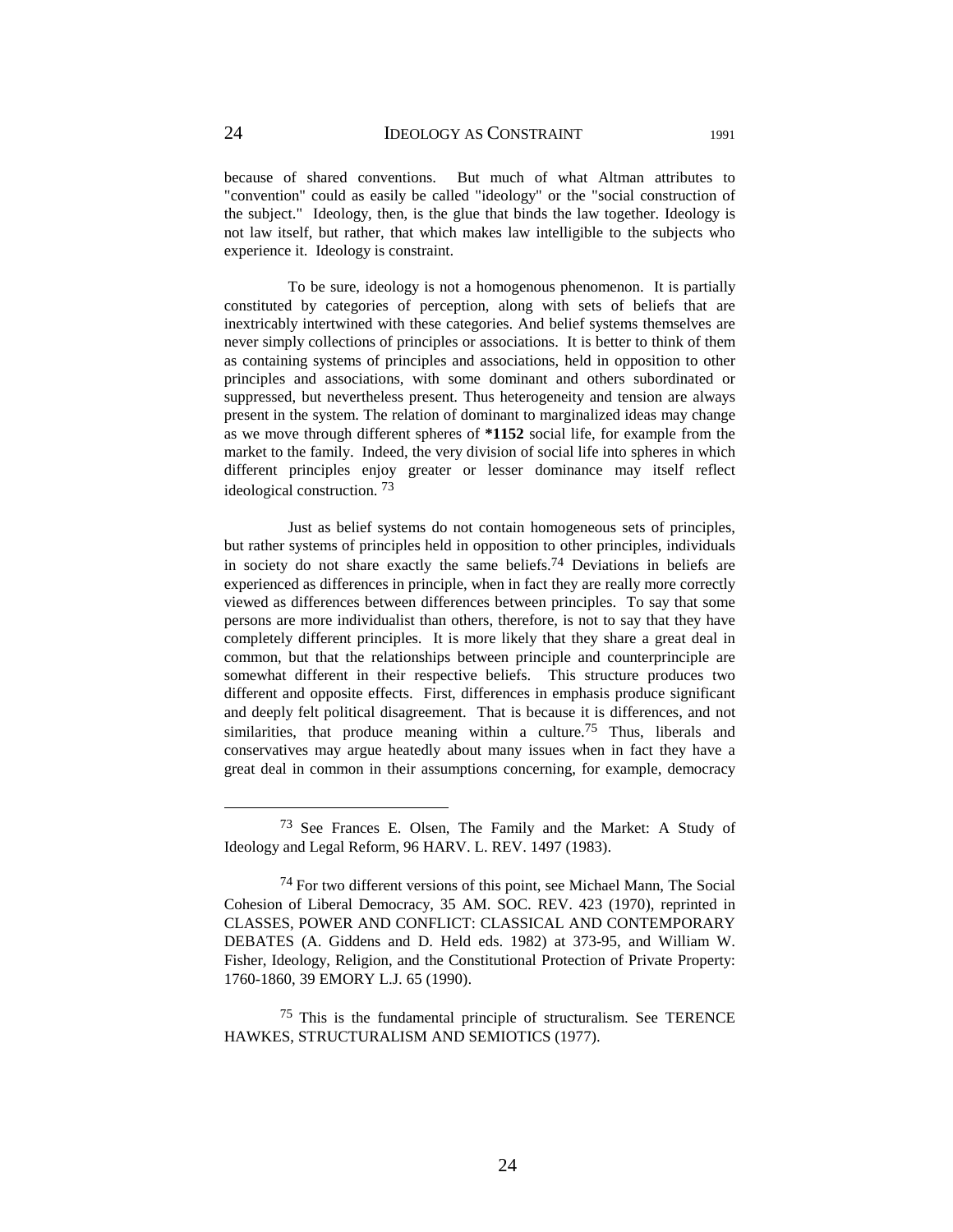and private property. Yet when the ideology of Americans is compared to that of other societies, similarities within American ideology emerge more clearly.

 Second, the average assignment of principles and counterprinciples within a culture is not experienced as ideologically charged at all. It is seen as a "moderate" or "reasonable" position, or a "non-ideological" position. In contrast, persons who deviate too much from the political norm are seen as ideologically driven or "radical," or even "unreasonable." Yet there is not much difference in kind between persons who seem ideologically driven in their ethical and political assessments and those who do not. Moderates, in this sense, are "ideologues" whose ideology is shared by a great many people. <sup>76</sup>

 **\*1153** The thesis of ideology as constraint thus reverses many commonly held beliefs about jurisprudence. Ideology is normally thought of as a source of legal indeterminacy. Because of the influence of different ideologies, judges of different political views tend to disagree, and judges with extreme positions must be deterred from inserting their private political agendas into the materials of the law. But I suggest that precisely the opposite is true. Ideology is one (although by no means the only) source of the vast degree of agreement among judges and other legal decisionmakers.77 Although different individuals do

 <sup>76</sup> Because ideology embraces both dominant and suppressed principles, it contains a possible source of its own critique and alteration. Persons with different views can argue for increased or decreased emphasis on various principles and counterprinciples in moral, political and social life. They can do this because both principle and counterprinciple already exist in present belief structures. When radicals argue with moderates over political, social, and moral issues, they are really arguing that the relative placement of principle and counterprinciple should be altered, emphasizing principles which are marginalized but nevertheless immanent in belief and discourse. Thus, alterations in social thought are often not completely revolutionary-they make use of hidden or marginalized elements already present in existing consciousness. This insight is fundamental to the technique of doctrinal deconstruction. For examples, see J.M. Balkin, Constitutional Interpretation and the Problem of History, 63 N.Y.U. L. REV. 911 (1988) (Rule of Law's benefits as a source of doctrinal metamorphosis emerge in defense of Rule of Law as a source of doctrinal stability); Balkin, Deconstructive Practice and Legal Theory, supra note 19, at 767-72 (reemergence of will theory in defense of the reliance theory of contractual obligation); J.M. Balkin, Some Realism About Pluralism: Legal Realist Approaches to the First Amendment, 1990 DUKE L.J. 375, 414-24 (expansion of captive audience doctrine); Unger, supra note 19, at 576-83 (discussing method of "deviationist doctrine"). Altman's treatment of Unger's doctrinal deconstructions are particularly well done, despite his failure to recognize their deconstructive character. See pp. 132- 38, 140-45.

<sup>77</sup> One might attribute this agreement to an ideology shared by most Americans. On the other hand, one might argue, as Mann does, that there need be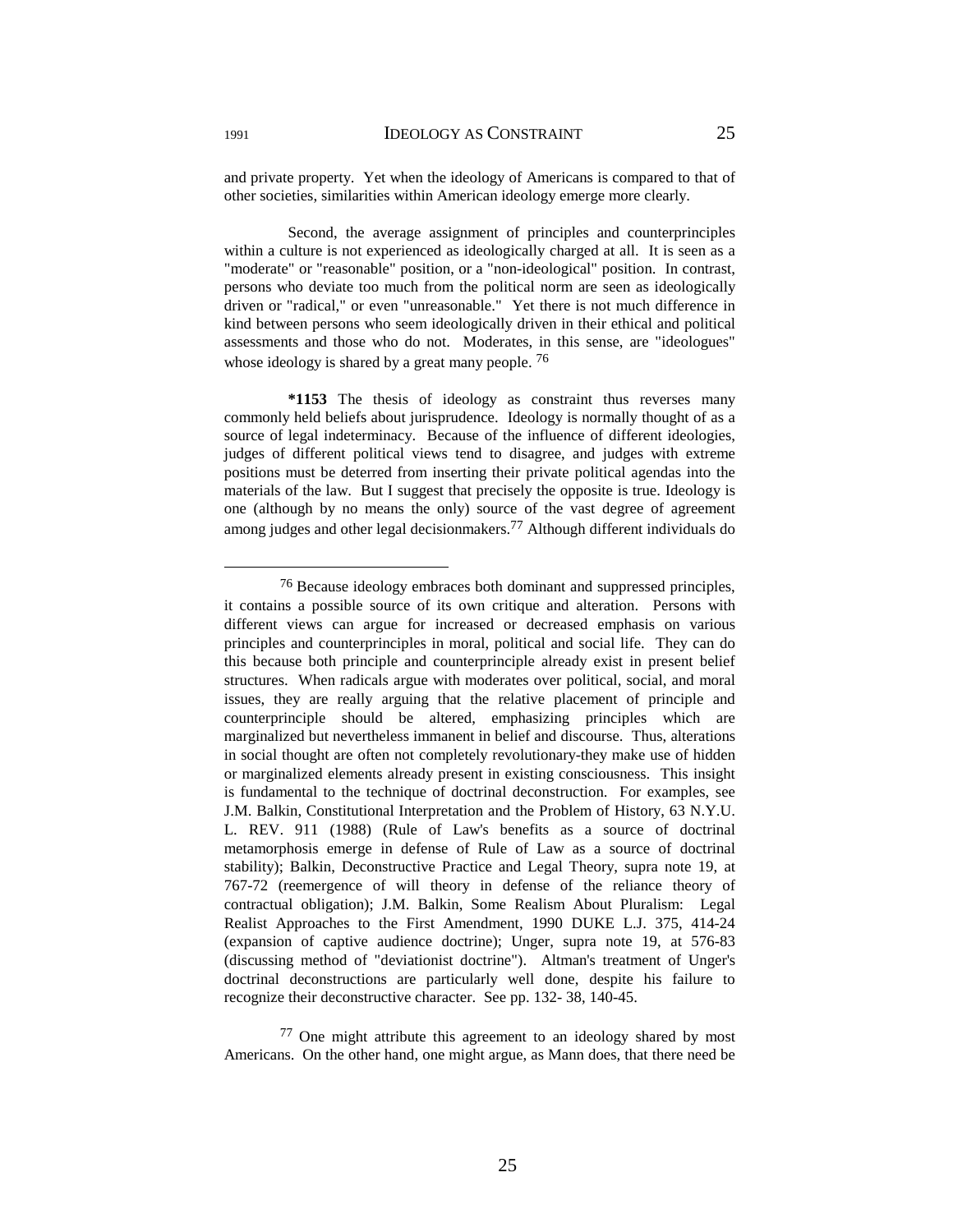not share precisely the same ideology, in most cases their ideologies do not differ greatly. Rather than seeing non-ideological decisionmaking as the norm and ideological decisionmaking as the exception, I suggest that it is quite the other way around. All decisionmaking makes use of ideological constructions of social reality. What we call "non-ideological" decisions are ideological decisions whose ideology is simply not noticed. It follows that protestations of judicial sincerity and a deliberate attempt to follow the law and not one's own political views are no guarantee that legal decisionmaking will not be ideological. Sincere belief that one is following the law and not one's own personal predilections is the experience of ideological decisionmaking.

#### V. TWO SCHOOLS OF CLS?

 When Altman turns to the CLS theory of social and legal constraint, he finds two different positions. Using terms first coined by Unger, Altman distinguishes between "super-theory," which he associates with Unger himself, and "ultra-theory," which he identifies with CLS "radicals."78 In Altman's view, the difference between Unger and other CLS theorists is that Unger believes that there are social frameworks "that constrain and channel individual behavior and thought and the routine activities and thoughts that occur within the framework."79 In contrast, argues Altman, CLS ultra- theorists do not believe that there are any social frameworks, "at least when one conceives of frameworks as having an objective existence and as capable of constraining and channeling individual behavior and thought."80 Altman argues that for these CLS thinkers, frameworks

 can amount to nothing more than the patterns which a person cognitively **\*1154** imposes upon the past flow of actions and thoughts. Such patterns do not exist in the events themselves but are imposed by the subject upon the undifferentiated flow of past events.... Frameworks thus exist only in the eyes of the particular beholder, and lacking any objective existence, they also lack the power to exert any objective control over the thoughts, actions, or desires of a population.81

78 Pp. 164-68. Unger himself does not describe CLS work as "ultratheory." This is Altman's innovation. Id.

79 Pp. 164-65.

80 P. 166.

81 Id.

 $\overline{a}$ 

a significant degree of consensus only among those persons in actual power (police officers, prosecutors, judges, legislators, lawyers, etc.). See Mann, supra note 74, at 388-89.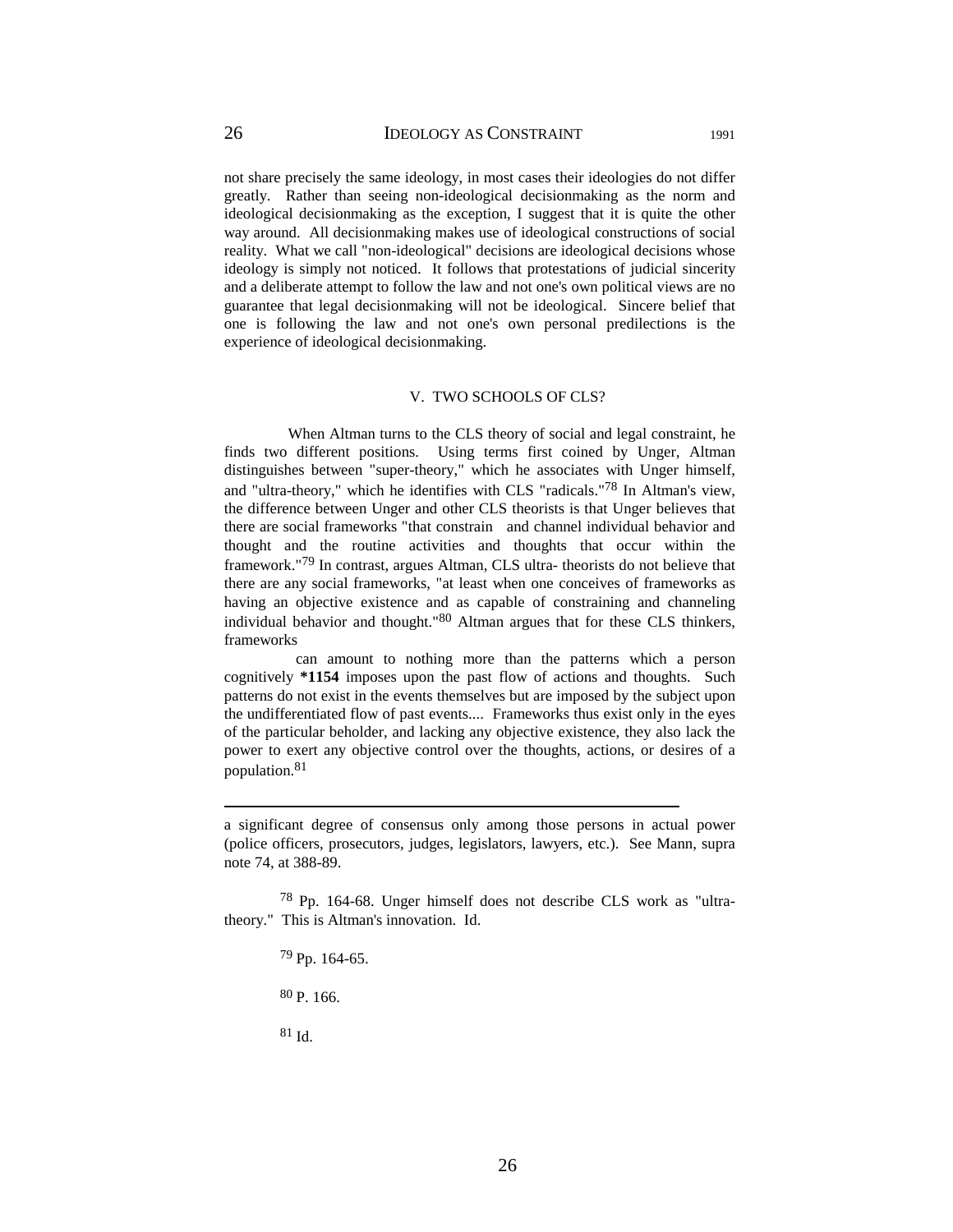Altman manufactures this elaborate account of CLS "ultra-theory" because he perceives that the CLS critique of indeterminacy cannot rest wholly upon claims of linguistic indeterminacy.<sup>82</sup> Altman is certainly correct that semantic indeterminancy is not the only source of legal uncertainty. Some types of legal indeterminacy are produced by conflicts of value, differences in factual characterization, or the struggle between opposed accounts of the social world. Altman, however, adopts none of these explanations. He argues instead that CLS indeterminacy critique is really grounded upon a deeper critique of social reality: "The CLS ultra-theorist argues that there is no objective structure to law or legal discourse, because there is none to any element of social reality."83 Thus, Altman believes that the indeterminacy critique follows as a matter of course from what he calls "CLS ultra-theory": Legal norms cannot constrain individual behavior, because no social norms can ever have such an effect.<sup>84</sup>

 This account of CLS scholarship is surely incorrect. If what Altman says is true, one would expect CLS thinkers to be relatively uninterested in questions of political and social ideology, for it would follow that ideology could not constrain and channel individual behavior and individual thought. But precisely the opposite is true. CLS thinkers, including Unger, are vitally interested in the ideological construction of the social world, because they believe that ideology produces a framework of thought that makes certain social practices seem natural and normatively superior when in fact they are unjust and oppressive. Their attitude about whether social structures can constrain social behavior and thought is like the old joke about belief in baptism: They not only believe in it, they have seen it done. Indeed, exposing the unnaturalness and injustice of existing frameworks that have in fact shaped our attitudes and actions is the goal of much CLS scholarship.

 I believe that Altman has mischaracterized CLS scholarship in this and other passages because he fails to take fully into account the social construction of the subject implied in Critical Legal Theory. He has thus unwittingly attributed his own unstated assumptions about the social construction of individuals to CLS scholars. This is clear in the very rhetoric he uses to describe the CLS argument for legal indeterminacy:

 The rule of law requires that the law provide determinate outcomes for actual and potential cases. But the [CLS] ultra-theorist argues that the absence of any doctrinal structure independent of how an individual chooses to **\*1155** view the relations among the various doctrinal rules destroys legal determinacy.... Carve up the mass of legal norms in a different way, and legal outcomes will be drastically different.

 <sup>82</sup> Pp. 168-69.

<sup>83</sup> P. 169.

<sup>84</sup> Pp. 169-70.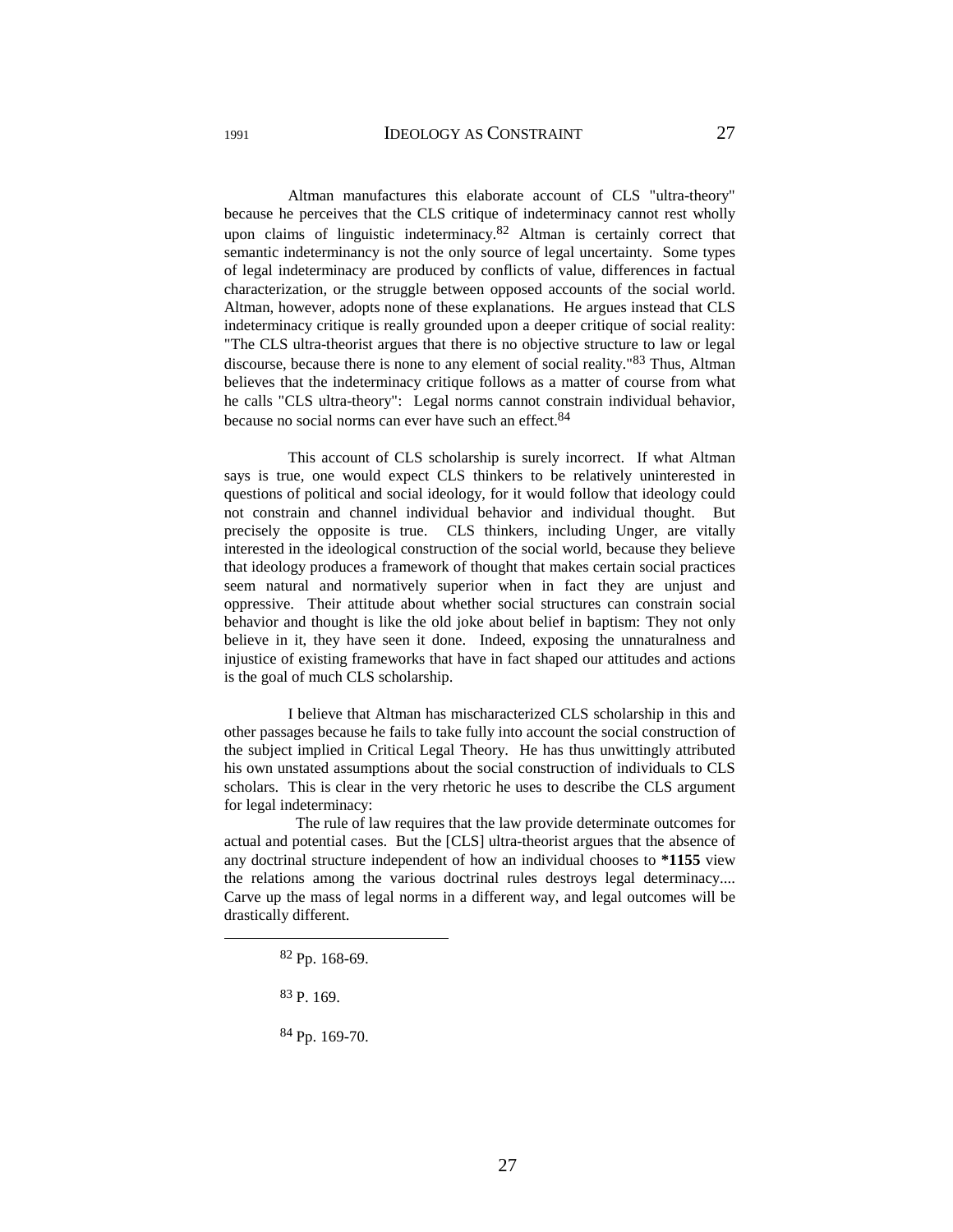But the ultra-theorist argues that the location of any given norm is not something given, it is, rather, created by the way a particular individual chooses to carve up the mass of doctrinal norms. It may be that most legal professionals in

our legal culture have thus far chosen to carve up doctrine in very similar ways. This creates the deceptive appearance that there is some objective structure that these choices are merely mapping rather than creating. But there is no such objective structure. There is no aspect of social reality, including the law, that has any structure independent of the choice of any given individual. On that account, there can be no outcomes that the law as such logically requires; it is only the law as someone has chosen to see it structured that can have determinate outcomes for legal cases.85

 Thus, Altman mistakenly ascribes to all CLS thinkers (except Unger) the proposition that doctrine has an objective structure merely because a large group of individuals choose to look at it in the same way. But the more plausible argument is that persons look at doctrine in the same way because they share a common ideology. Background conventions and shared world views constrain and channel the ways in which people perceive doctrinal structure. Thus, doctrinal structure is not simply produced by the confluence of different individuals' choices to see it that way. It is a constraint produced by the social construction of subjects in a society. This argument clearly rejects the very assumption that Altman ascribes to CLS thinkers-that social structures do not channel individual thought. Moreover, a theory of ideological construction of the subject is perfectly consistent with a claim that Altman believes antithetical to CLS-that doctrine has a structure independent of the way in which any particular person happens to think. An ideological account of legal determinacy would assert simply that it is not an accident or a mere confluence of events that leads many individuals to think the same way about a large number of issues.

 In contrast, Altman's description of CLS "ultra-theory" makes CLS scholars sound like naive liberals, and it is no wonder that an incongruity results. Altman first describes the CLS position as one of radical subjectivity; having argued that this position is untenable, Altman imagines CLS proponents as retreating to the position that background conventions give legal norms determinacy, but that these conventions "are class-biased or otherwise unfairly tilted against certain normative conceptions...."86 Altman claims that "this CLS argument shifts the issue from the question of whether law has an objective structure to the question of whether the distinction between law and politics holds."<sup>87</sup> From my reading of CLS scholars, there has never been any such shift. No substantial group of CLS scholars has ever made the first claim that Altman ascribes to the CLS movement. **\*1156** Rather, the claim that the social

87 Id.

 <sup>85</sup> P. 169 (emphasis added).

<sup>86</sup> P. 184.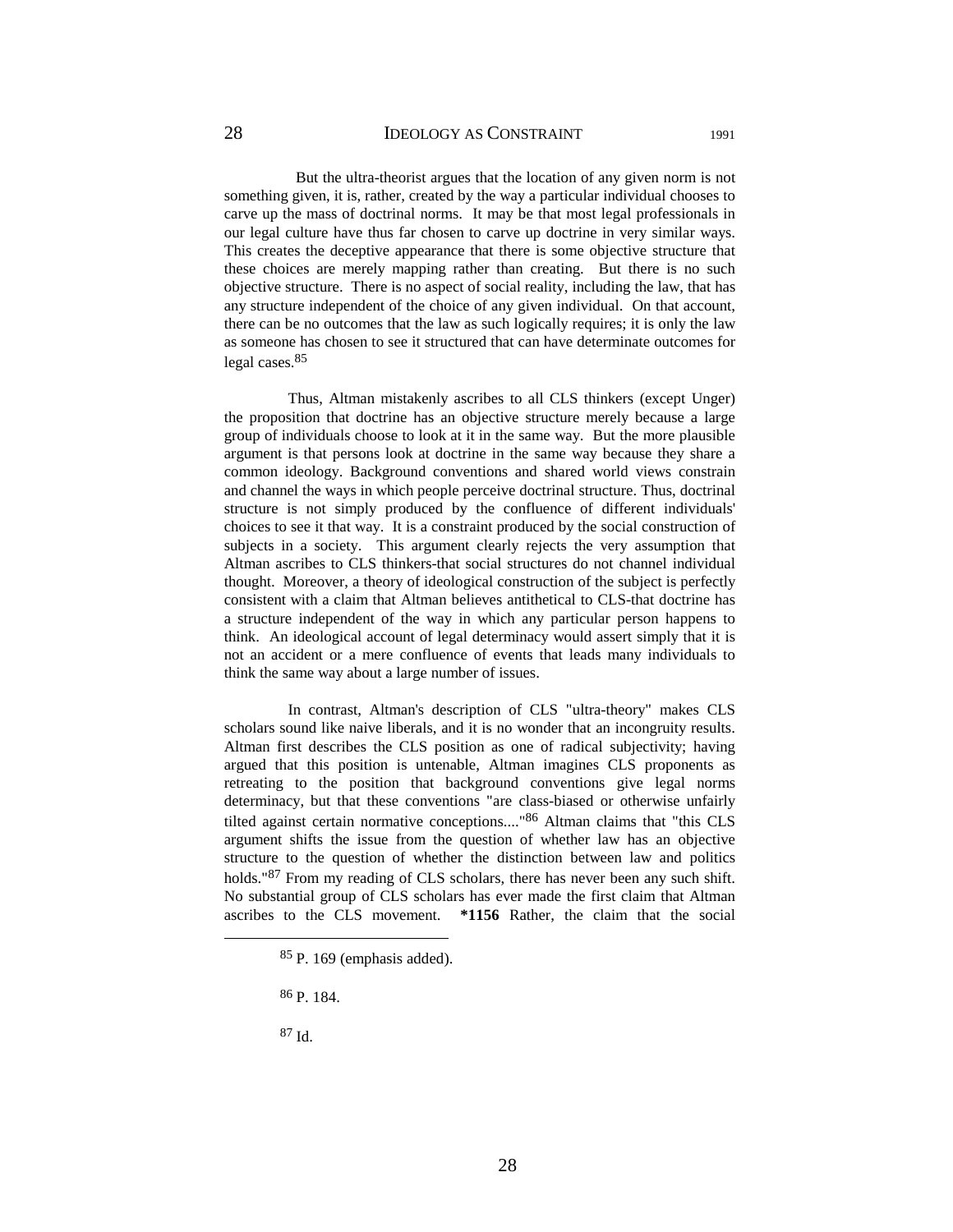construction of the subject produces the experience of legal determinacy appears to have been the dominant position among CLS scholars all along.88

 Nevertheless, one of the reasons why Altman views CLS scholars as he does is that the CLS literature is full of phrases suggesting that individuals can change social structures through acts of individual will and individual commitment. Altman quotes Peter Gabel, Mark Tushnet, and Robert Gordon for this proposition,89 although he could as easily have cited Gary Peller and Joseph

89 Pp. 167-68 (citing Peter Gabel, The Phenomenology of Rights-Consciousness and the Pact of the Withdrawn Selves, 62 TEX. L. REV. 1563,

 <sup>88</sup> For example, Duncan Kennedy's work often contends that legal arguments are circular, but Kennedy never asserts that actors in the system do not experience doctrinal structure, or that all legal positions are equally plausible to them. See, e.g., Duncan Kennedy, Form and Substance in Private Law Adjudication, 89 HARV. L. REV. 1685, 1723-24 (1976) [hereinafter Kennedy, Form and Substance] ("Although each argument has an absolutist, imperialist ring to it, we find that we are able to distinguish particular fact situations in which one side is much more plausible than the other."). Indeed, it would be difficult to square a position of radical indeterminacy with Kennedy's elaborate descriptions of the legal doctrines and legal consciousness of the 19th and 20th centuries. See generally id. (characterizing legal doctrine as comprised of a recurring struggle between two opposed rhetorical modes); Duncan Kennedy, Toward an Historical Understanding of Legal Consciousness: The Case of Classical Legal Thought in America, 1850-1940, 3 RES. L. & SOC. 3 (1980) (analyzing the emergence of a distinct form of American legal thought which flourished in the late nineteenth and early twentieth centuries). Moreover, the argument in Form and Substance rests upon the assumption that rule-based doctrines are normally more determinative of legal outcomes than standard-based doctrines. Nor could the radical indeterminacy thesis be squared with Kennedy's own arguments in Duncan Kennedy, Freedom and Constraint in Adjudication: A Critical Phenomenology, 36 J. LEG. EDUC. 518 (1986), in which he routinely describes certain arguments as more plausible than others, and characterizes doctrinal structures that one must deal with as a judge.

Similarly, Joseph William Singer, The Player and the Cards: Nihilism and Legal Theory, 94 YALE L.J. 1 (1984), is the work most often associated with the position of radical indeterminacy. Yet Singer does not deny that we know most of the time how most people will react to legal arguments, such as the argument that the Constitution enacts socialism. Id. at 22-23. Singer claims that socialization produces the uniformity of legal practice and the experience of doctrinal order. Id. at 19-25. His dispute with Professor Stick seems largely to revolve around whether these processes of socialization merely shape and inform law or, as Stick argues, are law themselves. Cf. Stick, supra note 66, at 354-55. For a similar assessment of the CLS indeterminacy argument, see Richard Michael Fischl, Some Realism About Critical Legal Studies, 41 U. MIAMI L. REV. 505, 528-29 (1987).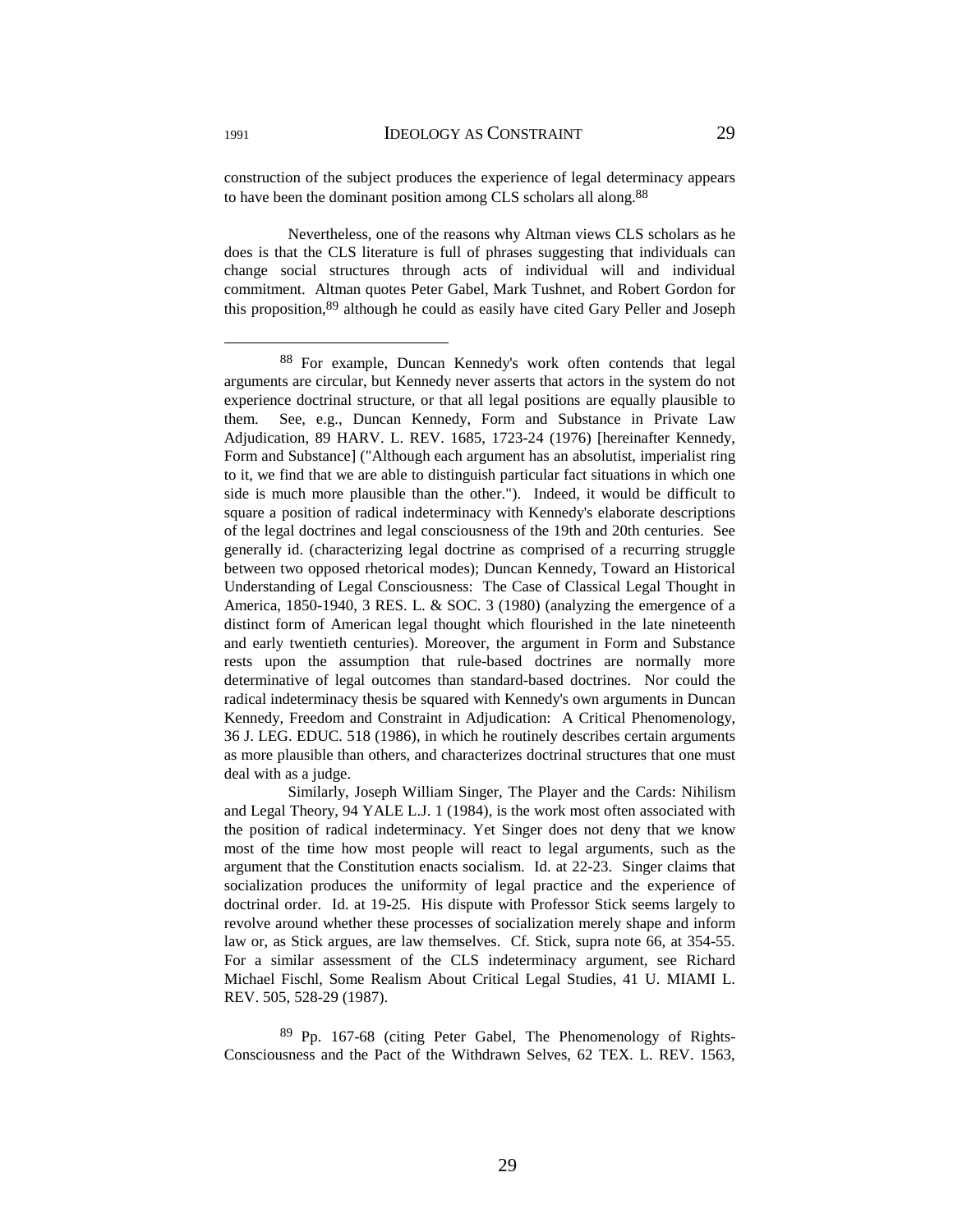Singer.<sup>90</sup> Altman views these arguments as denials that social structures have any power to control and constrain human experience. I regard them instead as exhortations to alter existing structures which are conceded to control the way people presently do think about social issues. In other words, they are a form of cheerleading.

 Altman's argument thus rests upon a conflation of three different statements that CLS scholars might be making:

 (1) Existing social structures constrain the thought of individual subjects.

 (2) Existing social structures should constrain the thought of individual subjects in the way that they presently do.

 **\*1157** (3) Existing social structures must continue to constrain the thought of individual subjects in the way that they presently do.

 One could easily deny (2) and (3) without denying (1). Indeed, given ideology critique, acceptance of (1) by CLS scholars is virtually guaranteed. In other words, one could acknowledge, as Robert Gordon claims, that we build social structures and then come to believe that these structures are natural or necessary ways of looking at the world.<sup>91</sup> Yet at the same time one might hold that individuals could eventually learn to look at the world in different ways. Evidence for this proposition might be gleaned from a study of the thought of other times and other civilizations. If we have come to think as we do, we could come to think otherwise.92

 There are two important caveats to this argument. The first is that we must not overestimate the impact of our recognition of historical contingency in existing social frameworks. Just because we say that a form of thought is contingent, it does not follow that it may be transformed into or produce any other form of thought. Historical events may be contingent, but the occurrence of such events forecloses as many possibilities as it creates. This fact is connected to a more general point about historical possibility: The fact that an historical event

1570 (1984); Robert W. Gordon, New Developments in Legal Theory, in THE POLITICS OF LAW 281, 288-90 (D. Kairys ed. 1982); Mark Tushnet, An Essay on Rights, 62 TEX. L. REV. 1363, 1402 (1984)).

<sup>90</sup> Gary Peller, Reason and the Mob: The Politics of Representation, TIKKUN, July/Aug. 1989, at 28, 95; Singer, supra note 88, at 64-70.

91 Gordon, supra note 89, at 288-89.

92 Id. at 289-90.

 $\overline{a}$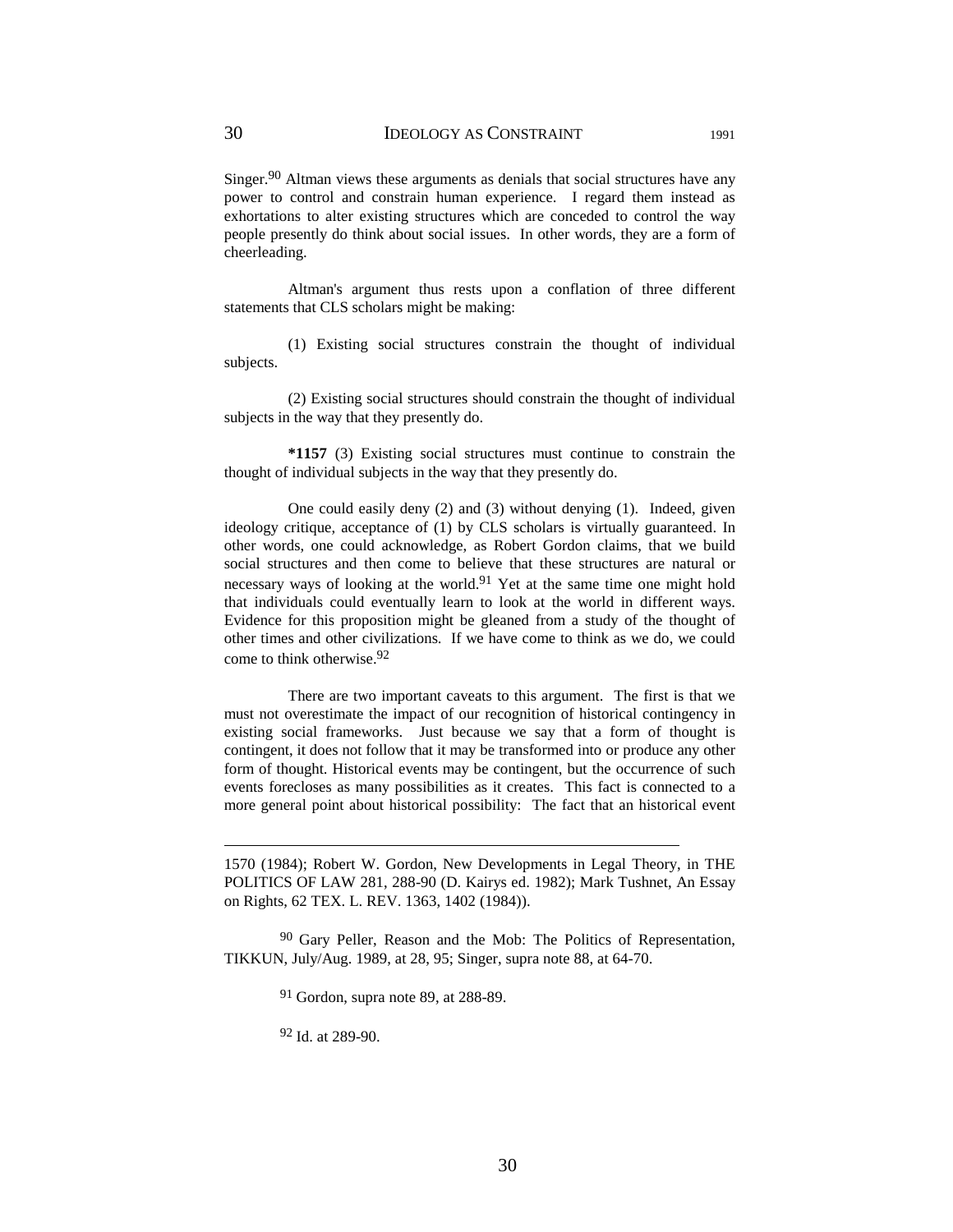was causally possible at some time in the past does not guarantee that it is causally possible today. So the CLS argument must not be that we could move from our present belief structures to any possible set of social norms. Rather, it must be that, given sufficient time and effort, we could move to a morally preferable set of norms.

 The second caveat is that such a change in social attitudes and beliefs would not come overnight. Altman points out, as have many others, that social beliefs and practices are resistant to change.<sup>93</sup> To the extent that CLS scholars can be read as saying that we could snap our fingers and social customs, institutions, and attitudes would change instantly, they are surely wrong. But it is unlikely, despite their eager rhetoric, that any of them seriously believes this to be the case. That is why I tend to see such passages as exhortation, rather than as description. Exhortation is the appropriate rhetorical mood when one recognizes that there remains a long way to go before achieving one's goals.<sup>94</sup>

### VI. STRUCTURALISM AND THE STRUCTURE OF LEGAL DOCTRINE

 Altman's misconception of the philosophical traditions underlying CLS writing carries over to his discussion of CLS theories of legal doctrine, and in **\*1158** particular, to his discussion of Duncan Kennedy's work. Just as Altman does not appreciate that CLS arguments assume socially constructed subjects, he likewise fails to recognize the specific methodology that Kennedy uses to describe and analyze this social construction-structuralism. Because Altman does not recognize the structuralist methodology behind Kennedy's arguments, he attributes to Kennedy positions that Kennedy does not hold.

 The fourth chapter of Altman's book discusses and criticizes CLS arguments about legal doctrine, focusing in particular on Kennedy's argument in Form and Substance in Private Law Adjudication.<sup>95</sup> In this article Kennedy argued that legal doctrine is characterized by a recurring struggle between two opposed rhetorical modes, which he called individualism and altruism.

<sup>&</sup>lt;sup>93</sup> Steve Winter, for example, has argued that the social construction of reality may have a certain homeostasis that offers resistance to alteration. Winter, Indeterminacy and Incommensurability in Constitutional Law, supra note 23.

<sup>&</sup>lt;sup>94</sup> Of course, this suggests that CLS scholars would be best advised to exhort in the streets rather than in the pages of law reviews.

For a playful attack on the usefulness of normative legal discourse to effect social transformation, see Schlag, Normative and Nowhere to Go, supra note 23.

<sup>95</sup> Kennedy, Form and Substance, supra note 88.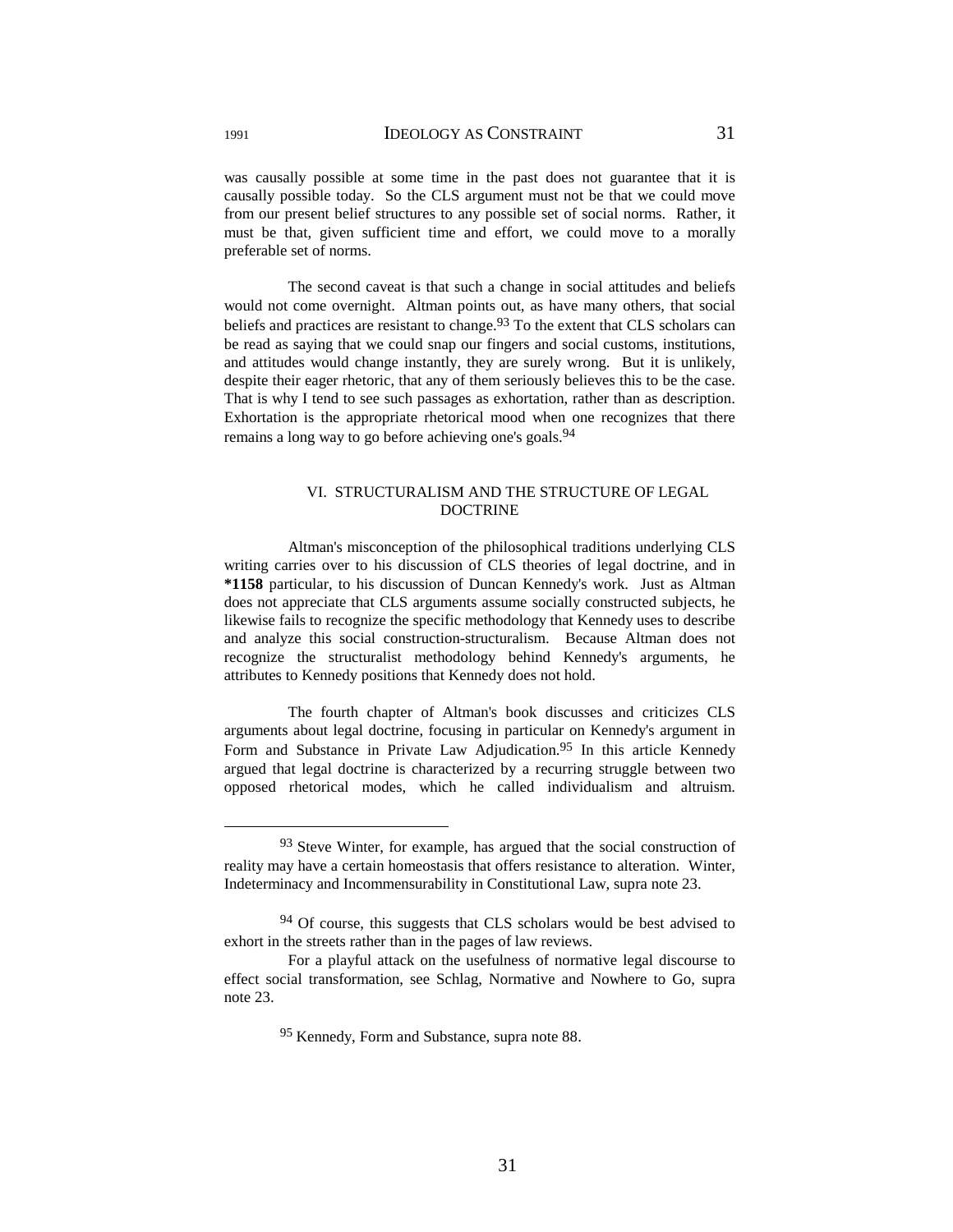Individualist arguments emphasize personal freedom and the right to engage in self-interested behavior, while deemphasizing responsibility towards others; altruist arguments emphasize self-sacrifice and duties and responsibilities owed to others.96

 Altman views Kennedy's argument in Form and Substance as typical of CLS arguments about doctrine. Unfortunately, his critique of Kennedy's article is flawed by a misunderstanding that undermines much of his analysis. Altman views Kennedy's individualism and altruism as if they were a set of coherent political positions like a party platform. Instead, they are merely directions or orientations of policy argument.97 Altman believes that Kennedy's position is that certain legal doctrines, for example the negligence standard in unintentional tort law, are individualist or altruist in and of themselves. In fact, no legal doctrine is individualist or altruist per se. It is only relatively individualist or altruist in comparison to some other doctrine or position. Thus negligence is relatively individualist in contrast to strict liability, but relatively altruist in comparison to no duty.98

 Kennedy's discussion in Form and Substance exemplifies a structuralist analysis.99 A basic tenet of structuralism is that cultural artifacts and events **\*1159**

97 See Kennedy, Form and Substance, supra note 88, at 1720-21.

98 This point is easy to see in terms of the Learned Hand Test of negligence. The Learned Hand Test states that persons are liable if they fail to take cost-benefit justified measures necessary to prevent harm to others. In other words, the test requires persons to invest an amount equal to the expected loss to strangers discounted by the probability of such loss. Instead of using income or property for one's self, one is required to divert its use to creating safety precautions for the benefit of others, or else one will be required to compensate in damages. An argument for no duty would be individualist-it would argue that one should not be required to aid strangers by investing in their safety. The Learned Hand Test looks altruistic in comparison because it is premised on the idea that living in society requires us to take into account the costs and benefits to others caused by our conduct as much as we consider the costs and benefits to ourselves. By requiring us to internalize the costs of activities to society as a whole, the Learned Hand Test begins to look like a utilitarian calculus which makes no distinctions between persons in assessing total social harm and benefit.

 $99$  Kennedy, Form and Substance, supra note 88, at 1712 & n.3; See Duncan Kennedy, Distributive and Paternalist Motives in Contract and Tort Law,

 <sup>96</sup> Id. at 1713-22. These are not the only ways one could divide up legal doctrine. See, e.g., J.M. Balkin, The Hohfeldian Approach to Law and Semiotics, 44 U. MIAMI L. REV. 1119, 1133-35 (1990). For the purposes of this essay, however, I shall adopt Kennedy's original distinction between individualism and altruism, which has been highly influential in Critical Legal Theory.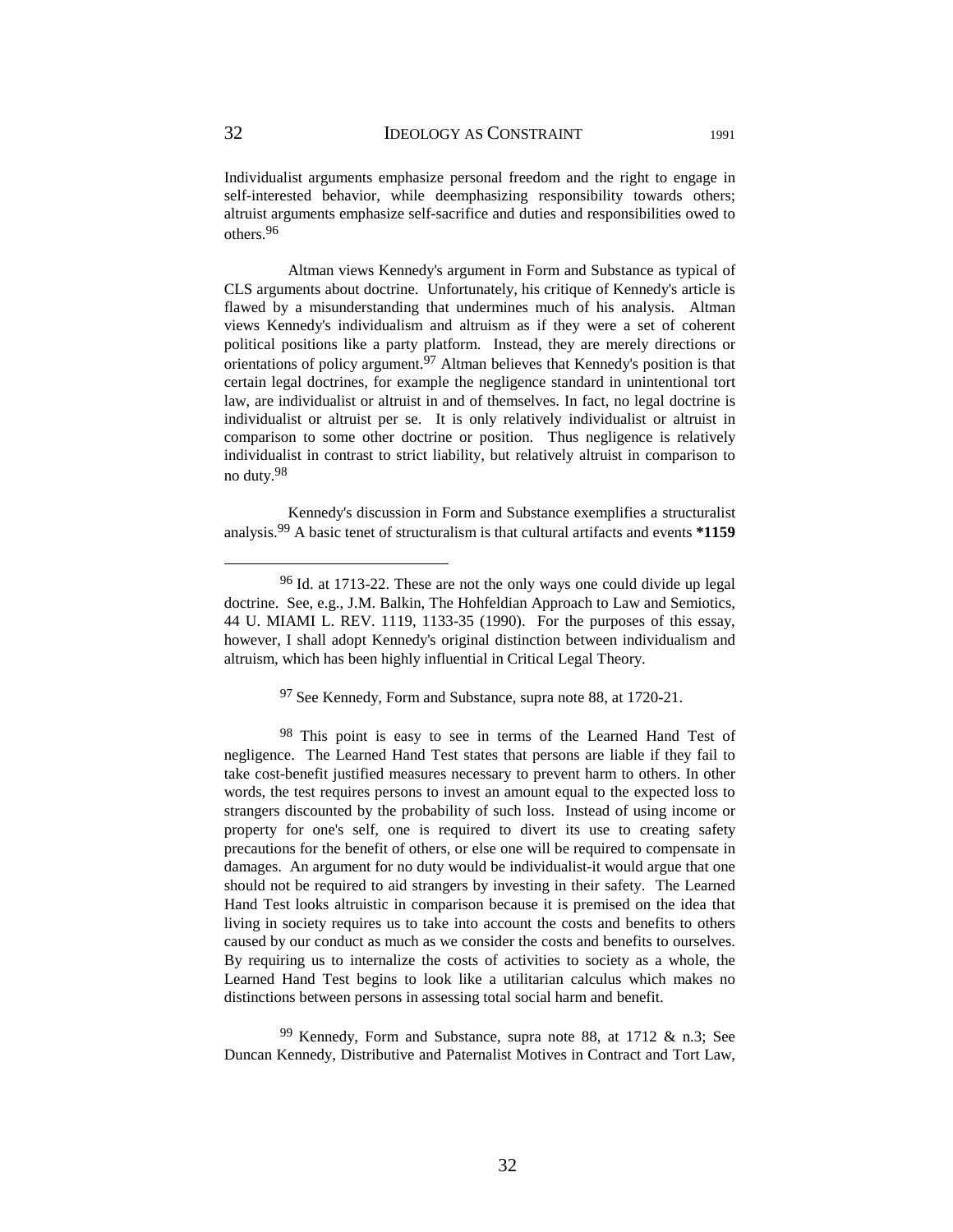do not have meaning in and of themselves. Rather, they only have meaning within a system or structure of relationships to other cultural artifacts and events.100 Cultural meaning is an effect produced by differences and contrasts between elements of culture. Thus, for the structuralist, the proper subject of study is not things in a culture, but relationships between things in a culture.<sup>101</sup> These relationships form a structure, hence the term "structuralist."

 Consistent with structuralist method, Kennedy's concepts of individualism and altruism are products of contrast and differentiation. The individualist meaning of negligence emerges when it is compared to relatively altruist doctrines like strict liability. That is because in a structuralist analysis differences, and not similarities, create cultural meaning. In many cases, negligence and strict liability produce the same result, as for example when the defendant has failed to exercise due care. Thus, it is only in the cases in which they differ (i.e., where the defendant has exercised due care but the plaintiff is harmed anyway) that we must choose between them. And with respect to this class of cases, negligence appears more consistent with individualist rhetoric than does strict liability.

 Similarly, the altruistic meaning of negligence emerges when it is compared to relatively individualist doctrines such as no duty. In many cases negligence and no duty produce the same result, as for example when the defendant has exercised due care but the plaintiff is harmed anyway. Again, only when these two rules differ (i.e., where the defendant has failed to take due care and the plaintiff is harmed as a result) must we choose between them. And with

100 The classic statement of this thesis is FERDINAND DE SAUSSURE, COURSE IN GENERAL LINGUISTICS (W. Baskin trans. 1959). For discussions of structuralism, see JONATHAN CULLER, FERDINAND DE SAUSSURE (1977); JONATHAN CULLER, STRUCTURALIST POETICS (1975); R. HARLAND, supra note 19; T. HAWKES, supra note 75.

101 See T. HAWKES, supra note 75, at 17-18.

 $\overline{a}$ 

with Special Reference to Compulsory Terms and Unequal Bargaining Power, 41 MD. L. REV. 563, 564 & n.3 (1982) [hereinafter Kennedy, Distributive and Paternalist Motives]; Duncan Kennedy, The Structure of Blackstone's Commentaries, 28 BUFFALO L. REV. 205, 210 & n.2 (1979). Structuralism, of course, was not the only influence on Kennedy and other CLS scholars. They were also influenced, in varying degrees, by Marx, Hegel, Mannheim, members of the Frankfurt School, and French Existentialism. Id. However, all of these influences on Kennedy were filtered through a generally structuralist approach which emphasized, in Kennedy's own words, "the permanence of contradictions in consciousness." Kennedy, Form and Substance, supra, note 88, at 1712 n.73.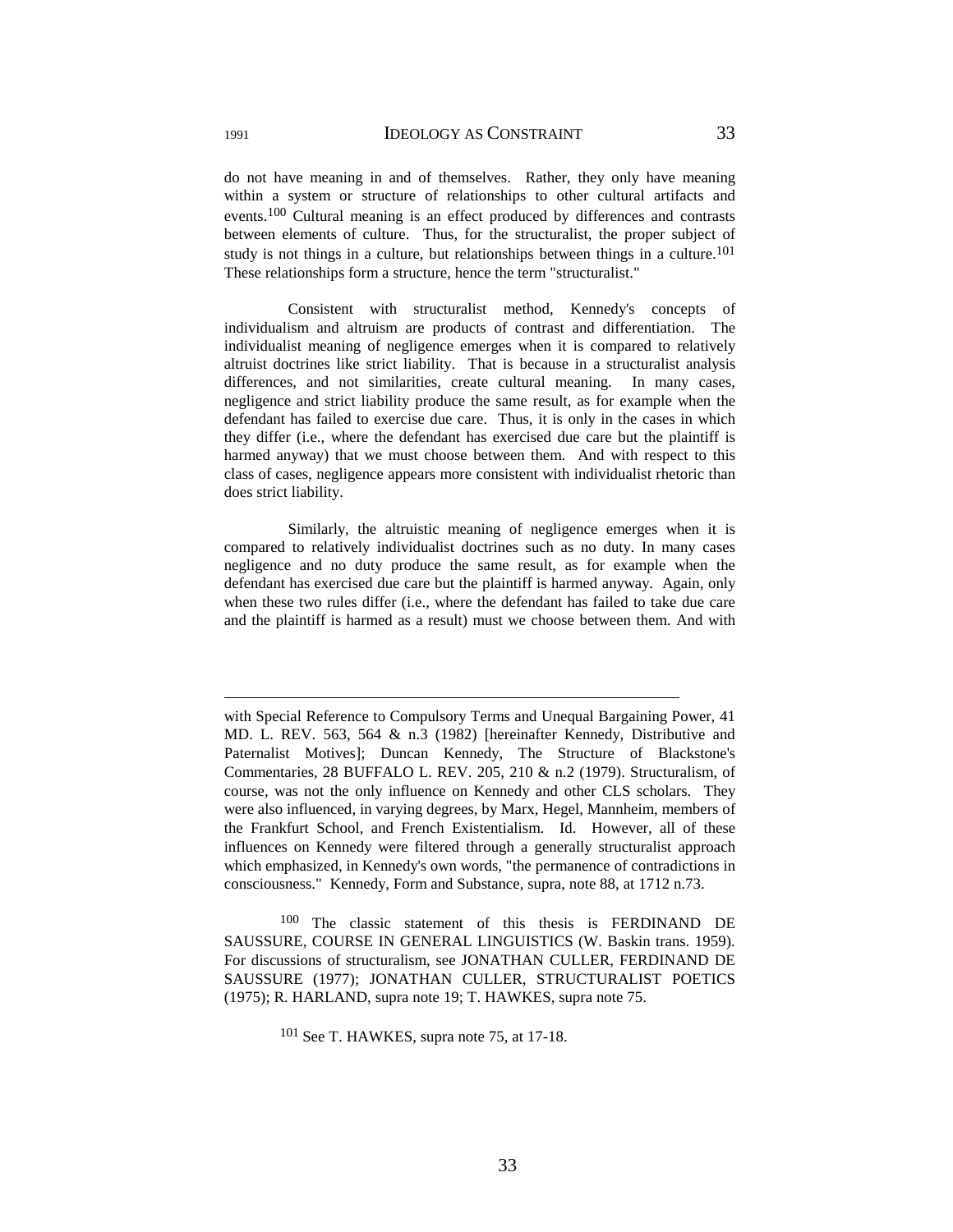respect to this class of cases, negligence appears more consistent with altruist rhetoric than does the position of no duty.102

 Kennedy's individualism and altruism, then, are not doctrinal positions. Rather, they are the differences between doctrinal positions. There are no individualist positions per se. There are only relatively individualist positions. The position supported by individualist arguments and rhetoric is whatever position is relatively more individualist than the other position currently under consideration. We can thus say that legal doctrine is Janus- faced: Its differing cultural meanings emerge as it is compared and contrasted to other legal rules which differ from it in different ways.

 **\*1160** Understanding the structuralist basis of Kennedy's arguments permits a much more plausible account of the argument in Form and Substance than Altman offers. Yet here again, I must come partly to Altman's defense. Kennedy did not make clear to the uninitiated his reliance on structuralist methodology and its full implications for legal doctrine in Form and Substance. After making the key points that individualism and altruism exist on a continuum, and that they are defined in terms of contrast and relation between positions,  $103$  he then spends most of the article talking about "the" individualist position or the "individualism" of late 19th century doctrine, assuming that the reader will simply provide the requisite caveats for herself. Nevertheless, if one is unaware of the structuralist underpinnings of the analysis, one will be tempted to think that Kennedy believes that doctrines, historical events, and beliefs are individualist per se, rather than merely individualist in relation to some other doctrines, historical events, or beliefs, or to some hypothetical standard of comparison.

 Because Altman is unaware of the structuralist basis of Kennedy's arguments, he believes that Kennedy takes two inconsistent positions on legal doctrine:

 At times in Form and Substance, [Kennedy] suggests that certain legal norms can be characterized as individualist and others as altruist, and that overall doctrine is an unprincipled patchwork quilt of the two sorts of norms....

 But in other places, Kennedy paints a quite different picture of the law. He suggests that virtually any of our legal doctrines is compatible with either individualism or altruism.... In this picture, the law can be organized according to two radically incompatible ethical positions....

 If this picture of the law is accurate, it would be more appropriate to speak of doctrine as a kind of Wittgensteinian duck-rabbit [picture] than as a patchwork quilt.104

104 P. 120.

 <sup>102</sup> See Balkin, supra note 39, at 419-21.

<sup>103</sup> See Kennedy, Form and Substance, supra note 88, at 1720-21.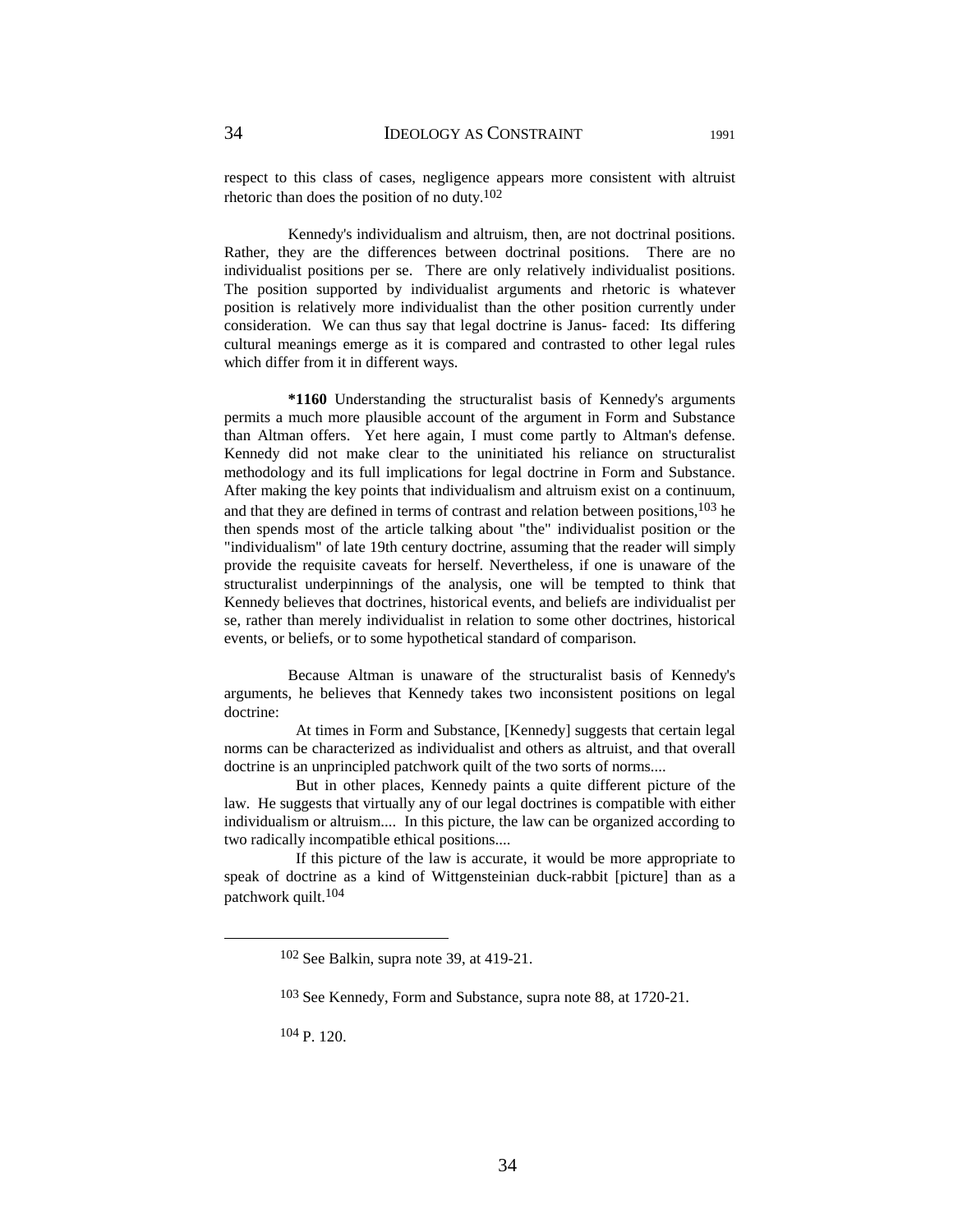Altman thus views Kennedy as arguing inconsistently that law is full of individualist per se doctrines resting cheek by jowl next to altruist per se doctrines in hopeless contradiction (a view Altman calls the "patchwork quilt" thesis),<sup>105</sup> and that law can be either individualist or altruist depending upon how any individual chooses to look at it (the "duck-rabbit" thesis).106

 The two conflicting positions Altman ascribes to Kennedy are a misreading of a single coherent position based on a structuralist analysis. The individualist or altruist character of doctrines is neither a property of the doctrines themselves nor a property of how a particular individual chooses to look at them. First, the individualist or altruist character of doctrine is not an inherent property of doctrine but emerges from its differentiation from other actual or hypothetical doctrines in the legal system. Negligence **\*1161** can be supported by altruist arguments because it can be opposed to no duty; it can be supported by individualist arguments because it can be opposed to strict liability.<sup>107</sup> Second, a structuralist analysis always assumes that cultural elements have meaning independent of any particular observer; this meaning depends upon contrast with and differentiation from other elements in the system.108 The basic structure of differences that gives meaning to cultural artifacts is held in common by different individuals; another name for this structure is ideology. In other words, structuralist analysis attempts to unearth the "deep structure" of individuals' shared ideology.<sup>109</sup>

 Altman argues that Kennedy does not believe in an objective structure to legal doctrine because for Kennedy "every legal case and every piece of legal territory is disputed ground between the warring armies of individualism and altruism."110 Ironically, Altman does not see that this is an argument in favor of an overarching structure to legal doctrine independent of any particular individual mind-that the structure of differences exists whether any particular person wishes them to exist or not. Every choice between legal rules, argues Kennedy, produces a struggle between individualism and altruism to the extent that in each case one

 $105 p$  105

106 Pp. 105, 130-31, 138-39.

107 See J.M. Balkin, The Crystalline Structure of Legal Thought, 39 RUTGERS L. REV. 1, 59-60 (1986).

108 See J. CULLER, FERDINAND DE SAUSSURE, supra note 100, at 13-17, 118-21.

109 C.R. BADCOCK, supra note 48, at 11.

110 P. 138 (citing Kennedy, Form and Substance, supra note 88, at 1766).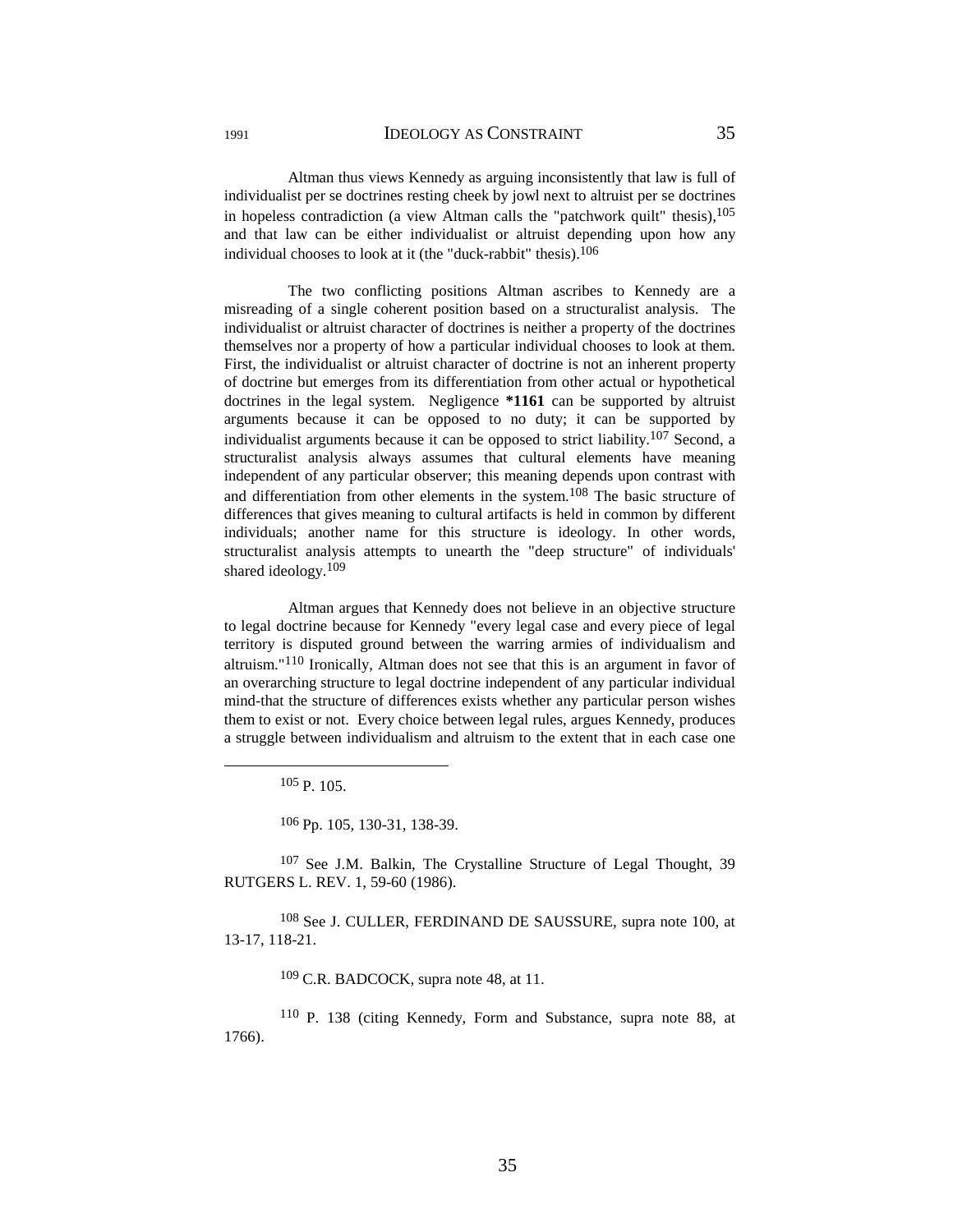alternative is relatively individualist and the other relatively altruist. Individualist arguments will support the relatively individualist position, and altruist arguments will support the relatively altruist position. The preexisting structure of cultural meanings, and not any individual's particular desire to see the world that way, guarantees this result.

 A similar misconception underlies Altman's discussion of the so-called "duck- rabbit" thesis. The duck-rabbit thesis, according to Altman, holds that the interpretation and application of doctrine is "largely a function of which norms are taken to be part of the core of doctrine and which norms are taken to be part of the periphery."111 The appearance of a core/periphery structure produces the dominance of individualism in our legal and political culture. The individualist view is seen as dominant, and altruistic doctrines are explained as exceptions to a more general rule. What makes individualism and altruism opposed is not the incompatibility of particular doctrines associated with them but rather their depiction of particular doctrines as relatively central or relatively peripheral to the area of law in question.<sup>112</sup> In Altman's view, the CLS position (or rather, the position of Kennedy and Unger) is that most people see individualism as the core and altruism as the periphery. Altman, however, notes that both Kennedy and Unger recognize that the structure can be flipped: doctrines seen as peripheral or exceptional can be viewed as central, and doctrines previously viewed **\*1162** as central or basic can be explained as exceptions.  $^{113}$ 

 Altman argues that there are two versions of the duck-rabbit thesis, one moderate and one radical. He associates the first with Unger, and the second with Kennedy.114 The moderate version holds that the dominance of individualism in doctrine is real; it is "not simply the way that most legal professionals have chosen to look at doctrine."115 The radical version, according to Altman, holds that "doctrinal structure is not in itself one way or another; it is merely relative to the set of ethical lenses through which a given individual happens to look at doctrine."116 In fact, no member of CLS holds either view, at least as Altman states the choice between them. The dichotomy that Altman proposes is one of his own imagination.

 111 P. 130.  $112$  Id. 113 Pp. 130-31. 114 P. 131. 115 P. 132. 116 Id.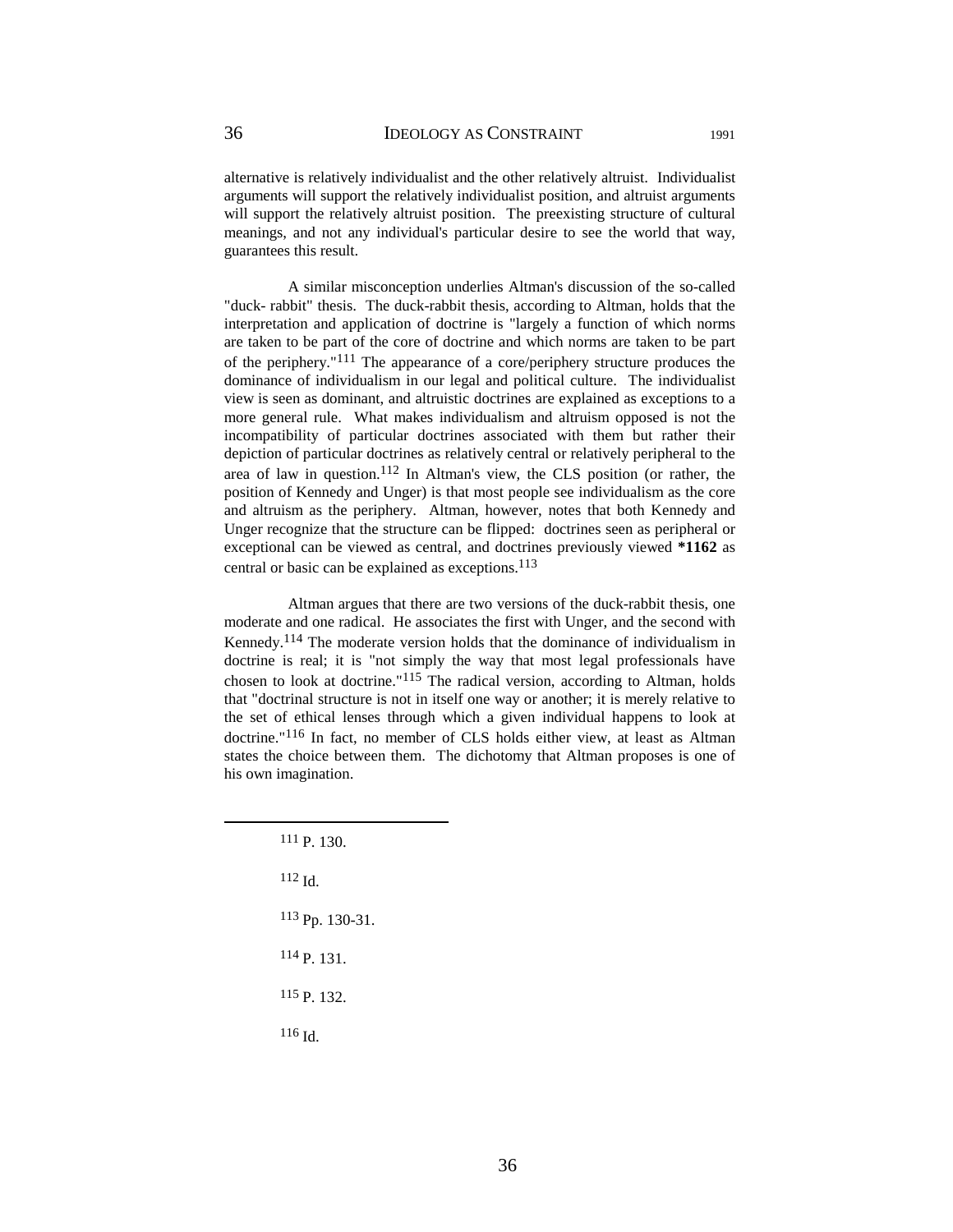Altman believes that the objectivity of doctrinal structure turns on whether we can say that doctrine is really individualist or altruist. But once again, under a structuralist analysis, individualism and altruism are not properties of doctrines per se-they are properties of doctrines in relation to other doctrines. Thus, the question whether doctrine has a structure independent of any individual's perception of it is not the same question as whether doctrine is "really" individualist or altruist. Not only is the latter inquiry irrelevant to the former inquiry, it is nonsensical. It is as if Altman thought that the question whether the integers were ordered in size turned on the question whether one could say definitively whether 512 was a large number per se.

 We can see the negligence standard as supporting individualist policies (when contrasted to strict liability) or as supporting altruist ones (when contrasted to no duty). That is another way of saying that doctrine is Janusfaced. But this does not deny that doctrinal structure is objective. It does not mean that there is no doctrine of negligence, or that negligence and strict liability are the same doctrine. It merely means that we can see different values emanating from the same doctrine.

 To say that individualist positions are dominant and altruist positions are exceptional is nothing more than a judgment derived from comparison and contrast. Consider, for example, this plausible description of unintentional tort doctrine:

 The basic rule in unintentional tort is that liability depends upon a showing of individual negligence, or fault. Absent fault, there is no justification for the state to force some persons to bear losses that occur to others. To be sure, there are pockets of traditional strict liability (ultrahazardous activity, for example) and a few new areas where strict liability has been applied (products liability). Some of these doctrines stem from the difficulty of proving fault in certain classes of cases. Both products liability and the doctrine of res ipsa loquitur can be explained in this way. Thus, these exceptions are really consistent with a requirement of individual fault before **\*1163** shifting of loss will occur. Others are relics of history, or simply exceptions or anomalies.

 Under this description of tort law, the dominant structure is relatively individualist with a few altruist exceptions. We have constructed this portrait by emphasizing the difference between existing tort doctrine and absolute liability. It thus looks as if the principles "emanating" from our embrace of the negligence standard are individualist ones. Nevertheless, negligence is only an individualist doctrine when compared to strict liability; it is altruist in other contexts, for example, when compared to no duty. Thus we might provide another plausible account of the basic structure of tort doctrine, by showing how far existing doctrine differs from a position of no duty:

 The basic rule in unintentional tort is that loss will be shifted from injurers to victims where this would maximize social benefit over social cost. All persons are thus required to sacrifice for the greater social good. The Learned Hand Test of negligence is an articulation of this basic altruistic concept: It induces potential injurers to internalize the expected social cost of failing to invest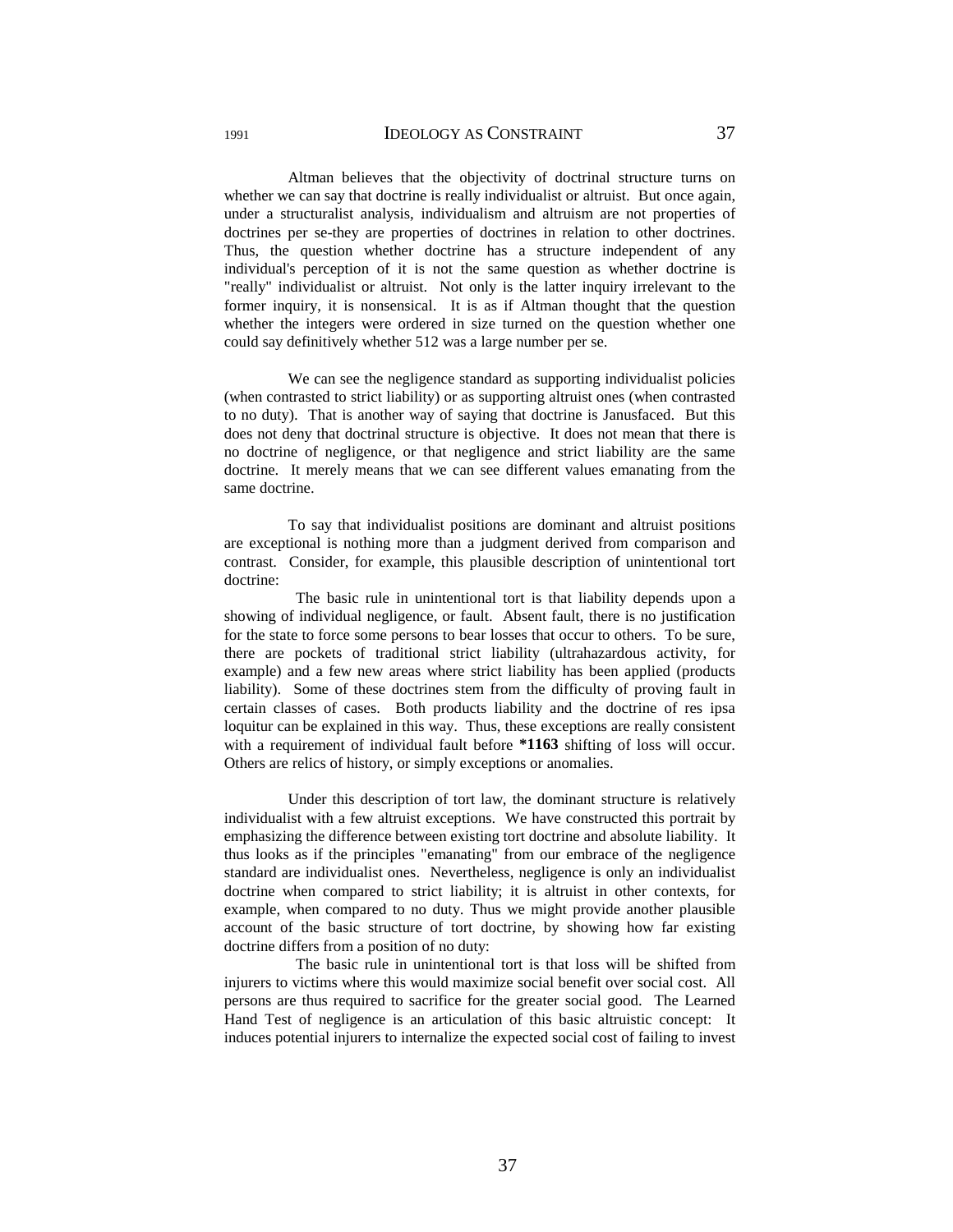cost-benefit balance cannot be demonstrated effectively (for example, in cases involving products liability or ultrahazardous activity). Finally, there are many cases where the law shifts losses because it believes that some parties can more easily spread or absorb losses.

 To be sure, there are exceptional situations where we do not require individuals to internalize social costs to others. For example, one has no duty to rescue a stranger even though this could be done at little expense to one's self and would avoid great harm to another. However, these rules deal with exceptional cases, or, like the fellow servant rule, are discredited anomalies within a generally altruist conception of duty.

 Which of these descriptions is correct? Both are. If we compare our system of tort law with a system of no duty, it is easy to see how altruistic it is. In most comparisons with such a system, the existing rule choices will reflect altruist values and can be defended by altruist argument forms. On the other hand, compared with a general system of strict liability, it is clear that individualist premises still predominate, and that we can defend existing choices by reference to individualist values and individualist forms of argument. None of this, however, disproves the existence of an "objective" doctrinal structure. Indeed, this type of exercise is possible only because doctrinal structure is objective in the sense that structuralist analysis proposes-because it is intelligible in terms of contrast and relation. This is the fundamental insight of structuralism-things possess cultural meaning because they are imbedded in a system of contrast and differentiation. Remove this system, and their meaning collapses. $117$ 

 **\*1164** The error in Altman's analysis, once again, is assuming that cultural meaning inheres in things (here doctrines and principles) and not in relationships between things. This does not mean that the statement "19th century tort doctrine was highly individualist" is incoherent, any more than the statement "people living in the twelfth century were short" is incoherent. These claims make perfect sense once we recognize that they, too, implicitly rely upon standards of

 <sup>117</sup> Post-structuralist critiques of structuralism have pointed out that the categories of cultural meaning described in structuralist analyses will prove unstable in that they will change over time or be subject to reconceptualization and deconstruction. See, e.g., JACQUES DERRIDA, Structure, Sign, and Play in the Discourse of the Human Sciences, reprinted in WRITING AND DIFFERENCE 278-93 (A. Bass trans. 1978). Nevertheless, deconstructive arguments about the instability of structuralist categories are parasitic on the existence of these categories themselves. The deconstructionist needs the oppositional categories of cultural meaning in order to show their mutual dependence and differentiation. And she needs to assume that cultural categories have a particular meaning different from their later meaning in order to historicize them. Cf. Balkin, Nested Oppositions, supra note 19, at 1703-04 (indeterminacy critique is parasitic on assumptions of determinacy).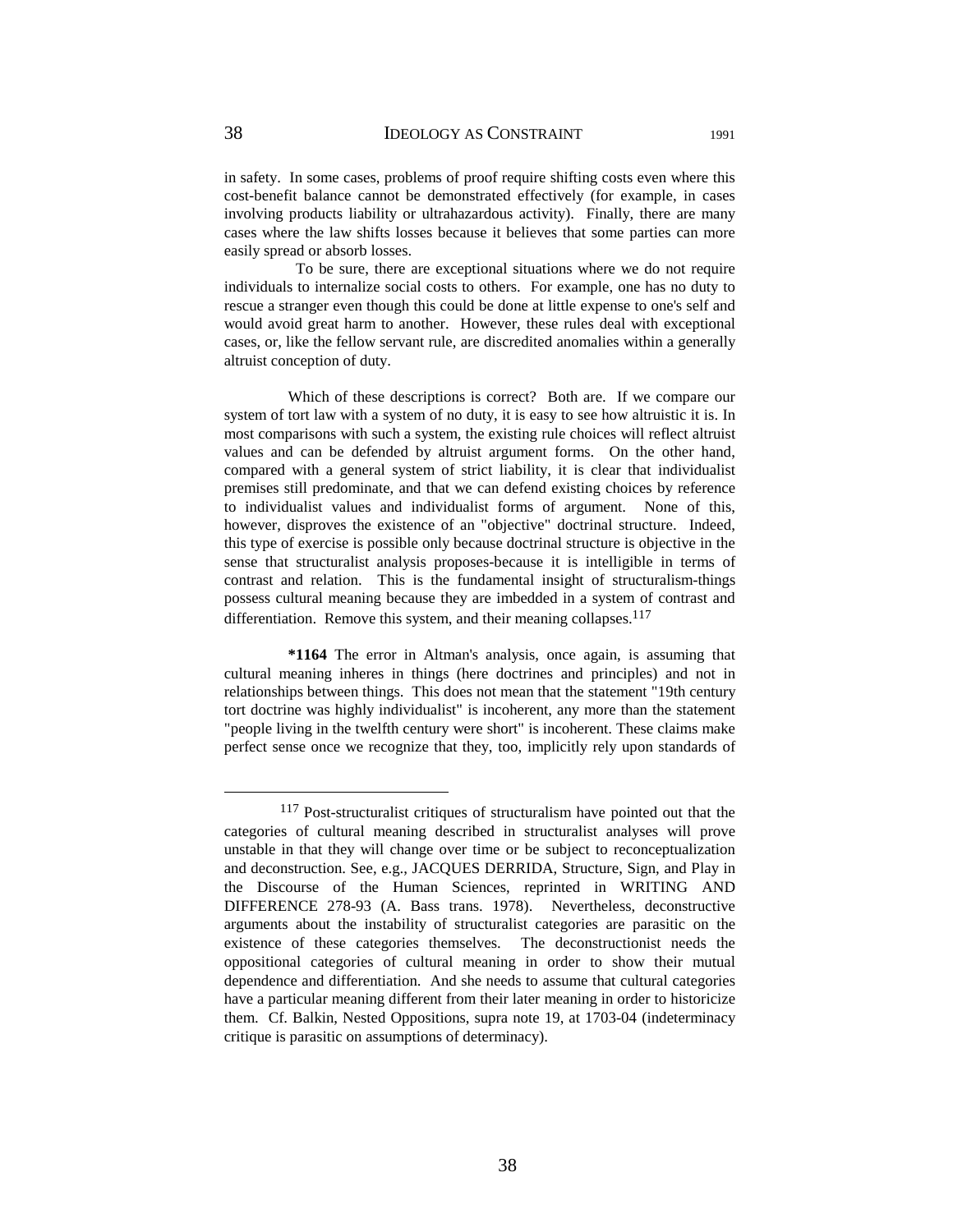comparison and contrast. In order to avoid confusion, we must make precisely clear what relationships are implicit in what we are saying.

 When we postulate an ideal type, like individualism, we may ask whether certain concrete institutions, principles, or things are individualist. We speak as if individualism were a property of a particular as opposed to an effect of differences between particulars. Yet as soon as we fix upon a concrete entity, we discover that it "contains" both individualism and altruism, its opposite.<sup>118</sup> It can be seen as consistent with either because it produces different effects of meaning when it is contrasted to other particulars. $119$ 

 The relationship of ideas like individualism to their concrete instantiations is a complex one of mutual differentiation and dependence. It is a relationship much like that between structures and events. We use conceptual oppositions like individualism and altruism to describe the cultural significance of more concrete ideas like private property or negligence. Of course, no concrete instantiation of individualism is purely individualist, because each concrete instantiation, whether it be negligence, freedom of contract, or private property, can exemplify either individualism or its opposite, altruism, depending upon the context in which it is considered. But this does not mean that these conceptual oppositions have an existence separate and apart from their concrete instantiations. There are no forms of individualism or altruism in the sky, just as structures of meaning in general do not exist without individual events which have meaning. In order to give content to the ideal of individualism, we can only explain it in terms of concrete instantiations. In this way, individualism is both dependent upon and differentiated **\*1165** from each concrete example of individualism. Each concrete example, in turn, is both partly consistent with and partly in opposition to the individualist ideal.

 This analysis may seem puzzling in that it does not seem to give us anything to "push against," so to speak, in our judgments of individualism and

 <sup>118</sup> Balkin, Nested Oppositions, supra note 19, at 1681-82.

<sup>119</sup> As an example, consider the institution of private property. It seems at first glance to be a concrete instantiation of individualism. A system of private property allows persons to exclude others from certain resources. It is a state-supported right to be selfish in the use and distribution of certain goods. Yet once we compare the institution of private property to a state of nature in which the state offers no security from theft and destruction, its altruist elements begin to emerge. A system of private property prevents individuals from confiscating or destroying resources for their private advantage. It requires us to subordinate our short term ambitions for conquest to the interests of others, and for the long term interest of all. It produces a system of exchange which facilitates forms of social cooperation. Similarly, in existing doctrine, restraints on unfair competition and predatory pricing can be seen as imposing altruist duties akin to the protection of property rights.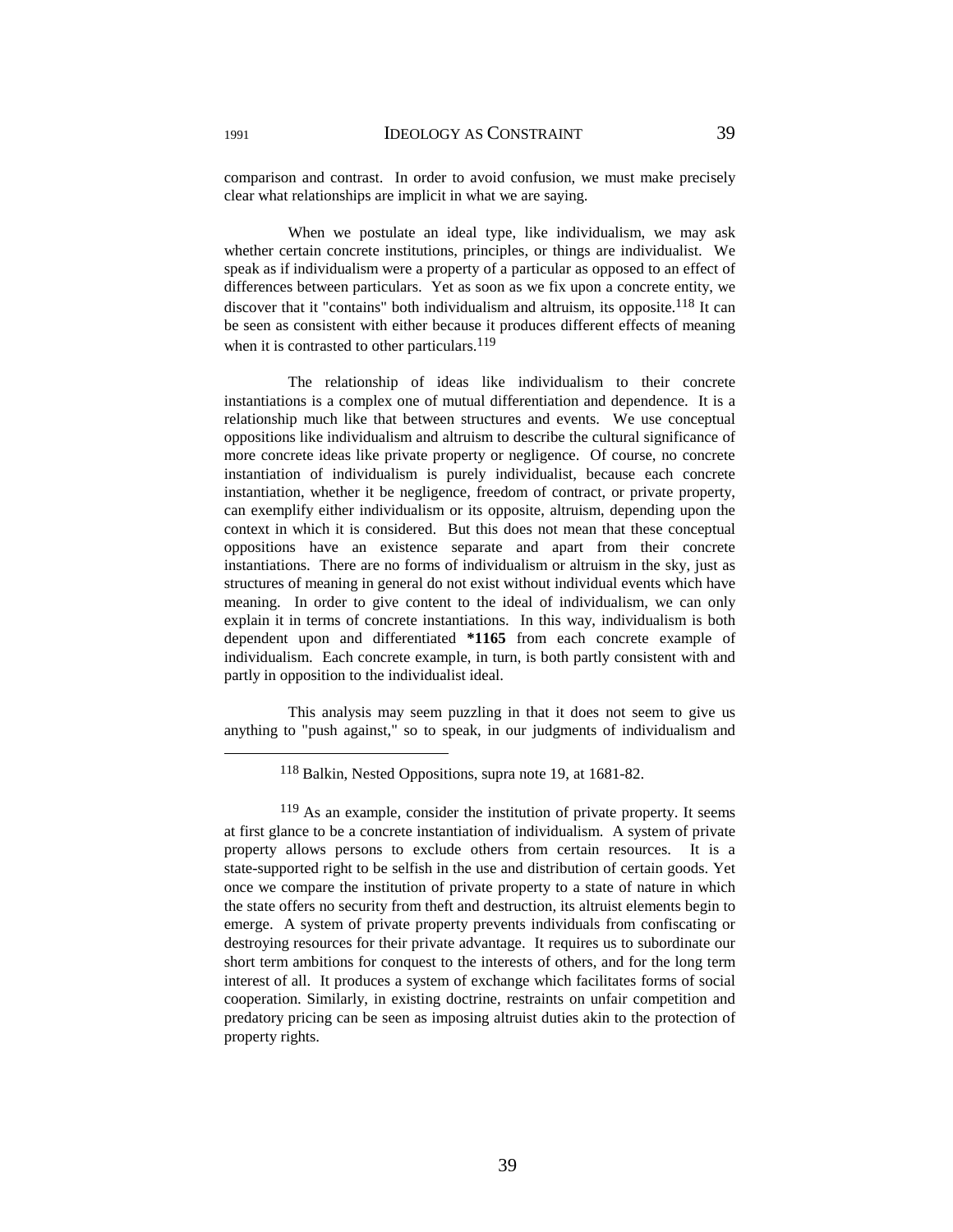altruism. Nevertheless, doctrinal structure does have a certain gestalt. It is a gestalt we experience because we live and think within a system of cultural meanings. We share common understandings of what our basis of comparison should be, even if these common understandings are not consciously agreed upon.

 Altman does not fully appreciate the ideological construction of cultural meaning. He believes that the only choices available are that doctrine has an "objective" structure, or that "doctrine has no structure independent of an individual's view of it; Doctrinal structure is in the eyes of the beholder."120 Hence, he argues that " t he dominance of individualism is part of existing doctrine, not simply the way most legal professionals have chosen to look at doctrine."121 Altman thus present us with a dichotomy between a structure that is independent of individual minds and one which "exists only relative to the person and his choice of ethical viewpoints."122

 We have seen this dichotomy before. It is the same one that Altman drew in his discussion of social rules and individual behavior. Either social rules had an objective existence that constrained individual behavior, or there were no objective social constraints and individuals were free to choose and behave anyway they liked.123

 Both sides of Altman's dichotomy assume an individual in control of her values and the way in which she perceives the world. This assumption is implicit in Altman's characterization of legal doctrine as merely what an individual chooses to see. The "illusory appearance of an objective structure" is due to the contingent fact that "most legal professionals accept a view dominated by individualism."124 In other words, the happy confluence of individual acts of ethical choice produces the illusion of structure.

 Yet Altman's conception of the alternative-an objective doctrinal structure (as he understands the meaning of objectivity)-shares the same assumptions about individual autonomy. For in that case the objective structure of

120 P. 131.

121 P. 132 (emphasis added).

 $122$  Id.

123 This dichotomy also mimics Altman's distinction between rule-based and instrumentalist conceptions of social reality. See pp. 150-54. Note that this dichotomy once again omits any possibility that social structuration can take place outside of the model of rules-that individuals can be socially constructed through ideology.

124 P. 132.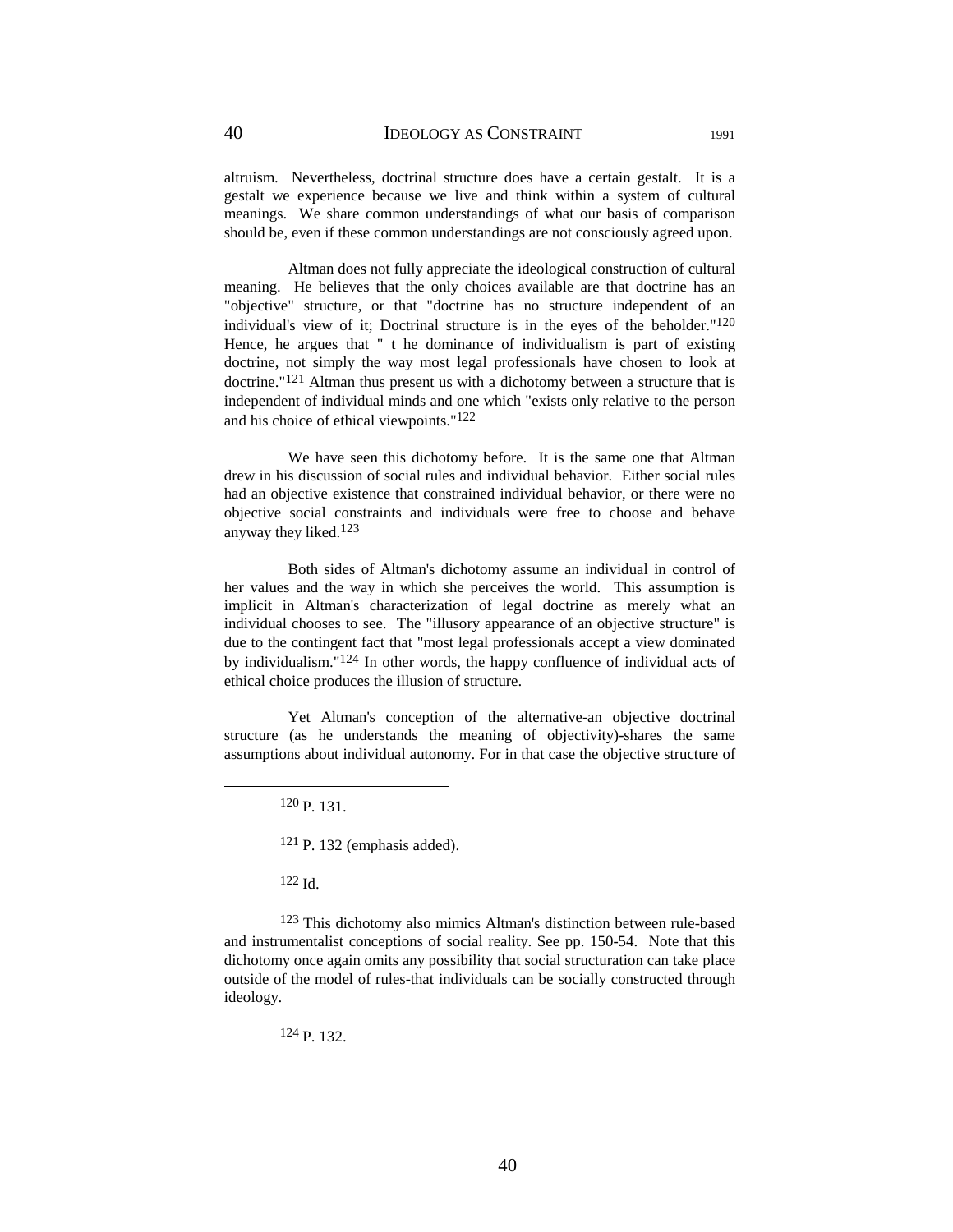doctrine constrains the ways an actor can choose to look at doctrine. The objective structure prevents a person from looking at doctrine anyway she wants. This is the familiar metaphor of the prisoner in chains, **\*1166** based on a model of social reality that ignores the forces of ideology and social construction.

 It should by now be clear that Altman's division of CLS scholars into two groups-those who believe in objective doctrinal structure (led by Unger), and those who believe that doctrine is in the eyes of the beholder (led by Kennedy)-is also a false dichotomy. There are many disagreements that separate the CLS camp, and Unger and Kennedy in particular, but Altman's manufactured distinction about belief in objective doctrinal structures is not one of them. Moreover, the greatest irony in Altman's book is his choice of Kennedy as representative of the "nihilistic" camp. Indeed, Kennedy is, in an important sense, more committed to objective doctrinal structure than other members of the CLS movement because his commitments to structuralist method are the most overt and sustained.

 Because structuralism postulates that meaning is produced by a system of differences, it locates the source of meaning not in the individual human mind, but in the system itself, which is shared in some way by all of the members of a culture. Thus, the error of structuralist social theorists is rarely radical subjectivism-the belief that things mean whatever specific individuals decide them to mean. Rather, structuralists are much more likely to err in the direction of reification of anti-humanism-to believe that social structures exist independently of the individual mind and that the individual mind is largely constructed and controlled by these structures. For this reason, one of the most ironic parts of Altman's book is his attempt to portray Kennedy as a radical subjectivist who believes that legal doctrine is simply in the eye of the beholder. Perhaps there are CLS scholars who are radical subjectivists, but Duncan Kennedy does not fall into the camp. Rather, the recurring problem in his work is explaining how individuals can transcend the universal structures that seem inexorably to shape their political imaginations.125 This is the source of Kennedy's famous renunciation of the "fundamental contradiction" of social life in 1984.<sup>126</sup> The entire tenor of his work up to that point had been so heavily structuralist, so imbued with tendencies towards anti-humanist determinism, that he felt compelled to reject the stability of his earlier structuralist projects and embrace a more destabilizing post-structuralist critique.

 Yet the post-structuralist critique of structuralism does not really solve Kennedy's problem. For post-structuralism shares with structuralism the

 <sup>125</sup> See Kennedy, Form and Substance, supra note 88, at 1712-13, 1766- 67; Kennedy, The Structure of Blackstone's Commentaries, supra note 99, at 212- 13.

<sup>126</sup> See Duncan Kennedy & Peter Gabel, Roll Over Beethoven, 36 STAN. L. REV. 1, 15-18 (1984).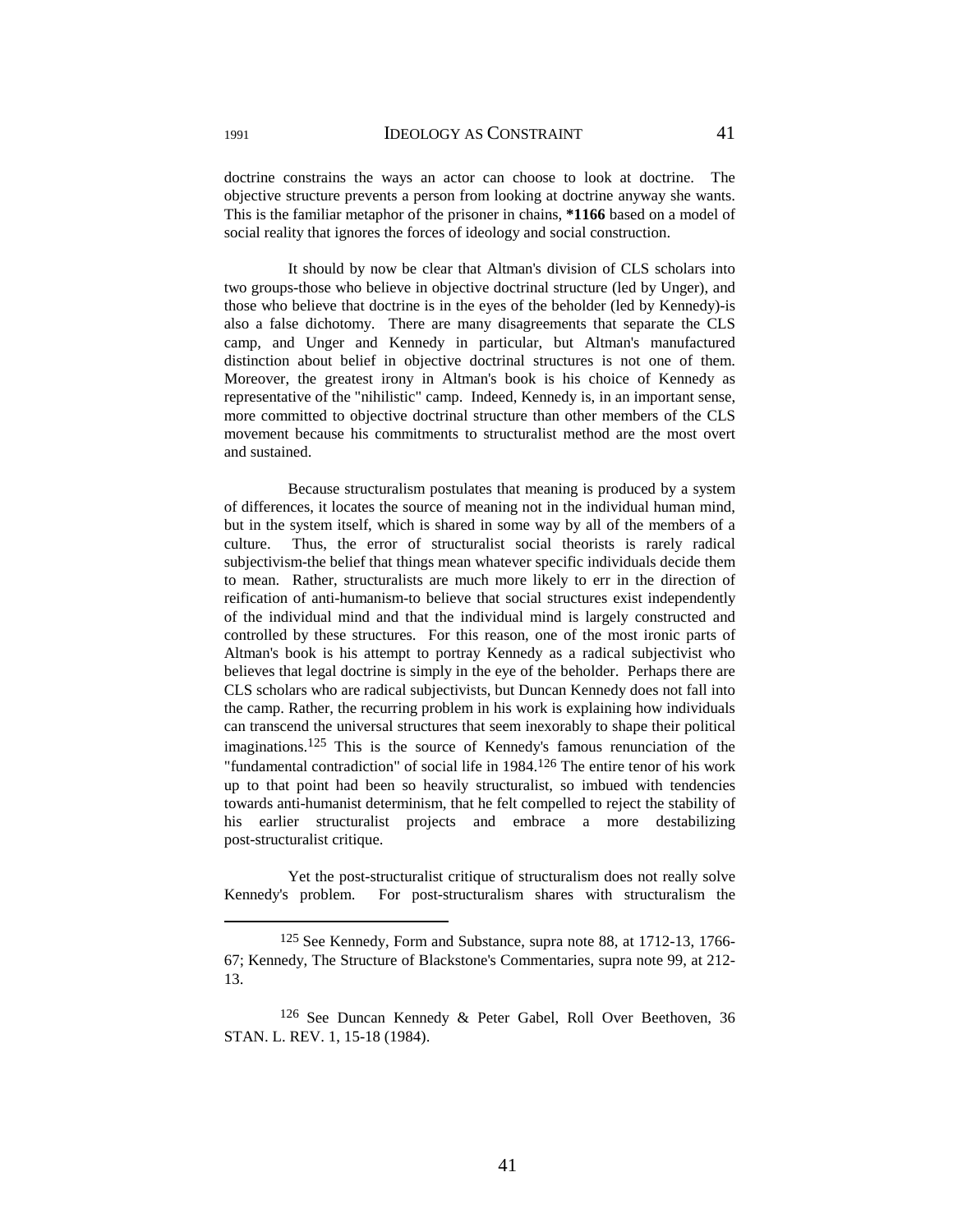decentering and effacement of the individual subject. Indeed, it merely carries these tendencies through more systematically, so that the individual is, if possible, even more obliterated in the post-structuralist universe. The freedom of the deconstructionist is not the freedom of the individual subject to choose free of ideology or social structuration. It is rather the freedom of the social forces that replace the individual to signify in many different **\*1167** directions.127

 Interestingly, Altman finally does recognize in a footnote that there do seem to be a disturbing number of passages in which Kennedy takes a distinctly structuralist line.128 Altman cites The Structure of Blackstone's Commentaries as an example; one could add Kennedy's work on contract and tort doctrine<sup>129</sup> in addition to most of Form and Substance.<sup>130</sup> In order to portray Kennedy as predominantly a radical subjectivist, Altman must ignore substantial passages (and indeed entire works) or consign them to footnotes. Rather than seeing these as marginal or exceptional elements of Kennedy's work, it would be more appropriate to recognize that these passages and writings define the central elements of his thought. Kennedy is, for better or worse, a predominantly structuralist thinker. And structuralists rarely believe that individuals decide for themselves what culture means. Rather, their greatest problem is explaining how individuals ever mean anything at all as individuals.

#### VII. CONCLUSION

 I suspect that the popular portrait of CLS scholars as free-wheeling 1960s radicals has led to the assumption that their theoretical work must rest upon an unabashed embrace of radical subjectivism. But this overlooks the theoretical tendencies towards determinism or anti-humanism in structuralist and post-structuralist perspectives. Nevertheless, there is a curious inconsistency between ideology critique and the rhetoric that often appears in CLS writings. Altman's analysis of CLS scholarship comes closest to the mark when he argues

128 See p. 132 n.38.

99.

129 See, e.g., Kennedy, Distributive and Paternalist Motives, supra note

 <sup>127</sup> Kennedy's article, Freedom and Constraint in Adjudication: A Critical Phenomenology, 36 J. LEGAL. EDUC. 518 (1986), approaches questions of legal determinacy through self-reflection about the author's internal experience of legal norms. Kennedy makes quite clear that legal doctrine constrains his thoughts and behavior in his description of how he would decide a hypothetical case. Id. at 520-21, 525-30. Altman does not discuss this work.

<sup>130</sup> See also Duncan Kennedy, A Semiotics of Legal Argument, 3 L. & SEMIOTICS 167 (1990) (structuralist account of legal argument).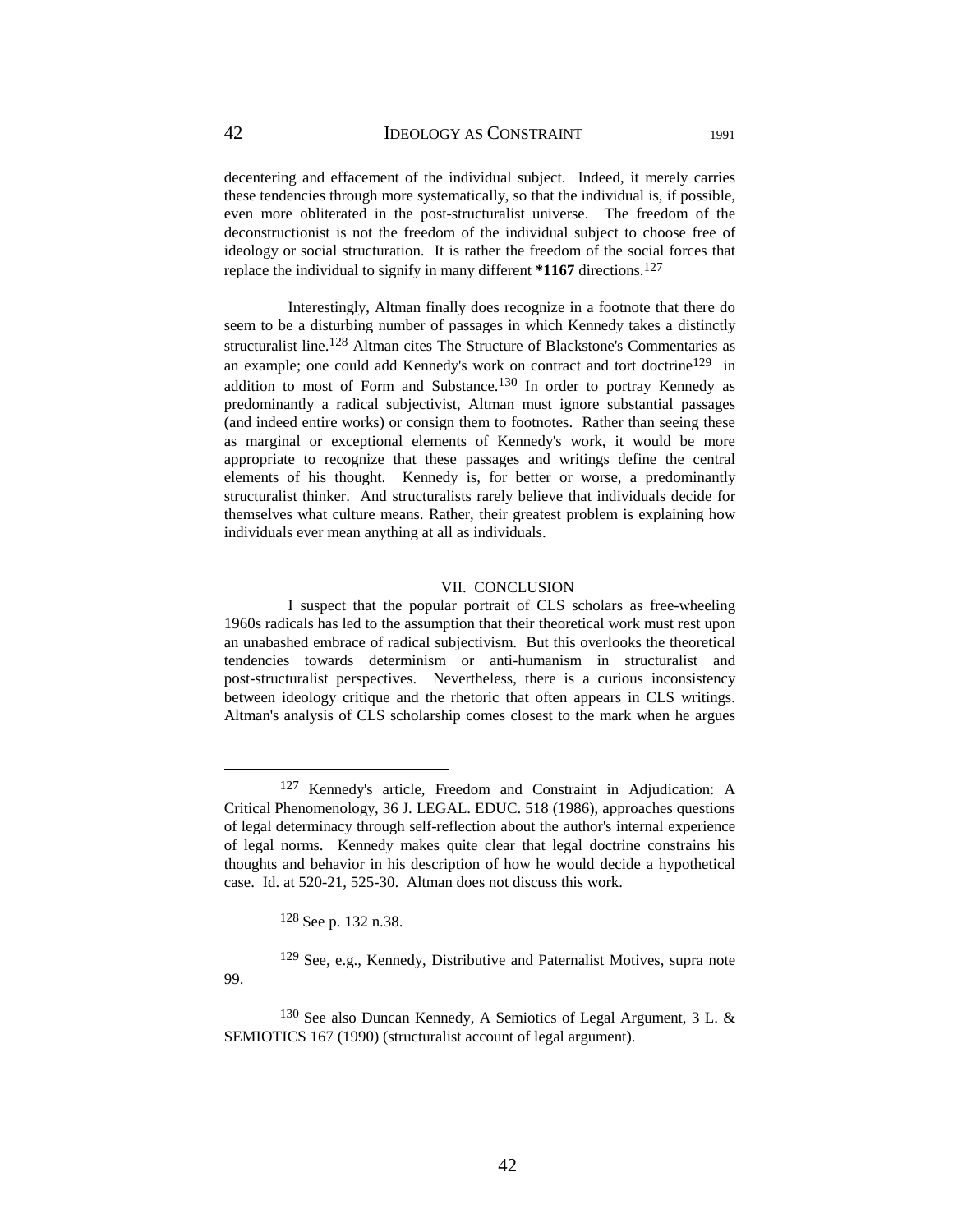that "CLS ultra-theory rests on a radical existentialist vision."131 This is not an original insight, but it is an important one. In one of the most perceptive studies of the CLS movement, Professor James Boyle pointed out that CLS scholarship, like other critical theories, has both a structuralist and a subjectivist strand.<sup>132</sup> The structuralist strand emphasizes ideology and the forces of social construction.133 The subjectivist strand, in contrast, focuses on the experience of individuals within a legal system, examining the alienation and oppression produced by the system.134 This element of CLS writing is phenomenological or existentialist. It is also connected to the utopian element in CLS work, which expresses faith in the **\*1168** possibility of radical social change. An example of the structuralist strand of CLS theory is Kennedy's depiction of legal doctrine as animated by opposed social norms of individualism and altruism.135 An example of the subjectivist strand is Peter Gabel's discussion of how the legal system produces alienation.136

 Boyle's analysis, however, went much deeper than this. He quite correctly noted that no CLS scholar wholly subscribed to either a structuralist or a subjectivist analysis. Rather, Boyle argued, the structuralist and subjectivist approaches were really interdependent; predominantly structuralist CLS authors had to smuggle in subjectivist assumptions, and vice versa: The structuralist argues that structures produce the experience of necessity or constraint; while the subjectivist/existentialist "rel[ies] on the vision of transcending or breaking through a repressive structure."<sup>137</sup> At the same time, the subjectivist and structuralist approaches were clearly opposed: The structuralist approach tries to explain social life largely independent of the subject, while the subjectivist approach "seems to devalue structural theories by the primacy it gives to immediate personal experience and the associated existentialist idea that, given the contingency of all philosophical and social arrangements, personal choice is

133 By "structuralist," Boyle meant to include other forms of ideology critique besides Levi-Straussian structuralism. Id. at 742.

134 Id. at 741.

136 Gabel, supra note 89.

 <sup>131</sup> P. 167.

<sup>132</sup> Boyle, supra note 23, at 740-45.

<sup>135</sup> Kennedy, Form and Substance, supra note 88, at 1766-76.

<sup>137</sup> Boyle, supra note 23, at 744 (emphasis in original).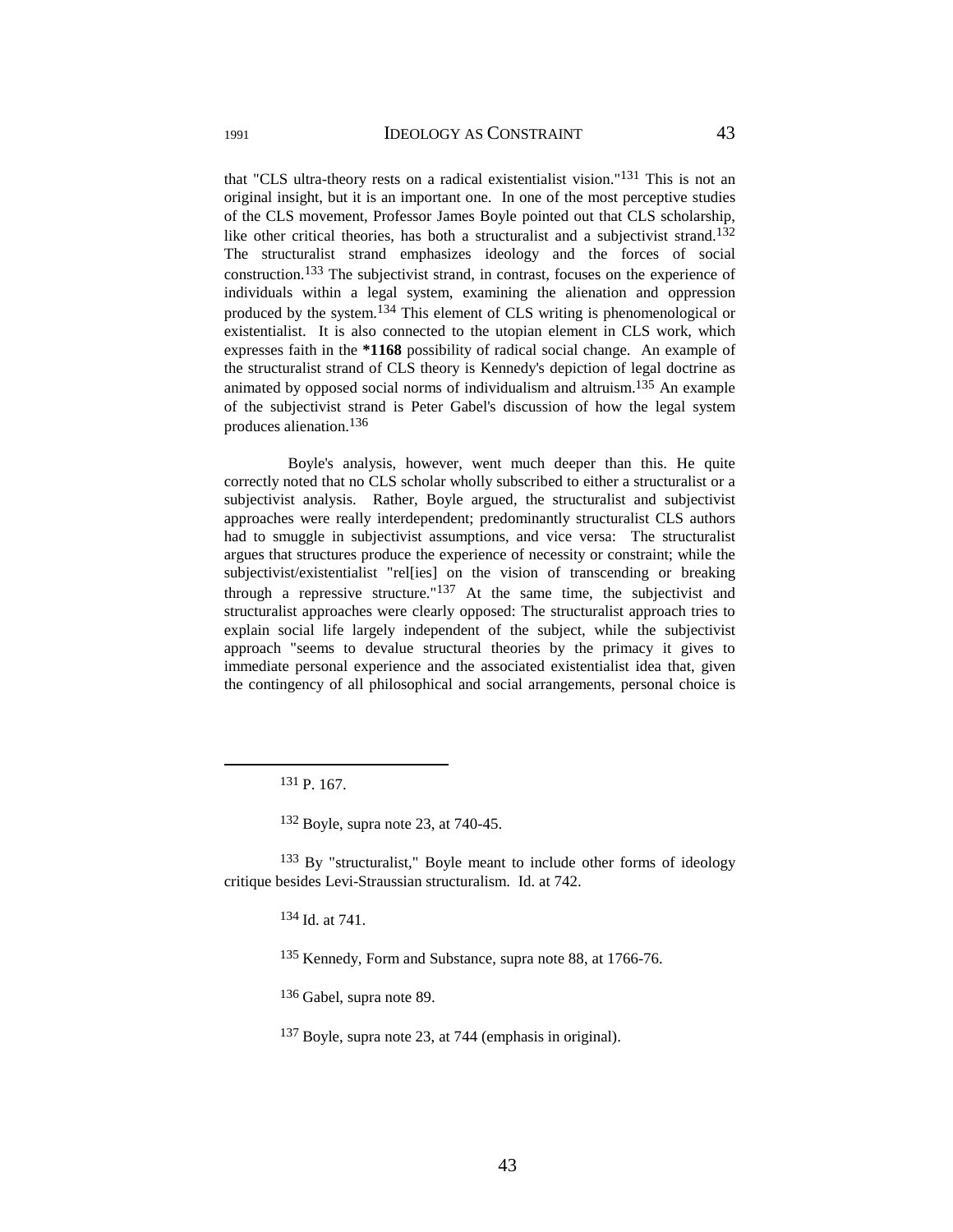the only lodestone."138 Thus, Boyle concluded, "each strand of CLS writing both contradicts and relies on the other."139

 Boyle's diagnosis of CLS, and, by extension, all attempts at critical theory, is consistent with the taxonomy of social theoretic approaches and errors outlined at the beginning of this article.140 Structuralism emphasizes the objective elements of social life, even as phenomenology and existentialism emphasize the subjective ones. Ultimately, however, the subjective and objective elements of social life must be interdependent as well as differentiated. Social theorists who fail to recognize this will tend to engage in one of four forms of overcompensation: reification, radical subjectivism, reductionism proper, or anti-humanism. The danger of structuralist and post-structuralist approaches, for example, is anti-humanist effacement of the subject, while the danger of phenomenological and existentialist approaches is the naivete of radical subjectivism. As noted above, different social theories may overcompensate in several directions at once. Thus, liberals may be accused of reifying social structures and simultaneously employing radical subjectivist rhetoric which assumes that individual values are exogenous to social forces, and discounts the effects of ideology. Indeed, one might say at the risk of oversimplification that a combination of reification and radical subjectivism is the characteristic error of liberal political theorists. This is not to say that all liberal theorists make such errors or overcompensations, but **\*1169** rather that this is the most likely direction in which errors and overcompensations will occur. In contrast, CLS scholars tend towards a different combination of errors and overcompensations. They tend to embrace anti-humanist theories of the subject while simultaneously engaging in phenomenological and existentialist rhetoric, which, although different from liberal views of the self, also raises echoes of radical subjectivism.<sup>141</sup>

 The oscillation between structuralist and subjectivist approaches in CLS work is likely to be confusing to readers, and, more importantly, confusing to Critical Legal scholars themselves. That is because CLS scholars have not sufficiently come to terms with the connections between ideology critique and the

138 Id.

139 Id.

140 See text accompanying notes 41-45 supra.

<sup>141</sup> Here, at last, we do come to something that might be characterized as a dichotomy in CLS thought. But this conceptual opposition is organized along quite different lines than Altman imagines, and, equally important, this opposition does not separate CLS scholars into warring camps. Rather, it reflects a tension within each critical scholar's thought, a tension which is resolved by each in different ways. See Boyle, supra note 23, at 745, 757-62, 763-65 (discussing works of Unger, Kennedy, Peter Gabel, Robert Gordon and Gary Peller).